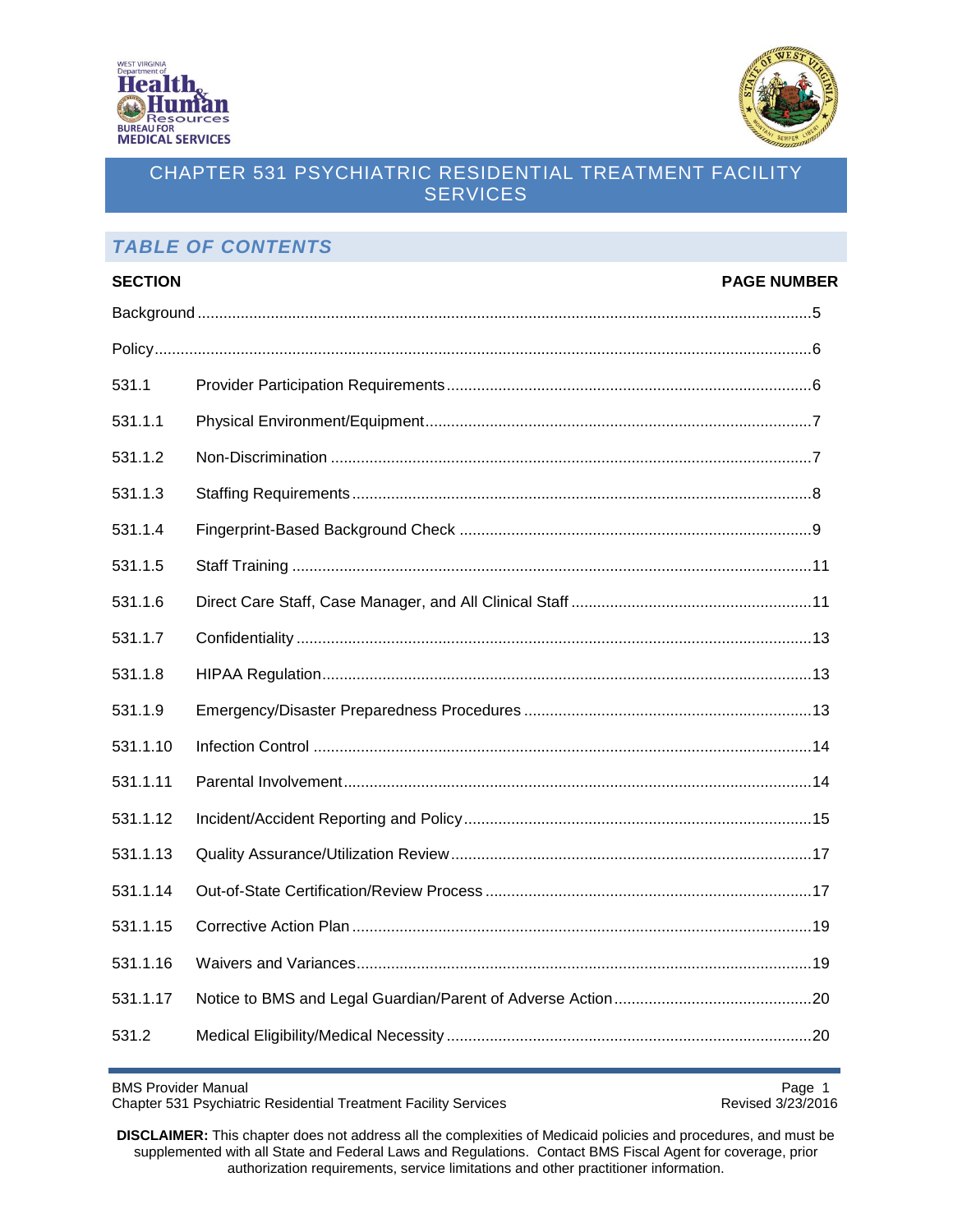



| 531.3    |  |
|----------|--|
| 531.3.1  |  |
| 531.3.2  |  |
| 531.3.3  |  |
| 531.3.4  |  |
| 531.3.5  |  |
| 531.3.6  |  |
| 531.3.7  |  |
| 531.3.8  |  |
| 531.3.9  |  |
| 531.4    |  |
| 531.4.1  |  |
| 531.4.2  |  |
| 531.4.3  |  |
| 531.4.4  |  |
| 531.4.5  |  |
| 531.4.6  |  |
| 531.4.7  |  |
| 531.4.8  |  |
| 531.4.9  |  |
| 531.4.10 |  |
| 531.4.11 |  |
| 531.4.12 |  |

BMS Provider Manual<br>Chapter 531 Psychiatric Residential Treatment Facility Services<br>Revised 3/23/2016 Chapter 531 Psychiatric Residential Treatment Facility Services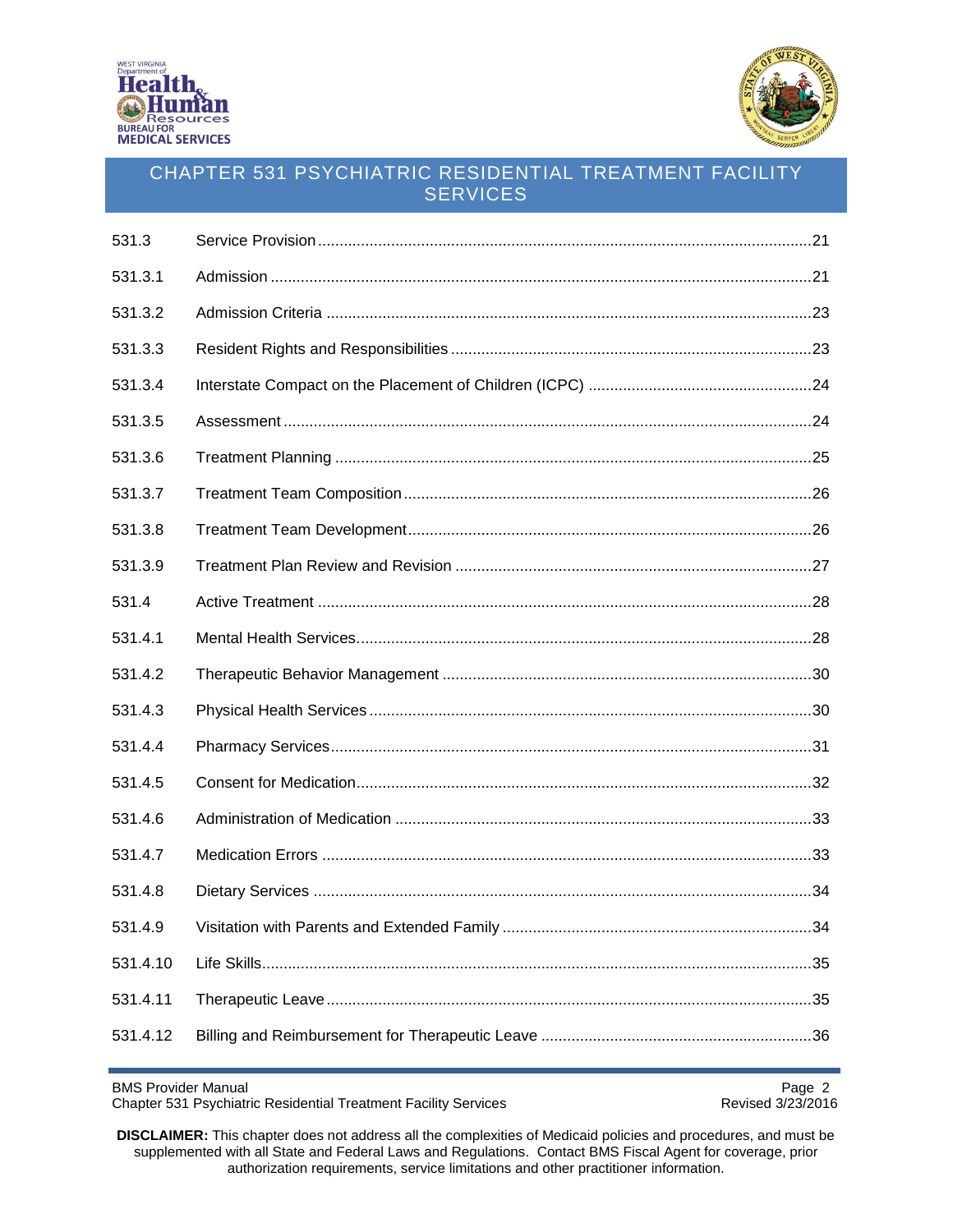



| 531.5    |  |
|----------|--|
| 531.6    |  |
| 531.6.1  |  |
| 531.6.2  |  |
| 531.7    |  |
| 531.7.1  |  |
| 531.7.2  |  |
| 531.7.3  |  |
| 531.7.4  |  |
| 531.8    |  |
| 531.9    |  |
| 531.9.1  |  |
| 531.9.2  |  |
| 531.9.3  |  |
| 531.9.4  |  |
| 531.9.5  |  |
| 531.9.6  |  |
| 531.9.7  |  |
| 531.10   |  |
| 531.11   |  |
| 531.12   |  |
| 531.13   |  |
| 531.13.1 |  |

BMS Provider Manual Page 3<br>Chapter 531 Psychiatric Residential Treatment Facility Services **Accord Page 1999** Revised 3/23/2016 Chapter 531 Psychiatric Residential Treatment Facility Services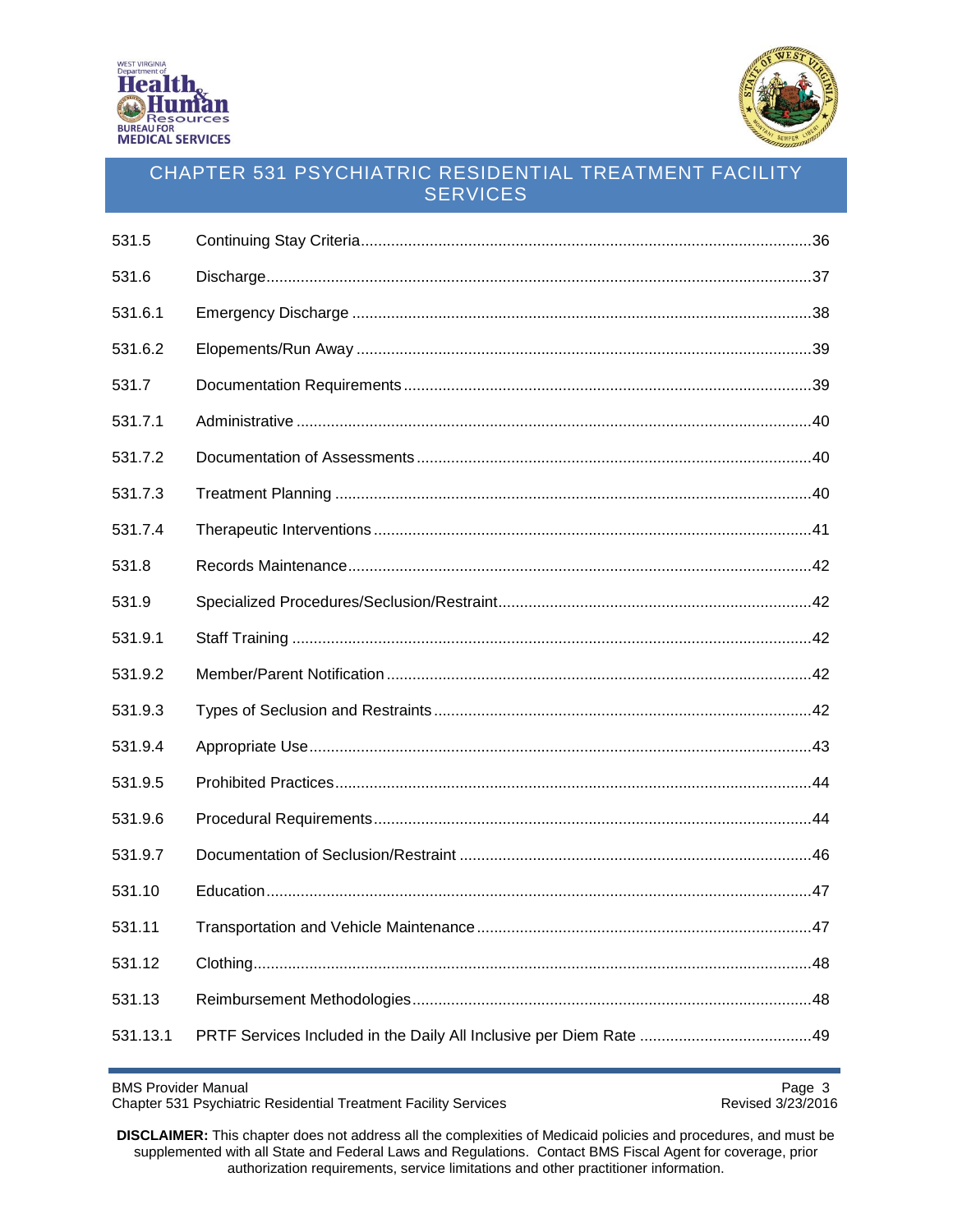



<span id="page-3-0"></span>

BMS Provider Manual<br>Chapter 531 Psychiatric Residential Treatment Facility Services<br>Revised 3/23/2016 Chapter 531 Psychiatric Residential Treatment Facility Services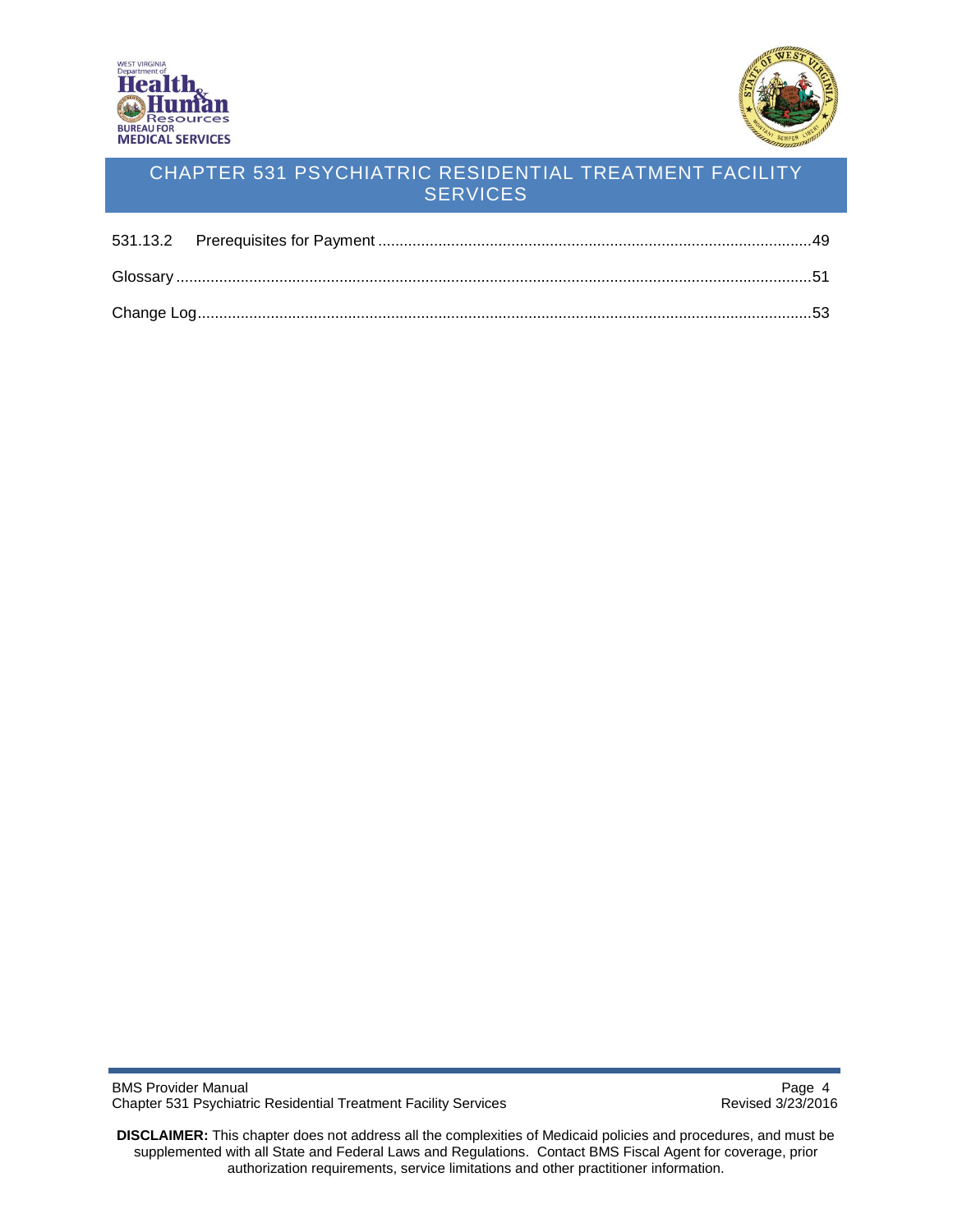



### *BACKGROUND*

This policy describes West Virginia Title XIX Medicaid's coverage for Psychiatric Residential Treatment Facilities (PRTF) and any service, procedure, or situation not discussed in this policy must be presumed not covered. Providers of PRTFs are required to provide services as they are outlined in this policy. Each agency is subject to monitoring and evaluation by all appropriate State entities and is bound to all requirements outlined in this policy. This policy does not address all the complexities of Medicaid policies and Procedures, and must be supplemented with all State and Federal laws and regulations.

A PRTF is defined as a separate, stand-alone entity or a distinct part of an acute care general psychiatric hospital which holds licensure in West Virginia as a behavioral health agency pursuant to West Virginia code [§27-9-1](http://www.legis.state.wv.us/legisdocs/code/27/WVC%2027%20%20-%20%209%20%20-%20%20%201%20%20.htm) or [§27-2A-1](http://www.legis.state.wv.us/legisdocs/code/27/WVC%2027%20%20-%20%202%20A-%20%20%201%20%20.htm) and licensed as a child care agency pursuant to [West Virginia Code §49-2-](http://www.legis.state.wv.us/WVCODE/ChapterEntire.cfm?chap=49&art=2§ion=113#02) [113,](http://www.legis.state.wv.us/WVCODE/ChapterEntire.cfm?chap=49&art=2§ion=113#02) [§49-2-114,](http://www.legis.state.wv.us/WVCODE/ChapterEntire.cfm?chap=49&art=2§ion=114#02) and [49-2-115.](http://www.legis.state.wv.us/WVCODE/ChapterEntire.cfm?chap=49&art=2§ion=115#02)

PRTF's located outside the State of West Virginia must meet all licensing requirements for PRTFs in the state where the facility is located and be certified to serve Title XIX recipients in that state as a PRTF. West Virginia is not in a position to interpret other state's descriptive designations to confirm that they do in fact comply with the PRTF designation. Therefore, if a state does not offer a PRTF designation on a license, facilities will be required to provide documentation from their state's licensing agency, signed and dated by the director of the state licensing agency, on official states' letterhead, that the facility meets all criteria for psychiatric residential treatment facility service provision as indicated in 42 CFR and is approved to serve Title XIX recipients in that state as a PRTF or evidence of certification as a PRTF provider from another jurisdiction. PRTFs must be accredited by the Joint Commission on Accreditation of Healthcare Organizations (JCAHO), or the Council on Accreditation of Services for Families and Children, or the Commission on Accreditation of Rehabilitation Facilities, or any other accrediting body with comparable standards that are recognized by the State licensing agency. When different accreditation, certification or licensing standards exist, between West Virginia and the state where the facility exists, the more stringent standard must be followed, for West Virginia Medicaid members [\(West Virginia CSR §78-](https://www.wvdhhr.org/bcf/reschildcarelic/documents/78-csr-03.pdf) [3-22.2. Accreditation Requirements\)](https://www.wvdhhr.org/bcf/reschildcarelic/documents/78-csr-03.pdf).

The purpose of a PRTF is to provide full-time psychiatric treatment for children under age twenty-one (21) with mental/emotional/behavioral problems who do not require emergency or acute psychiatric care but whose symptoms are severe enough to require supervision/intervention on a twenty-four (24) hour basis. Inpatient psychiatric services for beneficiaries under age twenty-one (21) must be provided before the beneficiary reaches age twenty-one (21) or, if the beneficiary was receiving the services immediately before he/she reached age twenty-one (21), before the earlier of the following: the date he/she no longer requires the services or the date he/she reaches age twenty-two (22). [\(42 CFR §441.151\)](http://www.ecfr.gov/cgi-bin/text-idx?SID=a25071f56ef4feade888bca3530ed641&node=pt42.4.441&rgn=div5#se42.4.441_1151). The goal of PRTF treatment is to help the child reach a level of functioning where less restrictive treatment will be possible. [\(42 CFR §441.152\(a\)\(3\)\)](http://www.ecfr.gov/cgi-bin/text-idx?SID=a25071f56ef4feade888bca3530ed641&node=se42.4.441_1152&rgn=div8).

PRTF care is the most restrictive type of care for children. A secure facility is used for treatment of children who have been clearly diagnosed as having a psychiatric, emotional, or behavioral disorder that is so severe the child is a danger to himself or others. All services must be delivered under the direction and orders of a physician and psychiatrist. Educational services for the child must be provided on the grounds of the facility. The ultimate goal of the PRTF services is to promote a successful return of the child or adolescent into the community.

BMS Provider Manual Page 5<br>Chapter 531 Psychiatric Residential Treatment Facility Services Chapter 531 Psychiatric Residential Treatment Facility Services Chapter 531 Psychiatric Residential Treatment Facility Services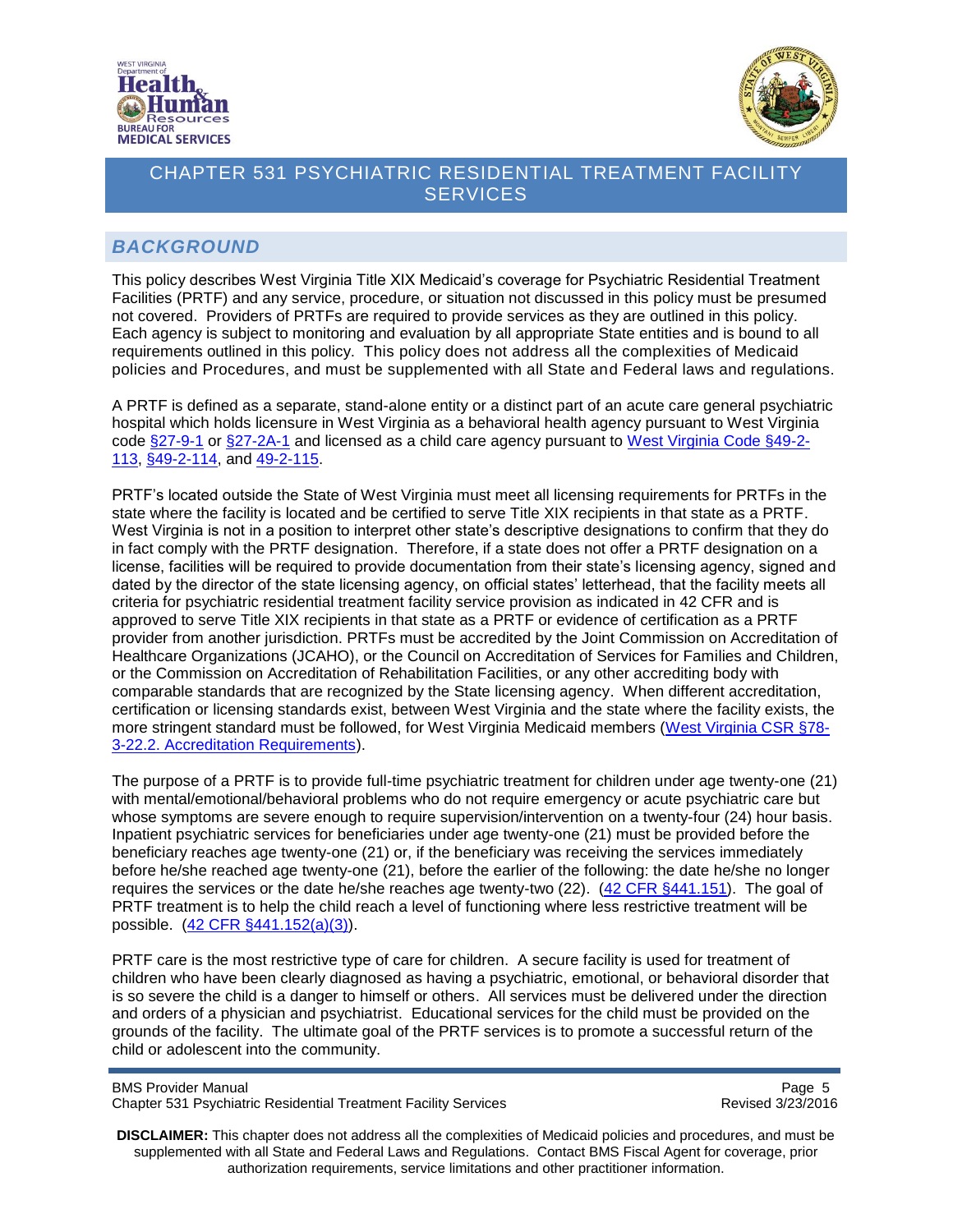



PRTFs are limited in size to 30 beds within the state of West Virginia according to the West Virginia State Plan. PRTFs providing services to children out of state are limited to the number of beds prescribed by that state's plan or licensure.

### <span id="page-5-0"></span>*POLICY*

### <span id="page-5-1"></span>531.1 PROVIDER PARTICIPATION REQUIREMENTS

To be certified as a PRTF, the facility must attest to meeting the Conditions of Participation (CoP) found in [42 CFR Subpart A, Definitions §440.160,](http://cfr.regstoday.com/42cfr440.aspx#42_CFR_440p160) 42 CFR Subpart D-Inpatient Psychiatric Services for individuals under age 21 in Psychiatric Facilities or Programs, Sections [§441.150 -](http://cfr.regstoday.com/42cfr441.aspx#42_CFR_441pSUBPART_D) §441.182, Subpart G, Condition of Participation for the Use of Restraint or Seclusion in Psychiatric Residential Treatment Facilities Providing Inpatient Psychiatric Services for Individuals Under Age 21, [42 CFR Subpart G, §483.350 -](http://www.ecfr.gov/cgi-bin/text-idx?SID=6a1de67f582c8b890c6f2c60c2648646&node=42:5.0.1.1.2.7&rgn=div6) [§483.376.](http://www.ecfr.gov/cgi-bin/text-idx?SID=6a1de67f582c8b890c6f2c60c2648646&node=42:5.0.1.1.2.7&rgn=div6)

Each PRTF that provides inpatient psychiatric services to individuals under age 21 must attest, in writing that the facility is in compliance with CMS' standards governing the use of restraint and seclusion. This attestation must be signed by the Facility Director. A facility with a current provider agreement with West Virginia Medicaid must provide that attestation to BMS at the time of enrollment and yearly by July 21, or upon a change in the Facility Director. [\(42 CFR §483.374\)](http://www.ecfr.gov/cgi-bin/text-idx?SID=6a1de67f582c8b890c6f2c60c2648646&node=42:5.0.1.1.2.7&rgn=div6#42:5.0.1.1.2.7.7.13).

Providers of PRTF services will receive a reminder to submit the attestation letter to BMS' fiscal agent 90 days prior to July 21 each year. Facilities failing to submit the attestation letter will be considered in noncompliance and will be subject to withholding payment until the facility is in compliance.

In order to participate in the West Virginia Medicaid program for reimbursement of covered services provided to West Virginia Medicaid members, PRTF services must be approved through BMS' fiscal agent contract enrollment process **prior** to billing for any services. *Chapter 300, [Provider Participation](http://www.dhhr.wv.gov/bms/Pages/Manuals.aspx)  [Requirements](http://www.dhhr.wv.gov/bms/Pages/Manuals.aspx)* presents an overview of the minimum requirements that health care providers must meet to enroll in and be reimbursed by the West Virginia Medicaid Program.

All providers are required to meet eligibility requirements. In addition to the licensing and certification requirements, all PRTF's must maintain good standing with the West Virginia Bureau for Medical Services, the West Virginia Bureau for Children and Families (BCF), and the West Virginia Department of Education, (DOE) in order to continue to participate as a West Virginia Medicaid provider. The Bureau for Medical Services requires that all educational instruction for West Virginia Medicaid members meet West Virginia standards, unless the standards are higher in the state where the PRTF is located. West Virginia is the final arbitrator of whether the treatment services or educational standards are sufficient for West Virginia Medicaid members. Failure to remain in good standing with the BCF and/or DOE resulting in admission restrictions by BCF will result in admission restrictions by the Bureau for Medical Services. If the state agency licensing the facility places admission restrictions on the PRTF facility as a result of a negative review of services, the West Virginia Bureau for Medical Services will place admission restrictions on the facility until the negative action is corrected and BCF/BMS is notified by the licensing agency that the admission restrictions have been lifted.

BMS Provider Manual Page 6<br>Chapter 531 Psychiatric Residential Treatment Facility Services Chapter 531 Psychiatric Residential Treatment Facility Services Chapter 531 Psychiatric Residential Treatment Facility Services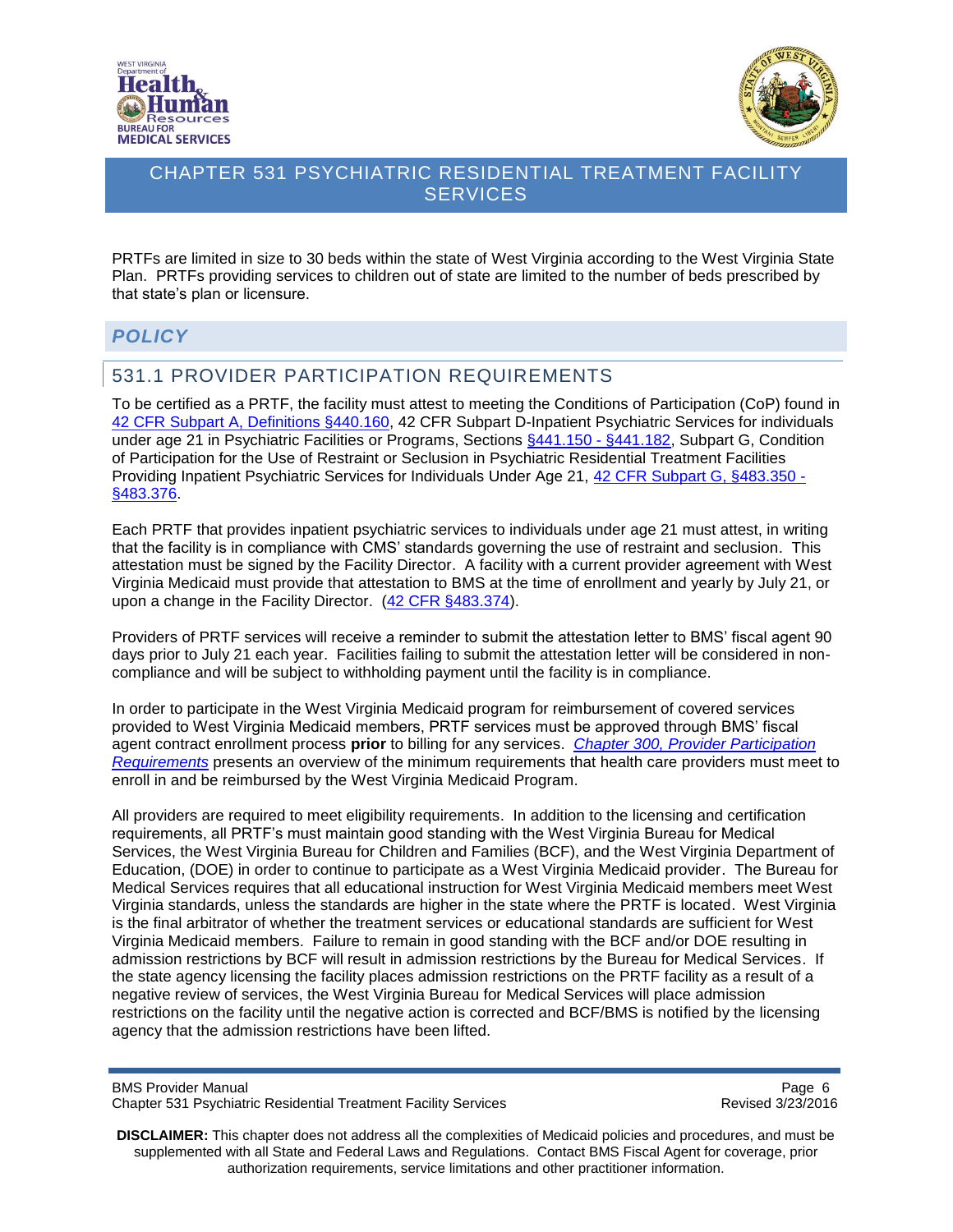



All providers are required to sign/date a West Virginia Medicaid Provider Agreement. Additionally an agreement specific to psychiatric residential treatment services must be signed/dated by the Administrator. This agreement may be renewed at BMS' discretion and is subject to the terms and conditions contained therein and all applicable state and federal law and regulations.

The goal for WVDHHR is for all children to be served within the state. Out-of-state facility applications for enrollment with West Virginia Medicaid will be considered **ONLY** if a child in DHHR custody requires this level of service and the service is not available to meet the child's needs in West Virginia.

### <span id="page-6-0"></span>**531.1.1 Physical Environment/Equipment**

The facility must be housed, equipped, and maintained in a manner that is suited to the program of services being provided and that reflects the facility's positive regard for its members. The physical environment must be consistent with contemporary, accepted concepts of service and care and is one that enhances individual dignity and feelings of self-worth for the members served.

Bedrooms must be adequately furnished and provide a minimum of 80 square feet of floor space per person for one person occupancy and a minimum of 60 square feet of floor space per person for two or more person occupancy. Each member of a facility shall be provided a permanent, separate bed with a clean, comfortable, covered mattress, clean bedding, clean towels, and other furnishings appropriate to the length of stay and needs of the member. Each bedroom window must have covering for privacy. Furnishings shall be homelike and personalized.

The facility must allocate sufficient space and safe and varied equipment for outdoor play to meet the member's recreational needs.

Offices or rooms must be available and accommodating to personnel to engage in interviewing or counseling families and children in a private and confidential manner.

The West Virginia DHHR through BCF, BMS, and the West Virginia DOE through the Office of Institutional Education Programs (OIEP) and the Office of Special Programs (OSP) have engaged in a collaborative effort to evaluate and monitor the quality of services provided by all PRTFs on an annual basis. This is to ensure children are in a safe environment and are provided behavioral health treatment and educational services commensurate with acceptable standards as set forth by West Virginia DHHR and the West Virginia DOE.

#### <span id="page-6-1"></span>**531.1.2 Non-Discrimination**

The facility must assure that no person shall be excluded from participation, denied benefits, or otherwise subjected to discrimination in the performance of the services or in employment practices on the grounds of disability, age, race, color, religion, sex, national origin, or any other classification protected by federal, West Virginia State Constitutional, or statutory law.

 Written facility policy must assure that the need for the facility's services are the primary criterion of eligibility and its services are offered without discrimination.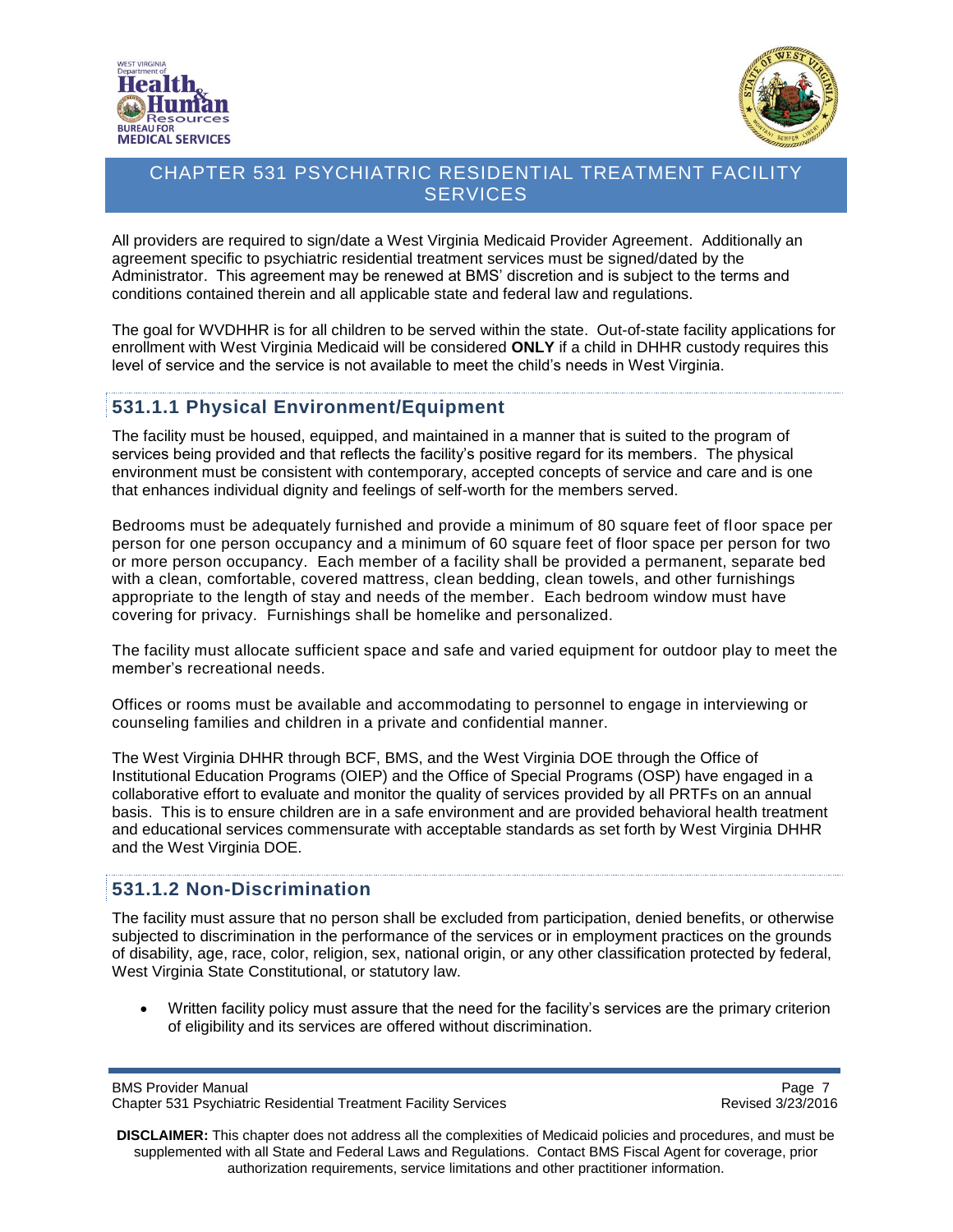



- The facility must have a written equal opportunity policy that clearly states its practices in recruitment, employment, transfer, and promotion of employees.
- The facility must actively recruit, employ, and promote qualified personnel broadly representative of the community it serves and administer its personnel practices without discrimination based upon age, sex, race, ethnicity, nationality, disability, or religion of the individual under consideration.
- The facility provides for internal and external dissemination of its equal opportunity policy and recruitment materials that specify the nondiscriminatory nature of the facility's employment practices.
- If the facility recruits and selects with regard to specific characteristics, it does so with the needs of the facility's defined clientele in mind and in accord with exemptions in the law(s) governing equal opportunity employment.
- The facility shall show proof of nondiscrimination and post in conspicuous places, available to all employees and applicants, notices of nondiscrimination.
- The facility is free of those architectural barriers that restrict the employment of or use by personnel with disabilities. Likewise, the facility is free of architectural barriers that restrict use by the aged, families with young children, and persons with disabilities and/or makes provision for use of accessible facilities in order to provide services to persons with disabilities.

A copy of the Resident's Rights and Responsibilities is visibly displayed in the facility. At time of admission the West Virginia Medicaid member and the parent/guardian must be provided with a clearly written and readable statement of rights and responsibilities. The statement must be read to the resident or parent/guardian if either cannot read.

### <span id="page-7-0"></span>**531.1.3 Staffing Requirements**

PRTF's participating in the West Virginia Medicaid program are required to have the following staff:

- 1. **Facility Director**: The governing body of the PRTF must appoint a Facility Director to be responsible for the overall management of the facility. The Facility Director must have appropriate academic credentials and administrative experience in child/adolescent psychiatric treatment. The Facility Director is responsible for the fiscal and administrative support of the facility's clinical program.
- 2. **Medical Director**: The facility must appoint a medical director to be responsible for coordinating medical services and directing member treatment. The medical director must be a board eligible or board-certified psychiatrist (experienced in child/adolescent psychiatry) or a psychiatrist who has successfully completed an approved residency in child/adolescent psychiatry.
- 3. **Clinical Director**: The facility must appoint a full-time director to be responsible for coordinating clinical services and implementing patient treatment. The clinical director must be a board eligible or board-certified psychiatrist (experienced in child/adolescent psychiatry), a psychiatrist who has successfully completed an approved residency in child/adolescent psychiatry, a licensed psychologist who is experienced in child/adolescent mental health treatment, a psychiatric mental health nurse practitioner (PMHNP)/advanced practice registered nurse (APRN) who is experienced in child/adolescent mental health treatment, or a Licensed Professional Counselor (LPC), a Marriage and Family Therapist (MFT) or a licensed certified social worker who is experienced in child/adolescent mental health treatment. A board eligible or board-certified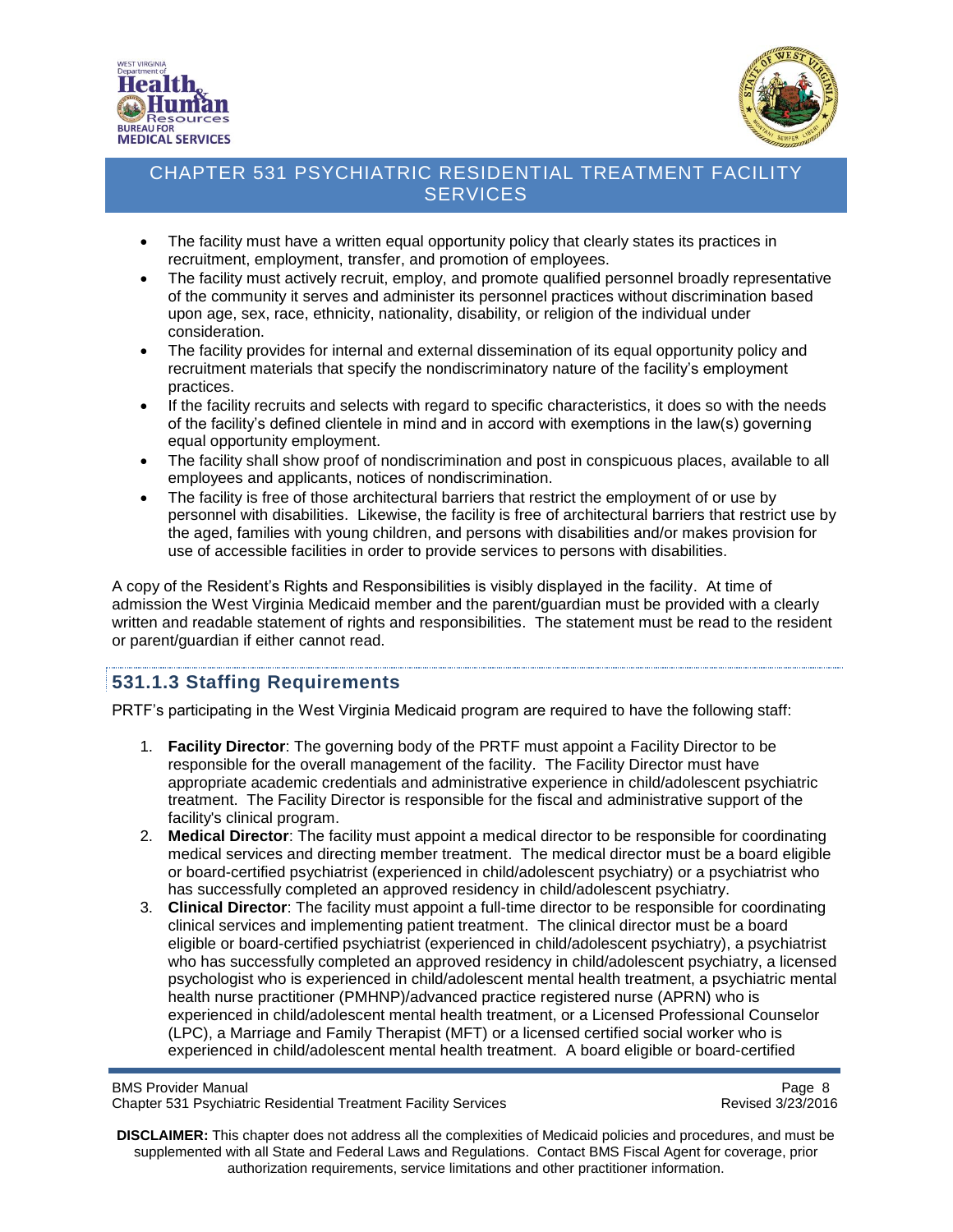



psychiatrist with experience in child/adolescent psychiatry (or a psychiatrist who has successfully completed an approved residency in child/adolescent psychiatry) may serve as both medical director and clinical director provided that he/she is a full-time employee.

4. **Professional staff**: The facility must employ sufficient full-time professional staff to provide clinical assessments, therapeutic interventions, ongoing program evaluations, and adequate residential supervision 24 hours a day, seven days a week. Professional staff must be appropriately licensed, trained, and experienced in providing mental health and residential treatment.

The mental health treatment team must include at a minimum the following:

- A Board-eligible or Board-certified Psychiatrist (experienced in child/adolescent psychiatry);
- A Licensed Psychologist; (as indicated by needs of child);
- A Registered Nurse(s);
- A Psychiatric social worker(s), LPC;
- A Certified Teacher(s);
- A Recreation Specialist; and,
- An Occupational/Physical/Speech Therapist (as indicated by needs of child).

The PRTF must notify BMS of changes in the facility director, medical director or clinical director. The Director of Facility Based & Residential Care at BMS must receive notification via the signed/dated Attestation Letter from the facility, in writing within 72 hours of the effective change.

Attestation Letters must be mailed to BMS, Attention: Office Director, for Facility Based and Residential Care.

#### **West Virginia Department of Health and Human Resources Bureau for Medical Services 350 Capitol Street, Room 251 Charleston, West Virginia 25301**

The staffing ratio for a PRTF shall be one staff to three members (1:3) during day and evening hours (one staff whose primary responsibility is providing direct care for every three children) and (1:6) during sleep hours with the capability to increase staff ratio in response to acuity, extending to the provision of one-on-one (1:1) care when necessary. (78 CSR §3.22.3 [Employee Ratios\)](https://www.wvdhhr.org/bcf/reschildcarelic/documents/78-csr-03.pdf) Staff assigned to work a defined unit and providing care to the children on that unit including nursing, teachers, and activity's therapists can be included in the staff to client ratio. Staff assigned to supervisory duties or whose duties cause them to be away from the unit (nursing supervisor) cannot be included in the count.

#### <span id="page-8-0"></span>**531.1.4 Fingerprint-Based Background Check**

[West Virginia Code, Chapter 49 \(Child Welfare\), Article 2 Section 113](http://www.legis.state.wv.us/WVCODE/ChapterEntire.cfm?chap=49&art=2§ion=113#02) requires a criminal background check of personnel criminal records for licensed, certified and registered child welfare agencies. The Adoption and Safe Families Act requires criminal background checks on all individuals and agency staff providing care for foster children.

BMS Provider Manual Page 9<br>Chapter 531 Psychiatric Residential Treatment Facility Services Chapter 531 Psychiatric Residential Treatment Facility Services Chapter 531 Psychiatric Residential Treatment Facility Services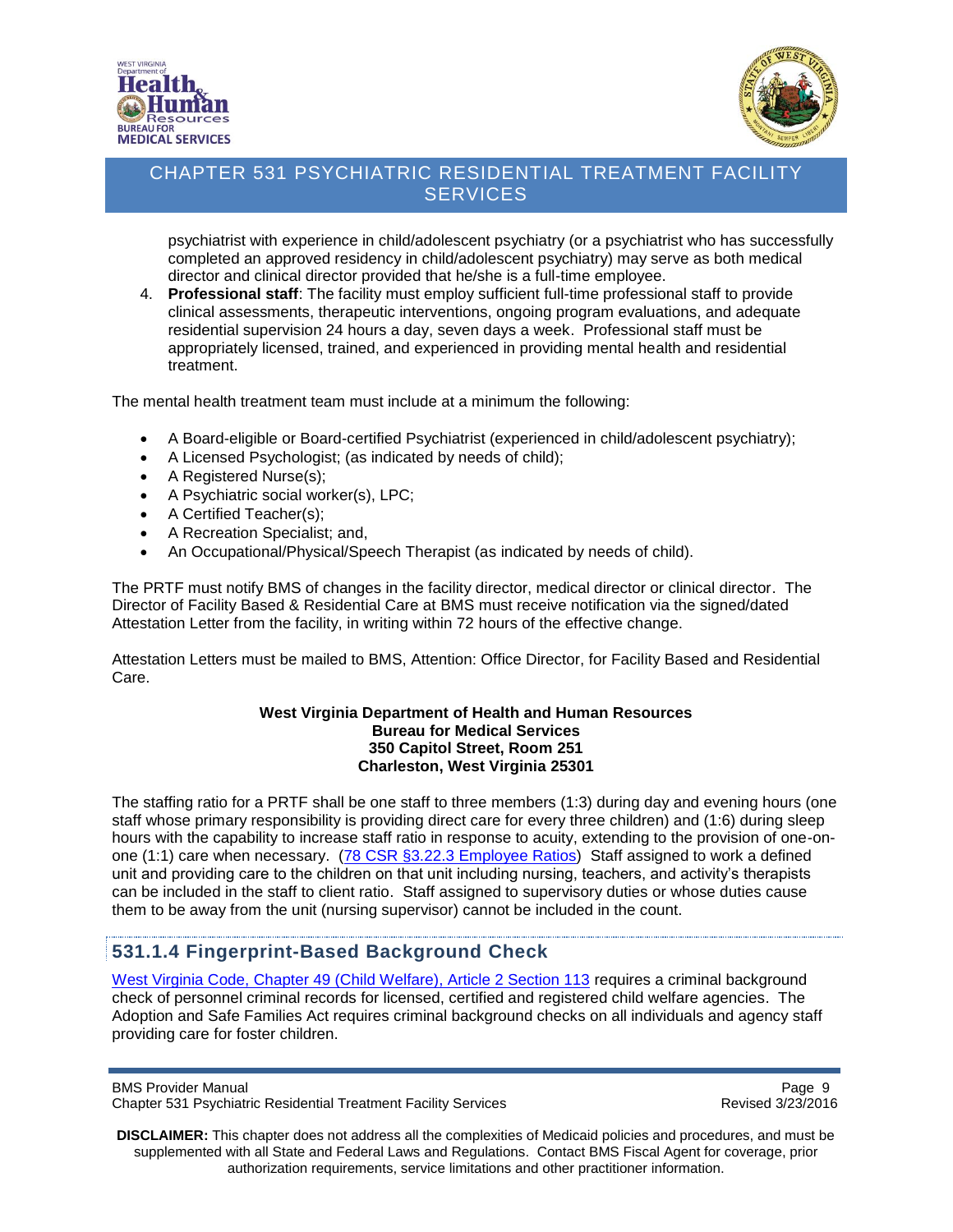



A thorough Fingerprint-Based Background Check and review by a Federal Registry is required with results of an on-line preliminary check available for review **PRIOR** to employment of any individual (including volunteers) who will be working in a facility providing treatment or care for **all** West Virginia Medicaid members (custodial and non-custodial). The on-line preliminary results may be used for a period of three months (90 days) while awaiting the final results of fingerprinting. During that time period the individual may **not** work unsupervised. Results of the Fingerprint-Based Background check must be documented in the personnel file **within three months (90 days)** of hiring the employee. (Refer to requirements listed below regarding exclusions/sex offender registries lists which must be completed with a negative result prior to hiring or allowing to volunteer.) An applicant must complete a Statement of Criminal Record every two years after the initial submission to the respective agency or department. A subsequent Fingerprint-Based Background Check must be completed at least every five years, but may be submitted at any point if there is an indication that the Fingerprint-Based Background Check information may have changed.

#### **The applicant shall not be approved, employed, utilized, nor considered for employment if ever convicted of:**

- Abduction;
- Any violent felony crime including but not limited to rape, sexual assault, homicide, malicious wounding, unlawful wounding, felonious domestic assault or battery;
- Child/adult abuse or neglect:
- Crimes which involve the exploitation of a child or an incapacitated adult;
- Misdemeanor domestic battery or domestic assault;
- Felony arson;
- Felony or misdemeanor crime against a child or incapacitated adult which causes harm;
- Felony drug related offenses within the last 10 years;
- Felony Driving Under the Influence (DUI) within the last 10 years;
- Hate crimes;
- Kidnapping;
- Murder/homicide;
- Neglect or abuse by a caregiver;
- Pornography crimes involving children or incapacitated adults including but not limited to, use of minors in filming sexually explicit conduct, distribution and exhibition of material depicting minors in sexually explicit conduct or sending, distributing, exhibiting, possessing, displaying or transporting material by a parent, guardian or custodian, depicting a child engaged in sexually explicit conduct;
- Purchase or sale of a child;
- Sexual offenses including but not limited to incest, sexual abuse, or indecent exposure;
- Health care fraud; and
- Felony forgery.

The applicant shall not be approved or employed if on parole or probation for a felony conviction.

It is the responsibility of the employer to check the list of excluded individuals/entities (LEIE) monthly at:

BMS Provider Manual Page 10<br>Chapter 531 Psychiatric Residential Treatment Facility Services Chapter 1999 Revised 3/23/2016 Chapter 531 Psychiatric Residential Treatment Facility Services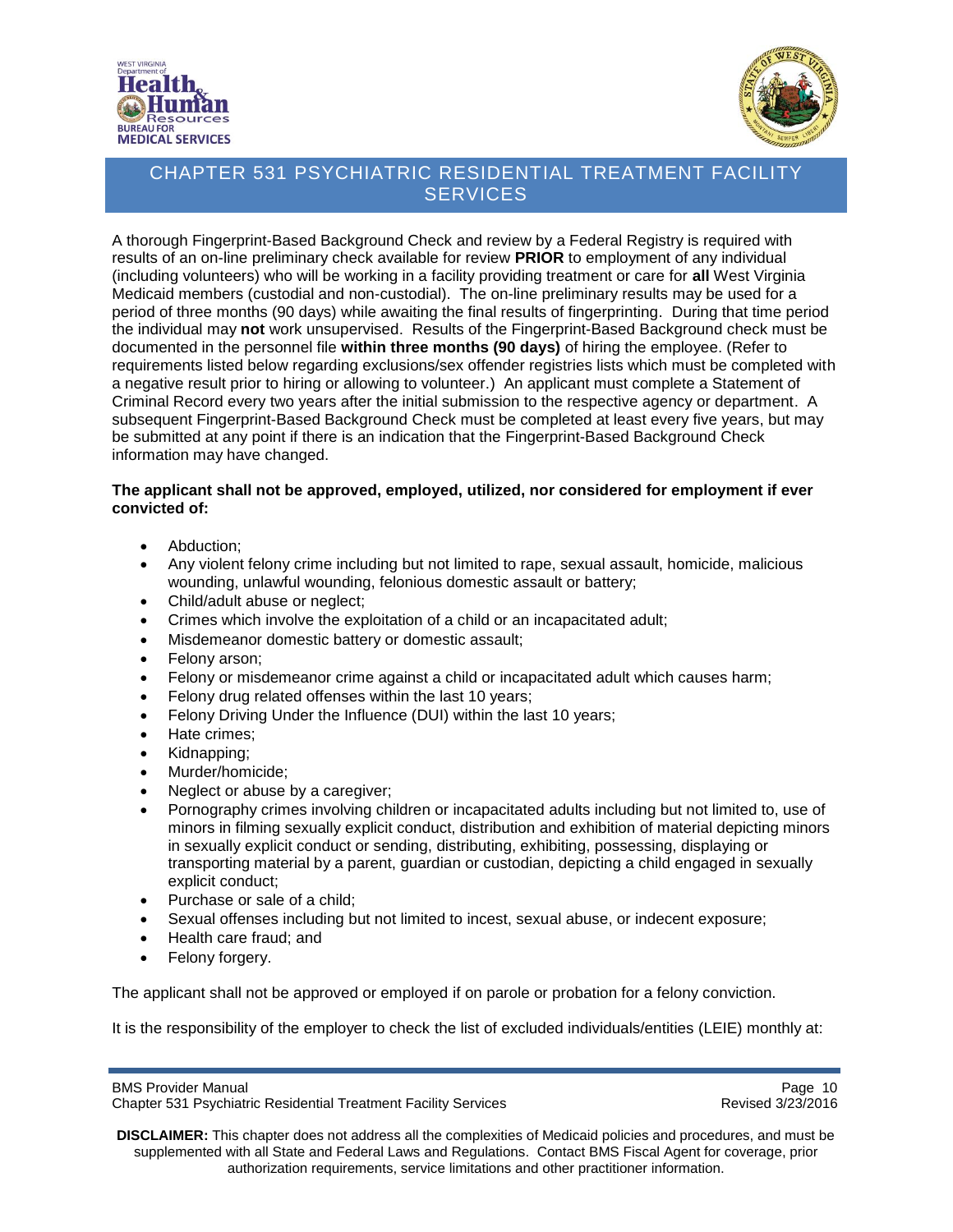



- (LEIE) at: [http://exclusions.oig.hhs.gov/;](http://exclusions.oig.hhs.gov/)
- (Formerly EPLS) [https://www.sam.gov/;](https://www.sam.gov/)

The following web addresses are provided to assist the governing body or designee to check applicants against the sex offender registries for West Virginia and the National sex offender registry, on a monthly basis. Results of this check must be present in the employee/volunteer personnel file and available for review upon request:

- West Virginia's state police offender registry is at [http://www.wvsp.gov](http://www.wvsp.gov/)
- National sex offender registry is at<http://www.nsopw.gov/>

## <span id="page-10-0"></span>**531.1.5 Staff Training**

A PRTF that contracts with DHHR ensures that qualified personnel meet or exceed the requirements for pre-service and in-services trainings with respect to facility objectives, policies, services, community resources, DHHR policies, and best practice standards. See [78 CSR 3-11](https://www.wvdhhr.org/bcf/reschildcarelic/documents/78-csr-03.pdf) for training and Supervision of Employees.

The facility is required to document evidence of the participation/completion of all employee training and retain in each personnel record the required new worker orientation and annual in-service training, as well as any in-service training provided by the facility during the year. Facilities will provide proof by individual employee records that training requirements are fulfilled. Review of those records will occur during monitoring both by the UMC retrospective reviews and the Certification Review Process as well as review by the Office of Program Integrity (OPI). Personnel records must reflect the date of training, number of training hours, and the signature of the participant.

In addition, the facility will keep a log/calendar of ongoing training that includes the title of the training, the type of training (video/lecture/lab), dates of training, location of training, sign-in sheets, subject matter, name, phone number, credentials of the instructor and any reviews by employees.

All training is to be provided by licensed or certified professional staff, or an agency qualified trainer. Video, audio, and on-line or web based trainings are restricted to no more than 50% annually for each employee. Training which includes live lecture must also contain demonstration and the active participation of employees. Training attendees are expected to attend training for the entire session. The log on training is to be kept by the facility for a period of five years.

### <span id="page-10-1"></span>**531.1.6 Direct Care Staff, Case Manager, and All Clinical Staff**

All direct care staff shall have a minimum of a high school diploma or GED and professional staff shall have appropriate education and certification consistent with professional licensing standards. [\(78 CSR](https://www.wvdhhr.org/bcf/reschildcarelic/documents/78-csr-03.pdf)  [§3-22.4.a.](https://www.wvdhhr.org/bcf/reschildcarelic/documents/78-csr-03.pdf) Employee Training and Credentials).

Personnel development is an ongoing, integral, and identifiable part of the facility's program of services, and the facility has specific guidelines as to the time commitment expected of personnel in various positions. Pre-Service Training including all of the following that demonstrates training sessions last at a

Page 11<br>Chapter 531 Psychiatric Residential Treatment Facility Services<br>Revised 3/23/2016 Chapter 531 Psychiatric Residential Treatment Facility Services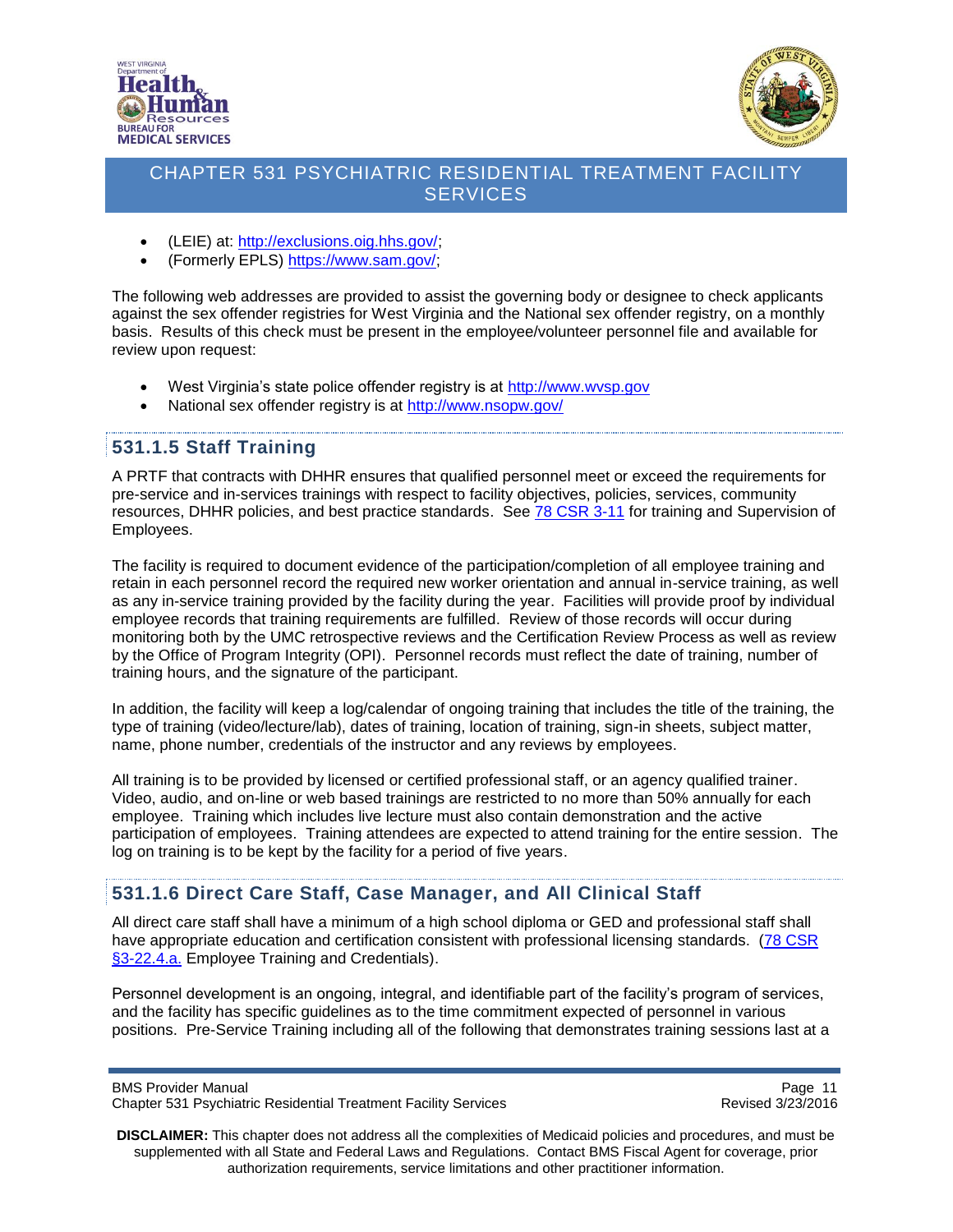



minimum eight and one-half hours excluding first aid and CPR training which are prescriptive in nature with specific training criteria.

The following pre-service training is required:

**All** personnel are required to have pre-service and annual in-service trainings in the following topics.

- All appropriate/applicable facility policies,
- Conflict resolution,
- Member rights,
- Managing behavior,
- Psychiatric emergencies,
- First aid (All staff having direct contact with West Virginia members must receive training in first aid.),
- CPR (facility staff member must be immediately available who has been trained in CPR.),
- Incident reporting/completion/follow up.
- Recognition of substance abuse,
- Elopement procedure/reporting
- Child abuse prevention/reporting,
- Suicide prevention,
- HIPAA/Confidentiality
- **Emergency/Disaster Preparedness,**
- Infection Control,
- Sexual harassment including prevention,
- Cultural awareness,
- De-escalation procedures.

All training sessions must include both lecture and active participation (return demonstration) activities for the staff.

All policy on de-escalation, restraint, seclusion, CPR certification, and requirements must be readily available to all staff 24 hours a day, seven days a week. The facility shall post in a centralized location the name of at least one person who is on-duty with proper CPR certification for the use of all staff at all times West Virginia Medicaid members are in the facility. Evidence of current certification in CPR must be maintained and available upon request.

All staff utilizing or monitoring restraints must do so as required under federal regulations. Such staff shall be CPR certified and fully trained and certified in nationally recognized physical restraint methods. Facility policy regarding Restrain/Seclusion must be readily available to all staff 24 hours a day, seven days a week.)

(See also *[Section 531.9 and its subparts on Specialized Procedures/Seclusion/Restraint](#page-41-1)*).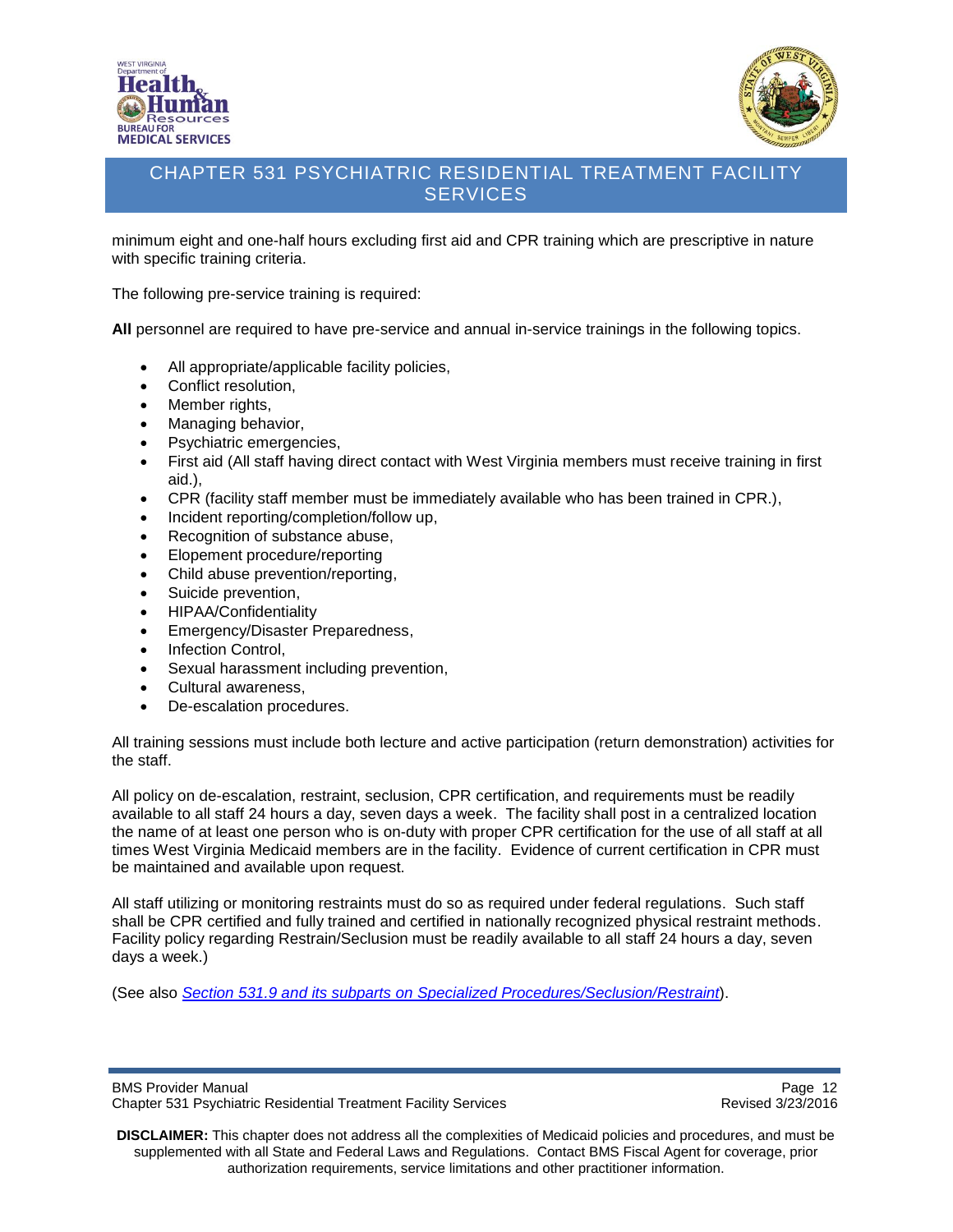



## <span id="page-12-0"></span>**531.1.7 Confidentiality**

Strict standards of confidentiality of medical records and information must be maintained in accordance with applicable state and federal law. The facility must have written policies and procedures governing access to, use of, and release of all information about its members, and assures that such policies meet any applicable legal requirements. Written policies must be approved by the governing board and must specify the responsibility of all personnel for maintaining confidentiality of information contained in member and personnel records.

A release of information form must be obtained and approved prior to sharing information in any situation other than those described here. Access to medical records is limited to the member, the parent or legal guardian (when the West Virginia member is a minor), authorized facility personnel, and others outside the facility whose request for information access is permitted by law and is covered by assurances of confidentiality and whose access is necessary for administration of the facility and/or services and reimbursement.

A West Virginia member may review their medical record in the presence of professional personnel of the facility and on the facility premises. Such review is carried out in a manner that protects the confidentiality of other family members and other individuals whose contacts may be contained in the record. Access to medical records is limited and should be available on a medical need to know basis and as permitted under federal and state law and any relevant court rulings.

Pictures of West Virginia Medicaid members are to be used for identification purposes only (contained in the member medical record and medication administration record). Usage for any other purposes, including public displays or for promotional materials, are prohibited.

All West Virginia Medicaid member information is kept locked in a secure place.

#### <span id="page-12-1"></span>**531.1.8 HIPAA Regulation**

Providers must comply with all requirements of the Health Insurance Portability and Accountability Act of 1996 (HIPAA) and all corresponding federal regulations and rules. The enrolled provider will provide upon request of BMS, timely evidence and documentation that they are in compliance with HIPAA. The form of the evidence and documentation to be produced is at the sole discretion of BMS.

Additional information on HIPAA may be found in *[Chapter 300, Provider Participation Requirements.](http://www.dhhr.wv.gov/bms/Pages/Manuals.aspx)*

#### **531.1.9 Emergency/Disaster Preparedness Procedures**

The facility's governing body/designee must establish written procedures for personnel to follow in an emergency/disaster. Evacuation of a facility may become necessary in the event of an emergency/disaster (e.g., fire, smoke, bomb threat, explosion, prolonged power failure, structural damage, water loss or sewer loss, tornado, flood, earthquake, chemical leak, chemical spill, or elopement. This is not an all-inclusive list of emergency/disasters). The facility's emergency/disaster care procedures must include at a minimum:

Page 13<br>Chapter 531 Psychiatric Residential Treatment Facility Services<br>Revised 3/23/2016 Chapter 531 Psychiatric Residential Treatment Facility Services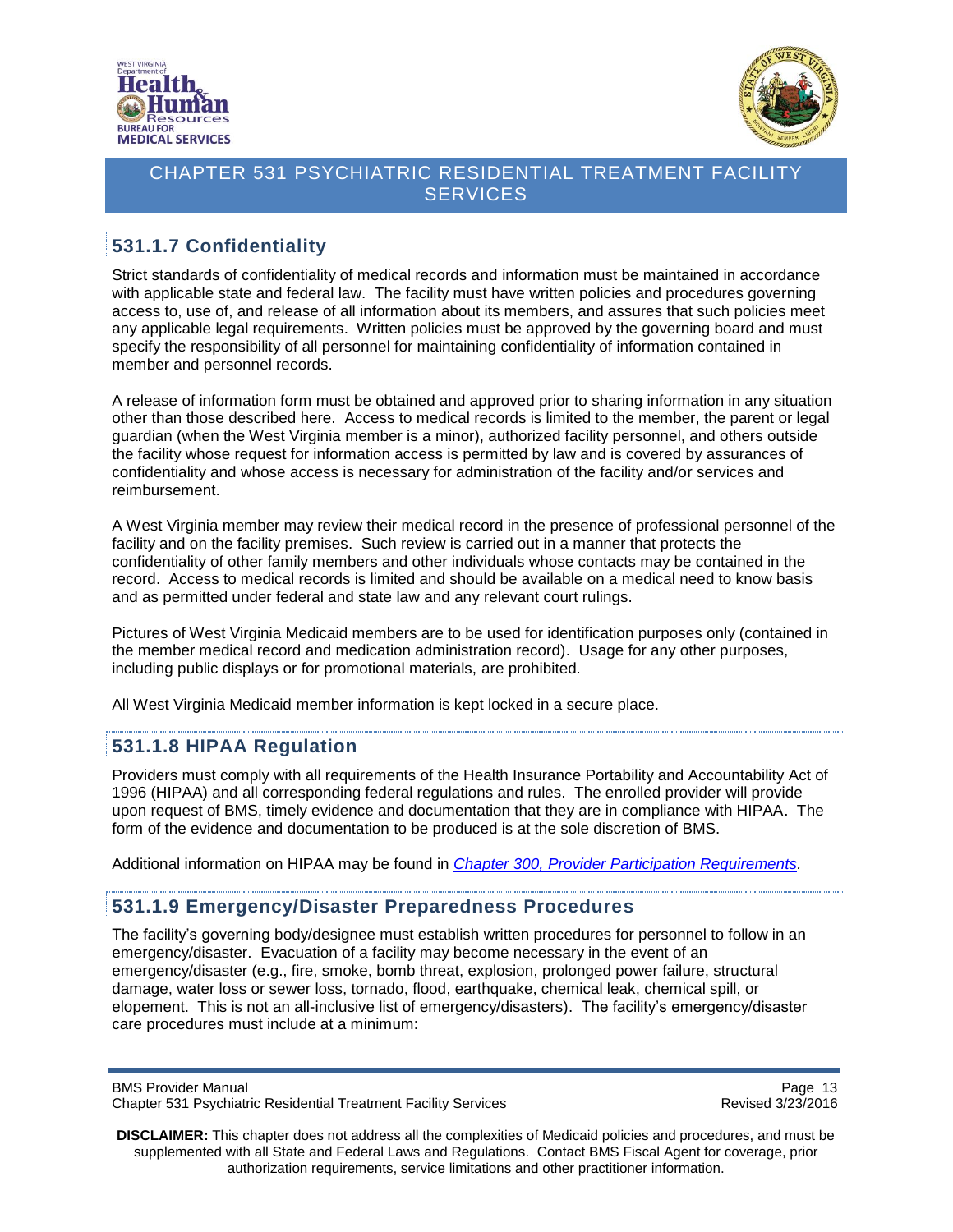



- Care of the child;
- Notification of the attending physician/psychiatrist, EMS, law enforcement, parent/guardian and other persons responsible for the West Virginia Medicaid member;
- Arrangements for transportation;
- Arrangements for hospitalization;
- Arrangements for other appropriate services;
- Arrangements for emergency physician/psychiatrist services and;
- An elopement plan and;
- An evacuation plan.

The facility's governing body/designee must ensure staff rehearses, at a minimum annually, the facility's emergency/disaster plans. Fire drills must be conducted as required by the state where the facility is located.

#### <span id="page-13-0"></span>**531.1.10 Infection Control**

The facility must have in place policy and procedures approved by the governing board that address:

- a. Infection control policies and practices (e.g. **hand washing**, glove use, isolation procedures, and outbreak precautions).
- b. The potential for the spread of infection in bathrooms, bedding, food preparation areas, prevention of the spread of preventative infection control practices including; infectious diseases including antibiotic resistant strains of bacteria, Cabapenem Resistant Klebsilla Pneumoniae (CRPK), Methicillin Resistant Staphylococcus Aureus (MRSA), Vancomycin Resistant Enterococcl (VRE), Clostridium Difficile (C Diff), eye infections, skin rashes (especially if spreading, undiagnosed, and/or not responding to treatment), respiratory infections, gastroenteritis including diarrhea, nosocomial infection, etc.
- c. Locked storage of cleaning supplies and hazardous materials, including medication in a safe locked location, with all controlled medications under double locks.
- d. Maintenance of a hazard-free environment in facilities through a daily log of all refrigerator temperatures and water temperatures, covering electric outlets, securing floor covering or equipment, and reviewing the adequacy of lighting and ventilation.
- e. Policies and Procedures for the use of personal protective equipment (PPE).
- f. Policies and Procedures concerning the cleaning of blood spills, Biohazards.
- g. Policies and Procedures to cover safety measures when physical injuries occur.

#### <span id="page-13-1"></span>**531.1.11 Parental Involvement**

Services are provided to children in order to meet their permanency needs. Each child served is prepared for a placement outside the home and:

- helped with conflicts about the placement and separation from family members;
- encouraged to maintain contact with the biological family and provided with support in making such arrangements, unless specifically contraindicated because of the child's safety;

```
BMS Provider Manual Page 14<br>Chapter 531 Psychiatric Residential Treatment Facility Services Chapter 1988 Revised 3/23/2016
Chapter 531 Psychiatric Residential Treatment Facility Services
```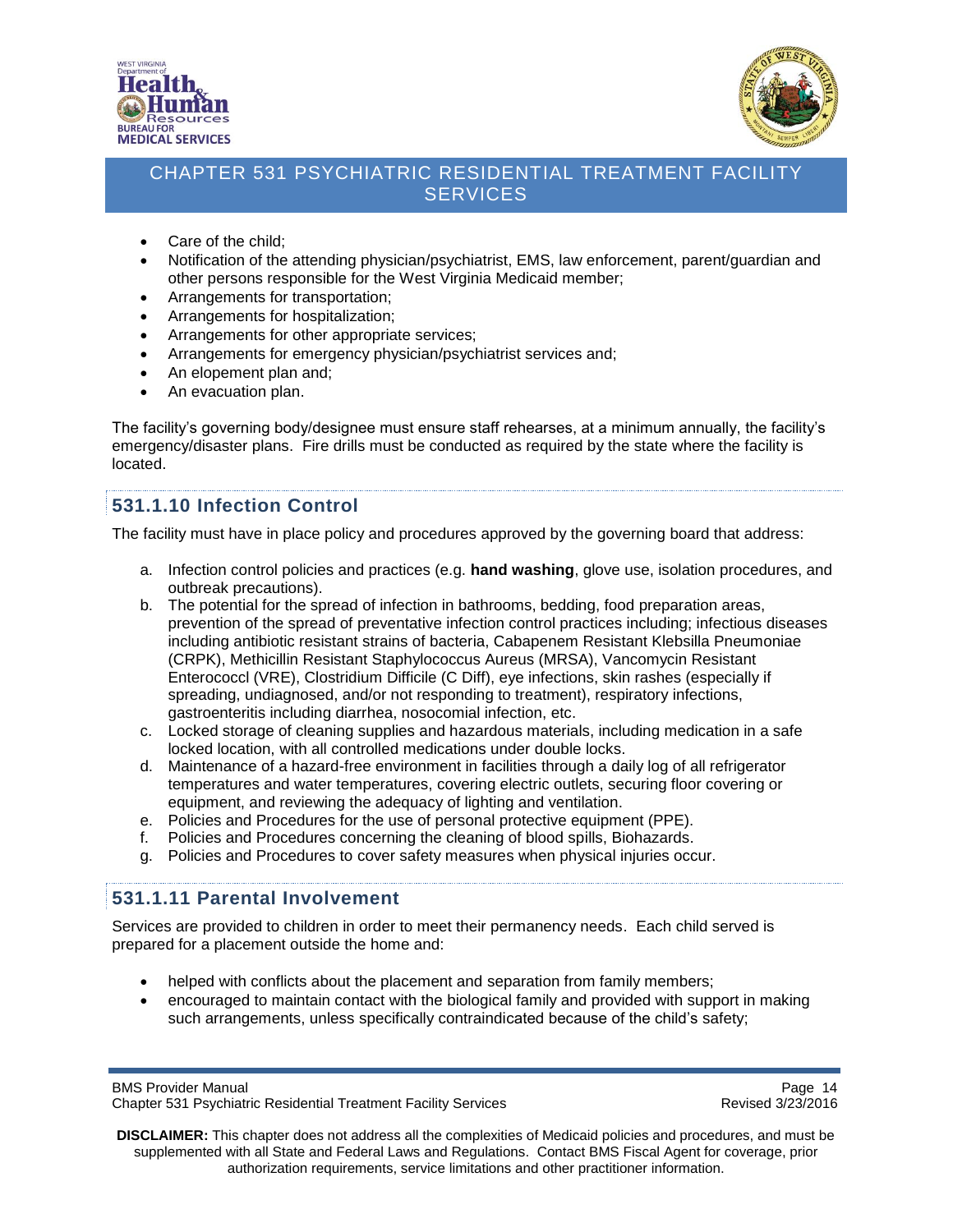



- provided information about parents activities and progress toward the goal of returning home, unless the home is not a possibility;
- provided with assistance in maintaining the relationship with siblings through visits and shared activities; and
- prepared for the return home, adoption, or for placement in a stable, nurturing environment that is to be permanent, and when this in not possible;
- prepared for independent living and helped to identify a significant adult with whom a relationship can be maintained.

Permanency is the primary goal for discharge. As permitted under the law and as appropriate for the child's safety and well-being, the facility shall make efforts to engage the parents in continuing contact with their child and implementing the plans for permanency for the child. Such contact shall include participation in developing case plans, updating the parents on progress and inviting the parents to all case conferences.

When in the best interests of the child, the facility designs and implements service in a manner that supports and strengthens family relationships and empowers and enables parents and family members to assume their roles. A written plan of family involvement, when appropriate, shall be developed at intake and updated no less than quarterly. The plan of family involvement will address but not be limited to the following issues:

- visitation guidelines and/or restrictions;
- facility responsibility for working with the family;
- the state agency's (BCF) responsibilities for working with the family;
- any other appropriate issues.

The facility must provide coordination of social services to children, adults, and families as needed. The goals of such services may include family reunification, to stabilize family ties, or to obtain a permanent family for a child receiving services in the PRTF.

Services must be provided to help the child's parents maintain and enhance parental functioning, parental care, maintenance of parent-child relationships, or when in the best interest of the child termination of parental rights.

### <span id="page-14-0"></span>**531.1.12 Incident/Accident Reporting and Policy**

PRTF's are required to maintain a written Incident/Accident Reporting Policy in a centralized location for easy access to all staff personnel. The written policy must be approved by the governing body of the facility.

The facility accepting/admitting West Virginia Medicaid members for care must ensure that they are cared for in an environment which meets high standards of safety and maintenance and that special precautions are taken that no harm or injury to the member occurs. The facility promptly reports to appropriate state and/or legal authorities any serious accident, emergency, or dangerous situation, including immediate verbal reporting of instances of child abuse, and reports to parents or legal guardians any of the above which affect their child or the child for which they are responsible. The PRTF must **verbally** report to the parent/legal guardian any accident or incident involving a child which results in

BMS Provider Manual Page 15<br>Chapter 531 Psychiatric Residential Treatment Facility Services Chapter 1999 Revised 3/23/2016 Chapter 531 Psychiatric Residential Treatment Facility Services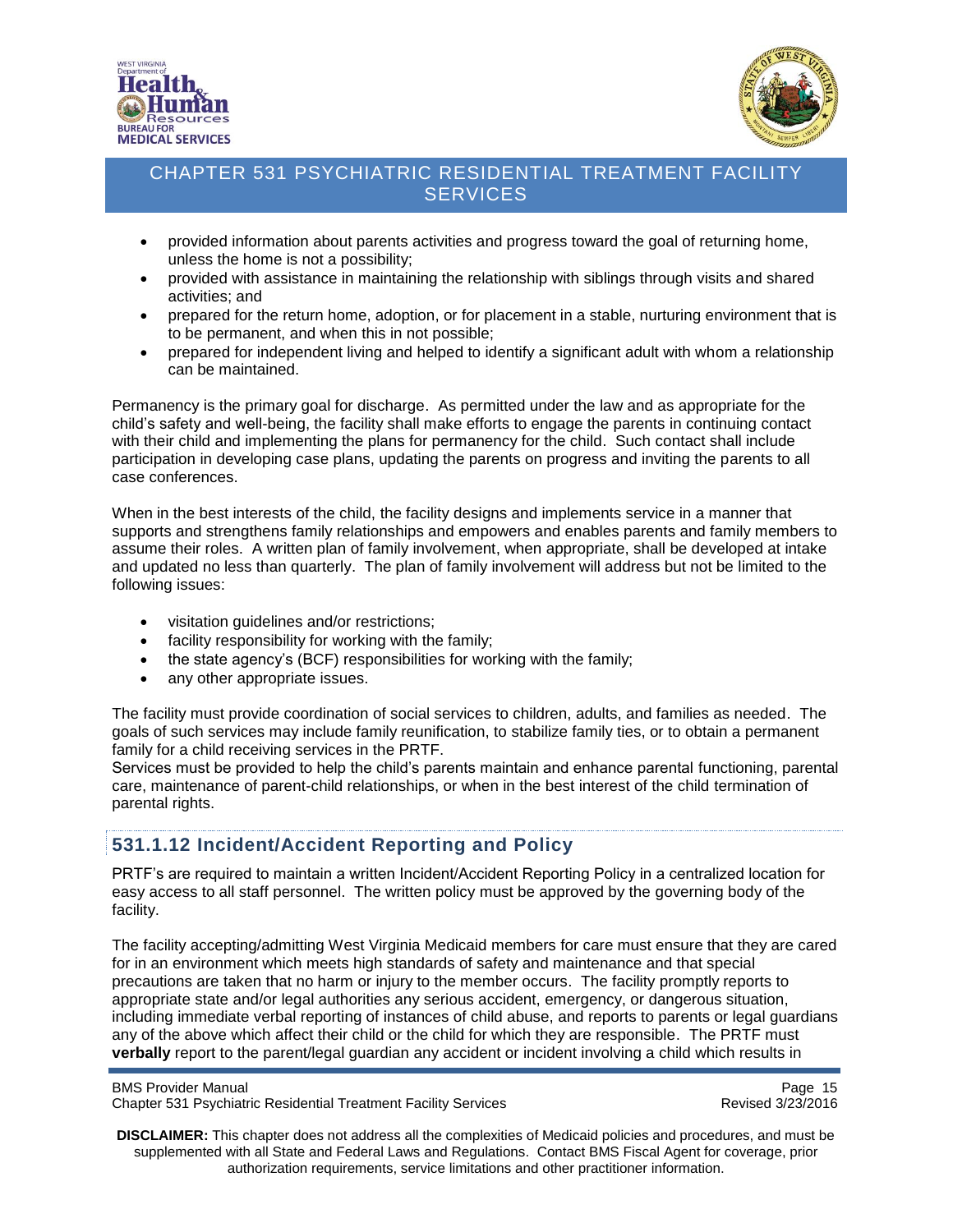



injury within 24 hours of the facility's knowledge of the accident or incident. The PRTF must **verbally** report suspected abuse or neglect of a child to the parent/guardian and the appropriate authorities in the state where the facility is located within 24 hours of the facility's knowledge of its occurrence with a detailed written report within five days. The PRTF must **verbally** report the findings of abuse and neglect investigations conducted by the state where the facility is located within 24 hours of completion of the investigation, with a detailed written report within five days.

Incident/Accident reports will be forwarded the following business day to BMS, Attention: Office Director, for Facility Based and Residential Care. Reports must be mailed to:

#### **West Virginia Department of Health and Human Resources Bureau for Medical Services Office Director, Facility Based & Residential Care 350 Capitol Street, Room 251 Charleston, West Virginia 25301**

Serious injury of a West Virginia Medicaid member is defined as any significant impairment of the physical condition of the member as determined by qualified medical personnel. This includes, but is not limited to:

- Burns, lacerations, substantial hematoma requiring medical intervention by a licensed physician.
- Bone fractures
- Injuries to internal organs, whether self-inflicted or inflicted by someone else
- Suicide attempt
- Elopement (See also *Section 531.6.2, [Elopements/Run Away](#page-38-0)*)
- Any allegations of sexual contact (member/member, member/staff)
- Any allegation of abuse and/or neglect
- Any injury of a member while in seclusion or restraint (See also *Section [531.9 and its subparts on](#page-41-1)  Specialized [Procedures/Seclusion/Restraint](#page-41-1)*)
- Medication errors requiring medical intervention by a licensed physician.

A death of ANY member or a serious incident involving harm to ANY member, regardless of whether they are a West Virginia Medicaid member or not, must be reported as follows:

- Immediately upon death (within eight hours) a phone call must be made to BMS at (304) 558-1700. If the death is that of a West Virginia Medicaid member, staff must identify the name of the member and a narrative description of the incident. If the death is not a West Virginia Medicaid member, the caller must provide sufficient details that will permit review of the incident.
- Within 24 hours, facility staff must fax a written report to BMS at (304) 558-1542.
- Immediately notify local law enforcement of the incident.

Reports may be faxed to the Bureau for Medical Services at (304) 558-1542, Attention: Director, Office of Facility Based and Residential Care.

BMS Provider Manual Page 16<br>Chapter 531 Psychiatric Residential Treatment Facility Services Chapter 1988 Revised 3/23/2016 Chapter 531 Psychiatric Residential Treatment Facility Services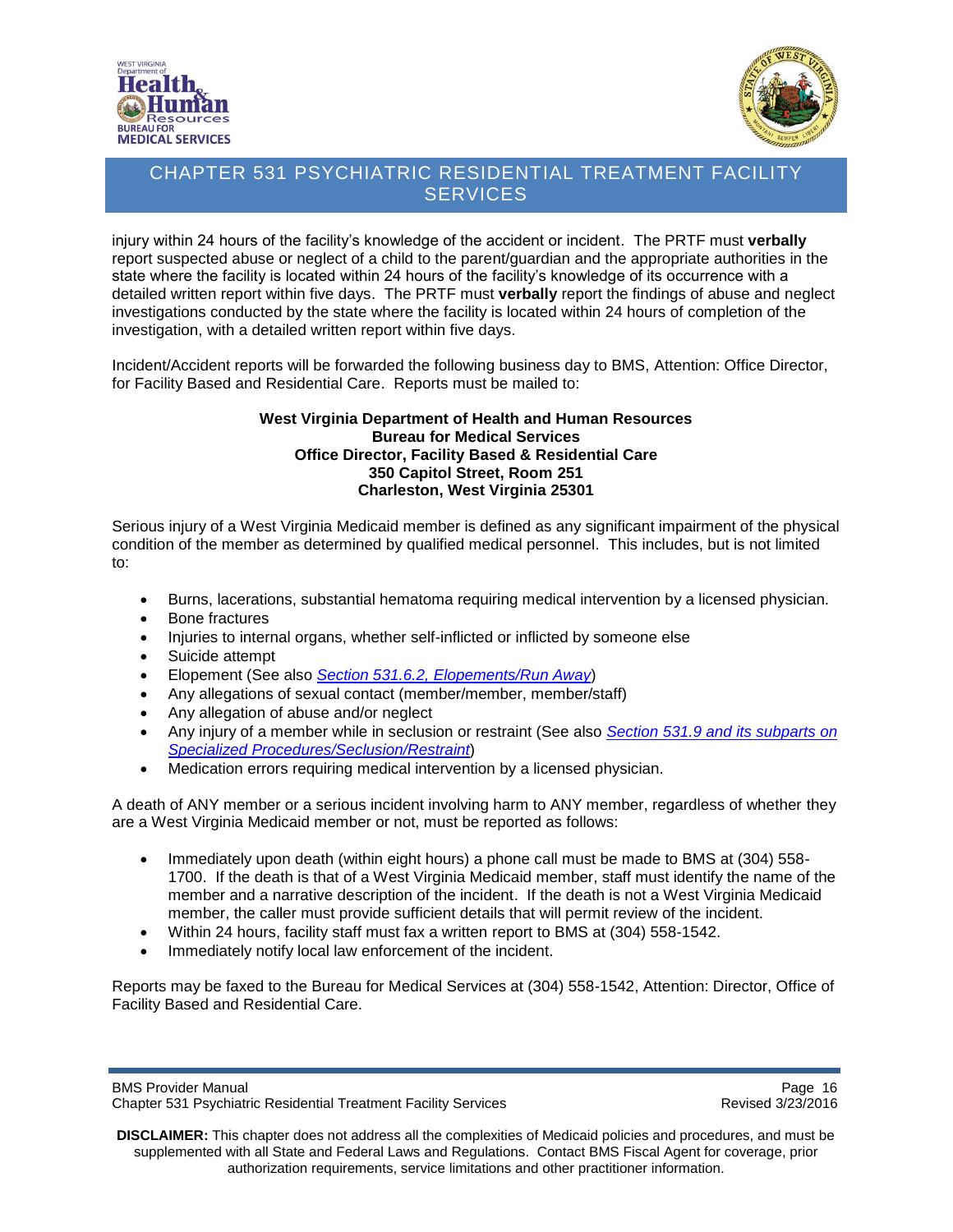



### <span id="page-16-0"></span>**531.1.13 Quality Assurance/Utilization Review**

The facility must have an ongoing quality assurance program in which each service of the facility and service to individual members is reviewed quarterly and monitored in order to promote the highest quality service, to resolve problems that are identified, and to assure that services meet the facility's expectations as to outcome.

The overall scope of the quality assurance program is described in a written plan that describes mechanisms, committees, or other methods used to coordinate the facility's approach to monitoring and evaluating the quality and appropriateness of service.

The facility must set goals and objectives for the benefits or outcomes to be achieved by members who use the facility services, and on a regular basis the facility conducts member satisfaction surveys or utilizes other methods of determining the outcome of its services, including the reasons for termination of members who drop out of service, to the extent this can be ascertained.

The facility must monitor the quality of care and review the appropriateness of service at least quarterly.

The facility must have a utilization review or other quality assurance mechanisms that ensures that the cases of all members are formally reviewed on a quarterly basis.

The facility must participate in utilization reviews at least every 30 days. Utilization reviews are to include the Bureau's Utilization Management Contractor (UMC) representatives to evaluate the necessity, appropriateness, quality, and intensity of individual member services to facilitate permanency and less restrictive service delivery as soon as possible. The utilization review focuses on appropriateness and effectiveness of member services, and reduction of length of stay in out-of-home care. Documented, measurable criteria are utilized in the review process, extended treatment or service, changes in status or level of need presented by the member, and/or other criteria developed by the facility. Retrospective review of prior authorization requests and relevant clinical information will be conducted on and off site by the UMC. Requested information will be provided for reviews.

The facility cooperates with authorized external review systems (including the Bureau's Utilization Management Contractor (UMC), the Bureau for Children and Families (BCF), and the West Virginia Department of Education (DOE)), and, where applicable and where possible, organizes its internal review schedules to complement those conducted by external review systems.

### <span id="page-16-1"></span>**531.1.14 Out-of-State Certification/Review Process**

[West Virginia Code 49-2-125](http://www.legis.state.wv.us/WVCODE/ChapterEntire.cfm?chap=49&art=2§ion=125#02) establishes the Commission to Study Residential Placement of Children. The Commission has been actively involved in carrying out their responsibilities since 2005. The Commission was to study and provide recommendations regarding:

- Current practices of placing children out-of-home and into residential placements, with special emphasis on out-of-state placements and,
- ways to certify out-of-state providers to ensure that children receive high quality services consistent with this state's (West Virginia) standards of licensure and rules of operation.

BMS Provider Manual Page 17<br>Chapter 531 Psychiatric Residential Treatment Facility Services Chapter 1988 Revised 3/23/2016 Chapter 531 Psychiatric Residential Treatment Facility Services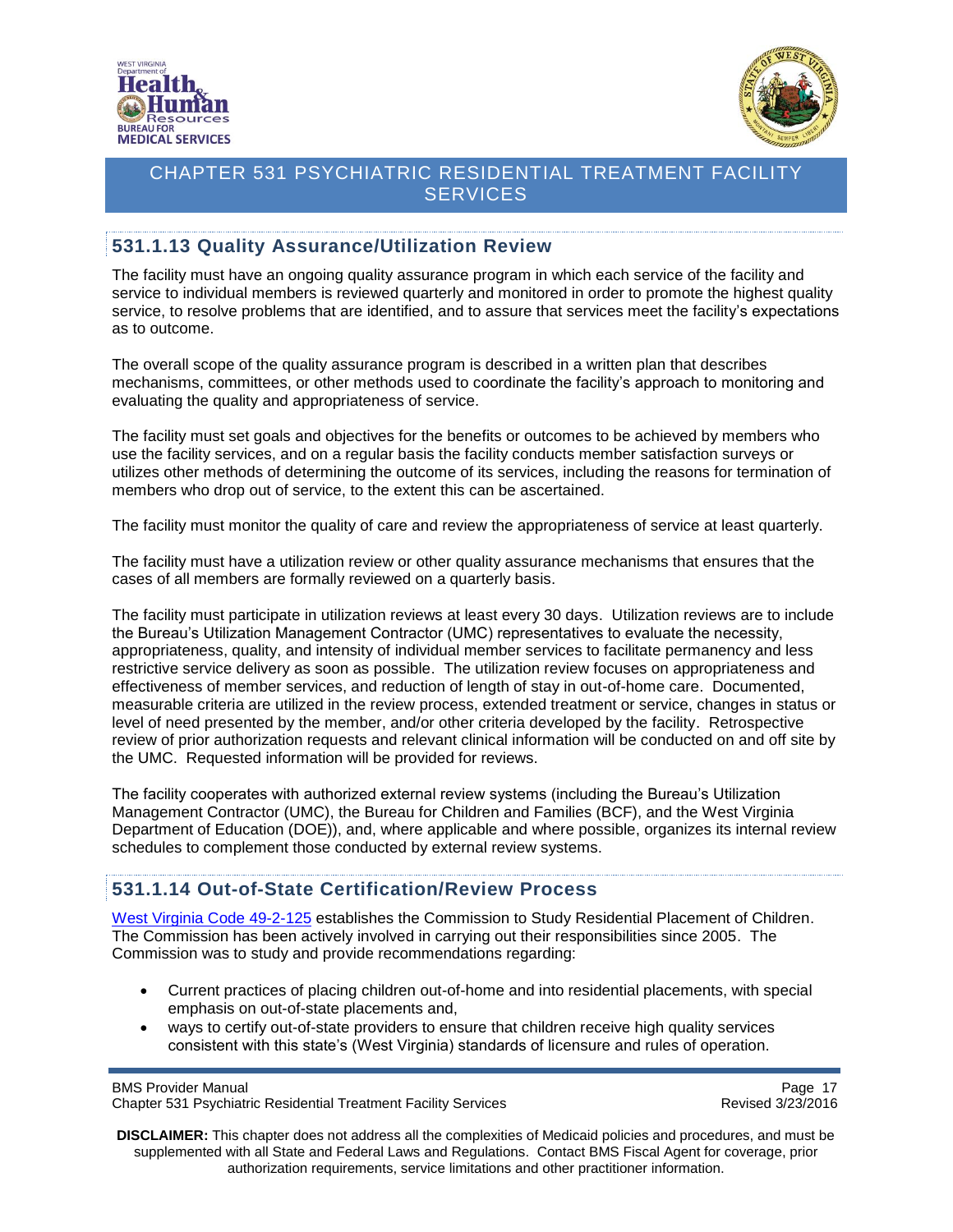



As a result of their work, recommendations currently being implemented include:

- Requirements that out-of-state placements be made **only** to providers meeting West Virginia standards of licensure, certifications, and expected rules of operation.
- Requirements that ensure education standards are in place and students are fully receiving the appropriate education services in all out-of-state facilities where West Virginia children are placed.

The West Virginia DHHR through BCF, BMS, and the West Virginia DOE through the Office of Institutional Education Programs (OIEP) and the Office of Special Programs (OSP) have engaged in a collaborative effort to evaluate and monitor the quality of services provided by out-of-state facilities. This is to ensure children are in a safe environment and are provided behavioral health treatment and educational services commensurate with acceptable standards as set forth by West Virginia DHHR and the West Virginia DOE.

The Team representing West Virginia DHHR and West Virginia DOE will conduct on-site reviews of facilities out-of-state that are providing services for West Virginia children. Focus will be on **all** West Virginia Medicaid members. West Virginia's ultimate goal is to solicit services from only facilities having demonstrated success in promoting positive growth and expected outcomes for children as defined within the West Virginia Out-of-State Facilities Standards.

When BMS has identified unnecessary and inappropriate practices through monitoring or other reviews, it may pursue one or more of the following:

- Recoupment of inappropriately paid monies;
- Requirement of a satisfactory written plan of correction;
- Limited participation in the plan that may include:
	- o Prior authorization for all services;
	- o Prepayment review of all applicable claims;
	- o Suspension of payment until a plan of correction is filed and accepted;
	- $\circ$  Suspension of Medicaid admissions in the case of outpatient or inpatient facilities;
	- o Ban on approving admissions for inpatient services.

When deficiencies are identified within the facility that constitute an immediate danger of serious harm to the child/children served by the facility, immediate action will be taken to remove the child/children from harm. That state's surveying agency will be notified immediately of the identified deficiencies.

In those instances BMS may pursue exclusion from participation in the West Virginia Medicaid Program through the following actions:

- Suspension;
- Disenrollment;
- Denial, non-renewal, or termination of provider agreements.

Refer to *[Chapter 100, General Administration and Information](http://www.dhhr.wv.gov/bms/Pages/Manuals.aspx)* for details regarding compliance issues.

BMS Provider Manual Page 18<br>Chapter 531 Psychiatric Residential Treatment Facility Services Chapter 1988 Revised 3/23/2016 Chapter 531 Psychiatric Residential Treatment Facility Services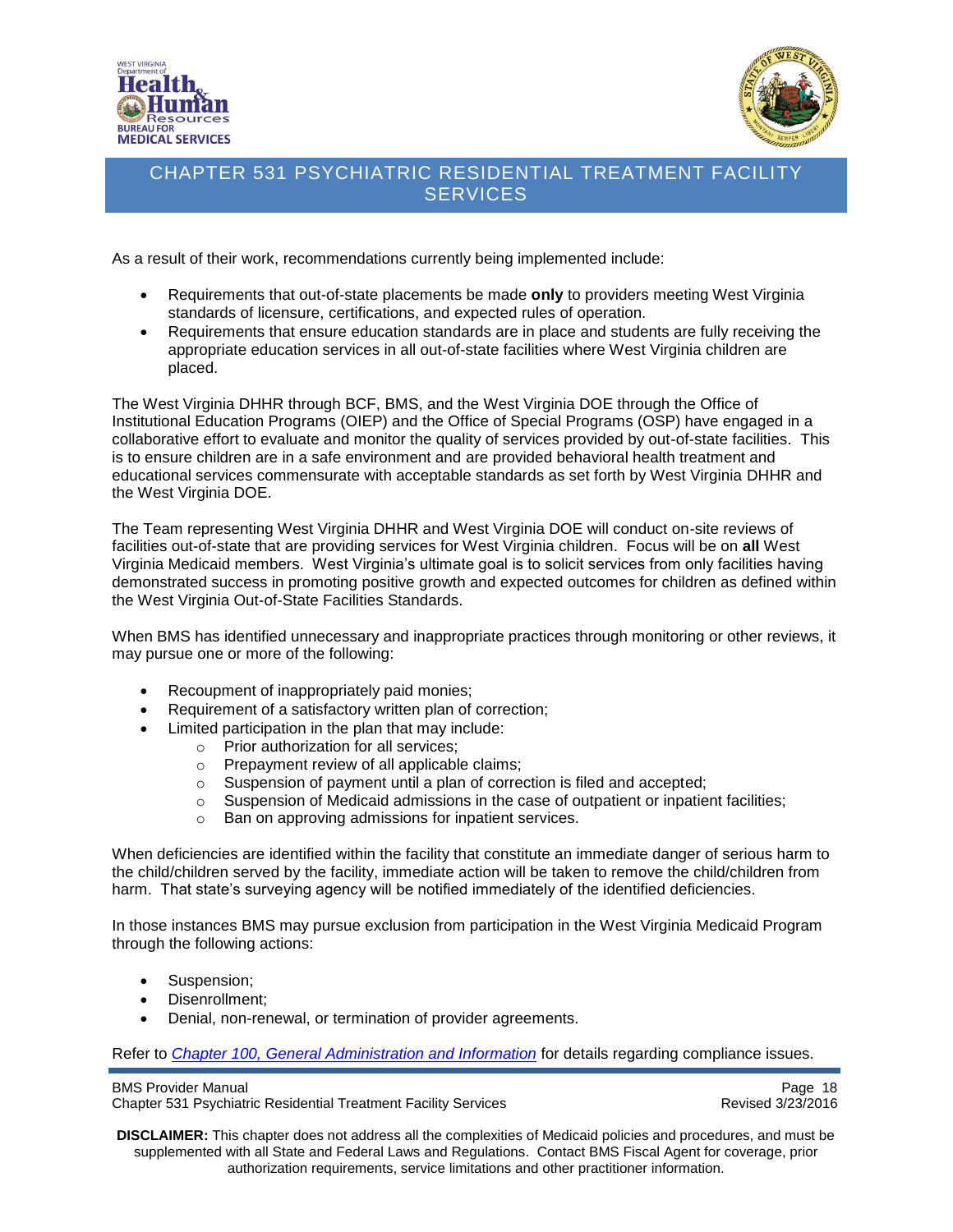



# <span id="page-18-0"></span>**531.1.15 Corrective Action Plans**

Within ten working days after receipt of the request for a plan of correction, the organization shall submit to the Secretary for approval a written plan to correct all areas of non-compliances that are in violation of this rule, unless a variance is requested by the organization and granted by the Secretary. The plan shall specify:

- Any action taken or procedures proposed to correct the areas of non-compliance and prevent their reoccurrence;
- The date or projected date of completion of each action taken or to be taken; and
- The signature of the chief executive officer or his or her designee.
- The Secretary shall approve, modify or reject the proposed Corrective Action Plan in writing. The organization may make modifications in conjunction with the Secretary.
- The Secretary shall state the reasons for rejection or modification of any Corrective Action Plan.
- The organization shall submit a revised Corrective Action Plan within ten working days whenever the Secretary rejects a Corrective Action Plan.
- The organization shall immediately correct an area of non-compliance that risks the health or safety of child or other persons.
- The Secretary may determine if corrections have been made.

Once a plan of correction has been accepted by the state educational institution, certification institution, surveying agency, licensing or certifying agency, it must be sent immediately to the following address:

#### **West Virginia Department of Health and Human Resources Bureau for Medical Services 350 Capitol Street, Room 251 Charleston, West Virginia 25301**

#### <span id="page-18-1"></span>**531.1.16 Waivers and Variances**

A center shall comply with the provisions of [West Virginia Code §49-2-122](http://www.legis.state.wv.us/WVCODE/ChapterEntire.cfm?chap=49&art=2§ion=122#02) et seq., the requirements of this rule, terms of the license or certificate of approval and any plan of correction, unless a written waiver or variance has been granted by the Secretary. A center may not obtain a waiver of the requirements of this rule on the basis of the inability to achieve compliance with the rule.

A request for a variance shall be submitted to the Secretary in writing. The request shall include:

- The specific requirement of this rule to be waived or varied: and
- The reason or reasons for seeking a waiver or variance.

A waiver or variance of a specific provision of this rule may be granted by the Secretary only if the following criteria are met: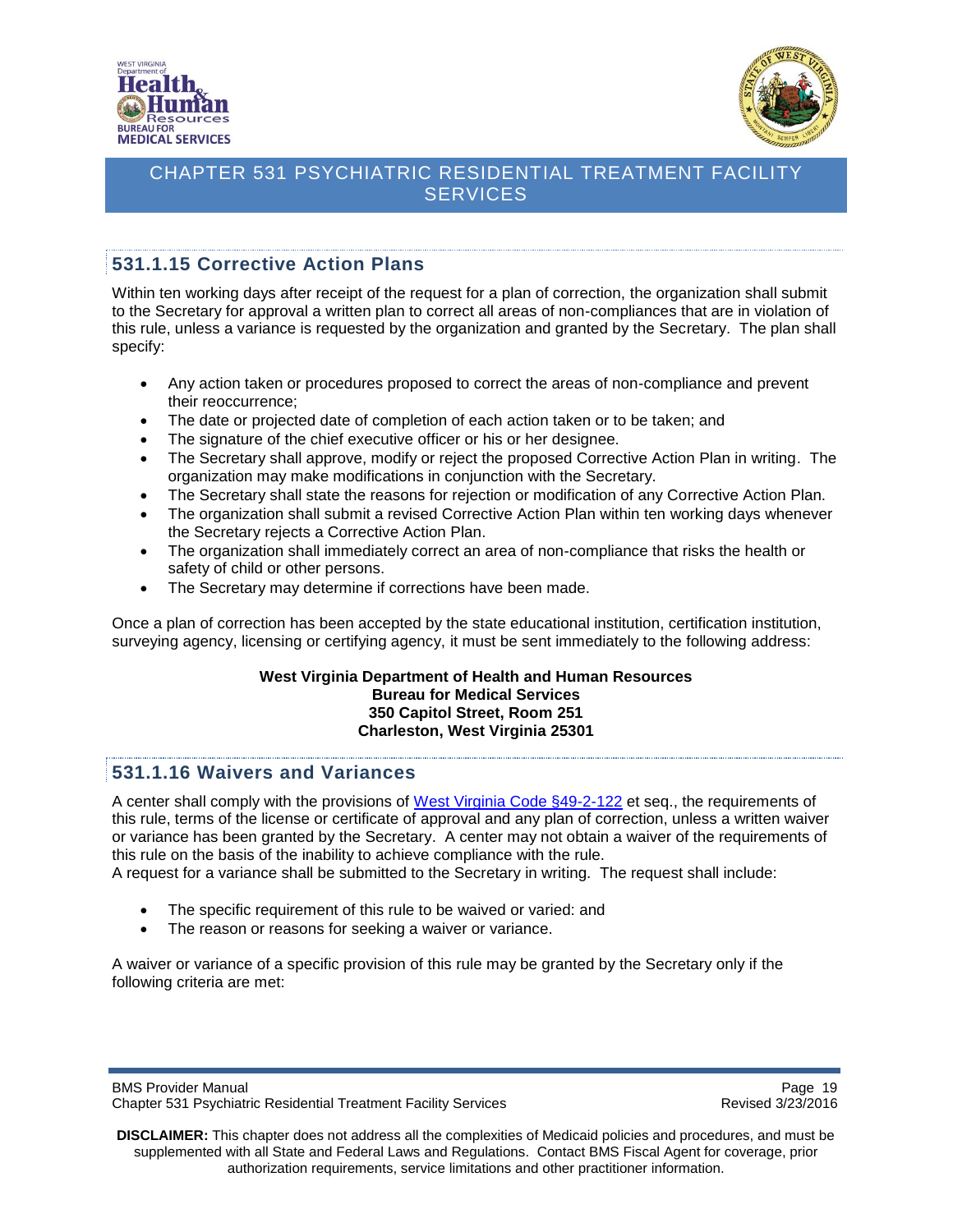



- The center has documented and demonstrated that the provision of the rule is inapplicable in a particular circumstance, or that the center complies with the intent of the provision in the rule in a manner not permitted by the rule;
- The health, safety, and well-being of a child is not endangered; and
- The waiver or variance agreement contains provisions for a regular review of the waiver or variance;
- The waiver or variance agreement is subject to immediate cancellation if the center fails to comply with the stated terms of this rule.

### <span id="page-19-0"></span>**531.1.17 Notice to BMS and Legal Guardian/Parent of Adverse Action**

PRTF's are required to inform BMS within 72 hours of all deficiencies noted by any state educational institution, certification institution, surveying agency, licensing agency or any other state certification entity. Deficiencies include standard and complaint investigations.

The written notification and a copy of any notice, survey, or complaint may be sent to, Attention: Office Director, for Facility Based and Residential Care. Reports must be mailed to:

> **West Virginia Department of Health and Human Resources Bureau for Medical Services 350 Capitol Street, Room 251 Charleston, West Virginia 25301**

When there is an adverse review of a facility that identifies moderate potential for harm or direct harm, termination of certification or a provider agreement, the facility must notify all West Virginia Medicaid members legal guardian/parent by regular mail within 72 hours of receipt of the deficiencies or termination notice. A copy of the letter of notification must be included in the West Virginia Medicaid member record.

# <span id="page-19-1"></span>531.2 MEDICAL ELIGIBILITY/MEDICAL NECESSITY

The West Virginia DHHR, BMS, utilizes a Utilization Management Contractor (UMC) to certify West Virginia Medicaid member medical necessity for admission and continued stays in all PRTF's. BMS is not financially responsible for reimbursement of a West Virginia Medicaid member who is not prior authorized for admission or continued stays in any facility by the UMC. The facility may not bill the West Virginia Medicaid member for any charges unless it is specifically documented, signed and dated that the parent/guardian is made aware and understands that West Virginia Medicaid will not reimburse for the service and the parent/guardian understands and agrees to pay for services.

PRTFs provide treatment to individuals under the age of 21 with severe emotional disturbances and/or long term psychiatric illnesses. The service must be provided before the individual reaches 21 years of age. If the individual was receiving services immediately before he or she reaches age 21, the services must cease at the time the individual no longer requires services or the date at which the individual reaches 22 years of age.  $(42 \text{ CFR } \frac{6}{9}441.151(3)(i)(ii))$ .

Children in parental custody are referred to as non-custodial placements. When parents place their child in a PRTF, documentation must indicate the child has been receiving services in the community for at

BMS Provider Manual Page 20<br>Chapter 531 Psychiatric Residential Treatment Facility Services Chapter 531 Psychiatric Residential Treatment Facility Services Chapter 531 Psychiatric Residential Treatment Facility Services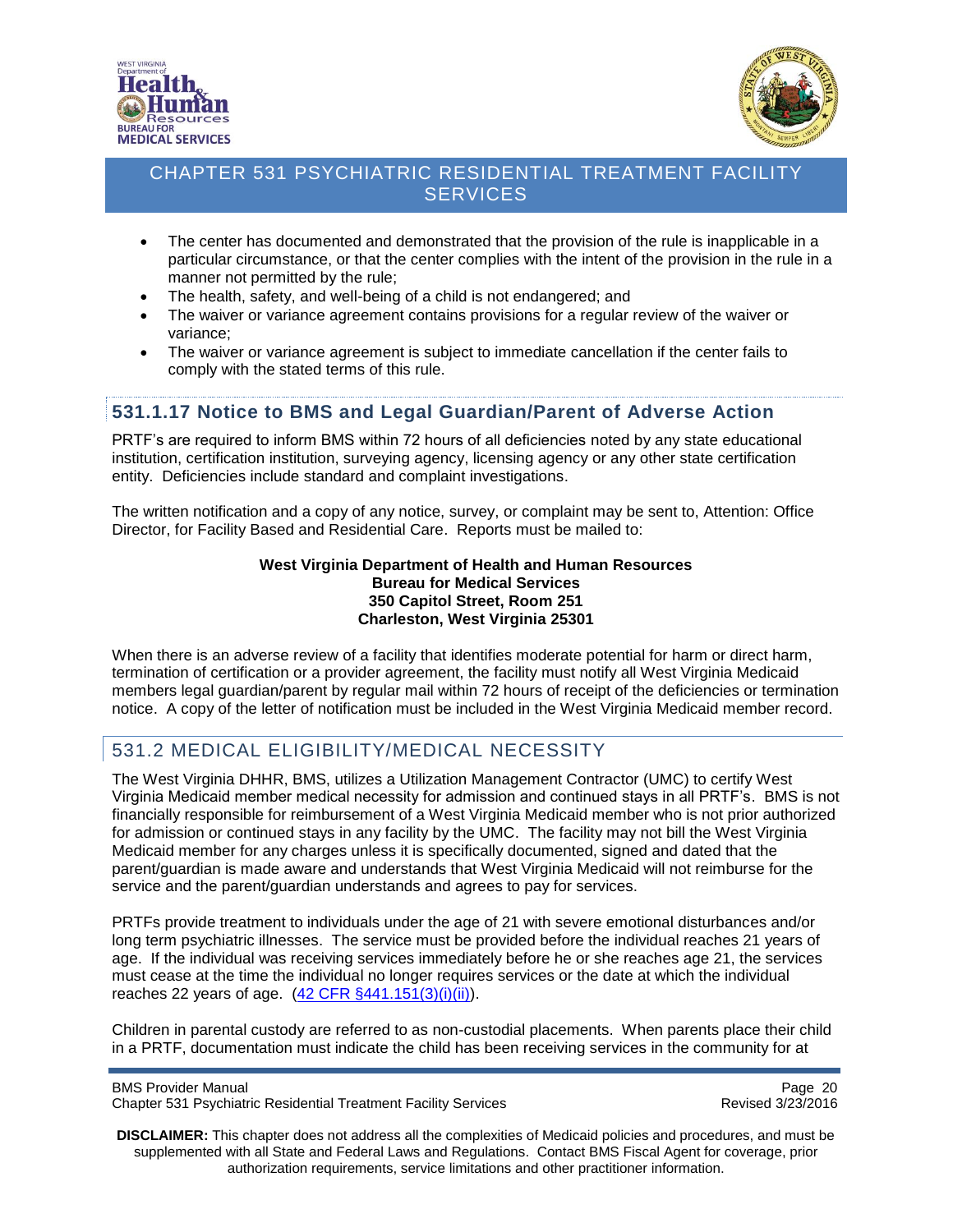



least **six months** with significant functional deficits in the school, home, and community except as a planned step down from acute care. Participation in the treatment process by the child and support for treatment by the parent must be documented and provided upon request for the prior authorization for services. The referring physician/psychiatrist, not affiliated with the receiving facility, must provide documentation of treatment and/or lack of response to treatment. The referring physician/psychiatrist, not affiliated with the receiving facility, must certify the need for this level of service and complete, sign and date the MCM-1 [\(Appendix 531](http://www.dhhr.wv.gov/bms/Pages/Manuals.aspx) - MCM-1). The parent retains legal custody and financial responsibility for expenses related to treatment, supervision, room and board, education, etc. not covered by medical insurance/Medicaid. The child must meet all other admission criteria set forth for PRTF level of care also (see admission criteria).

# <span id="page-20-0"></span>531.3 SERVICE PROVISION

PRTFs provide a range of comprehensive services to treat the psychiatric condition of members on an inpatient basis under the direction/order of a physician/psychiatrist. The purpose of such comprehensive services is to provide treatment to individuals under age 21 with severe emotional disturbances and/or long term psychiatric illnesses. Symptoms are complex and of a significant duration, that have not responded to shorter-term interventions and/or community based interventions. Psychiatric care is provided to individuals under the age of 21 that do not require acute psychiatric care, but whose immediate treatment needs require active treatment on a 24 hour inpatient basis to attain a level of functioning that allows subsequent treatment in a less restrictive setting. PRTF services are generally short term (nine to twelve months) inpatient services intended to improve the West Virginia Medicaid member's condition or prevent further regression so that the services will no longer be needed. A PRTF is to provide a less medically intensive program of treatment than a psychiatric inpatient hospital or a psychiatric unit of a general hospital could provide, and must include an on grounds educational component that provides a continuum of the West Virginia Medicaid member's current grade level.

All services must be delivered under the direction and orders of a physician or a psychiatrist. PRTF services focus on the improvement of West Virginia Medicaid member's symptoms through the use of strength and evidence-based strategies which include:

- group and individual therapy
- family therapy
- behavior management
- medication management and medication monitoring
- active family engagement

Services are designed to improve and/or ameliorate the West Virginia Medicaid member's mental health or co-occurring mental health and substance abuse condition. (See *Section 531.3.2, [Admission Criteria](#page-22-0)* in this chapter).

#### <span id="page-20-1"></span>**531.3.1 Admission**

An admission occurs upon the formal acceptance by an enrolled PRTF of a West Virginia Medicaid member who has been prior authorized for admission by the West Virginia Medicaid program UMC. The day of admission is considered a day of care; the day of discharge is not considered a day of care.

Page 21<br>Chapter 531 Psychiatric Residential Treatment Facility Services<br>Revised 3/23/2016 Chapter 531 Psychiatric Residential Treatment Facility Services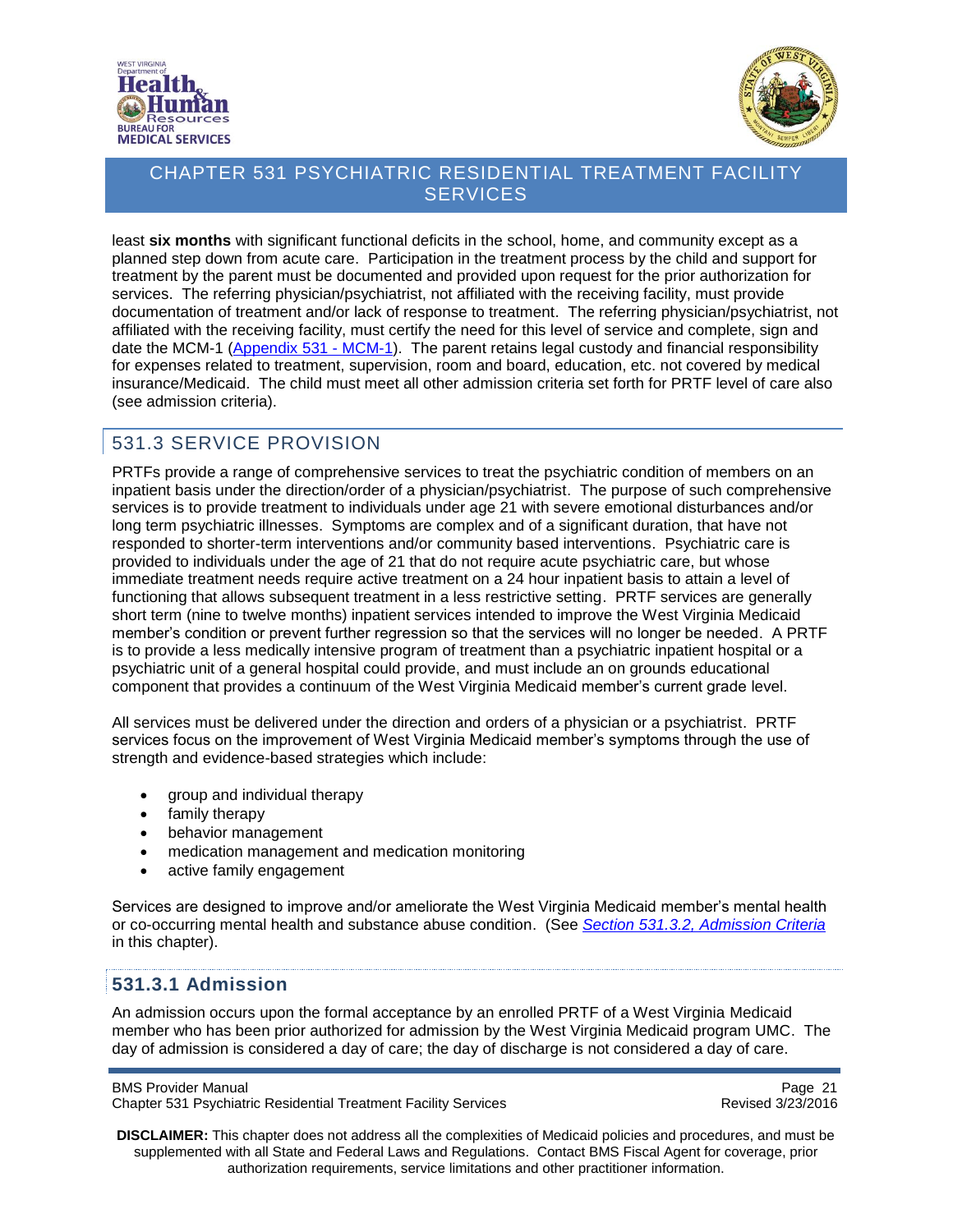



PRTF services are appropriate when a West Virginia Medicaid member does not require emergency or acute psychiatric care but does require nursing supervision and meet medical necessity for treatment on a 24 hour basis. A board certified psychiatrist (experienced in child/adolescent psychiatry) or a psychiatrist who has successfully completed an approved residency in child/adolescent psychiatry with admitting privileges at the PRTF must order and provide oversight for each admission.

PRTF admissions are planned and **not** an emergency admission. Admissions after 5 p.m. on Friday or on holidays require prior authorization for reimbursement for services **prior** to placement.

Facilities accepting West Virginia Medicaid members into treatment are permitted to accept children within age groups defined by their licensing entity. When accepting West Virginia Medicaid members under age 12, the facility must provide, at time of enrollment application, documentation regarding the ability to provide increased staffing, depending on the acuity of the child, this may be 1 on 1 staffing, etc. to provide for the younger child as well as the policy standards that address therapy, milieu effects, and supervision to ensure the prevention of the child being targeted for abuse. Facilities serving younger children must provide groupings for the child that will provide for "separation according to developmental functioning, sex, social skills, group dynamics, and other variables if appropriate and necessary. Children have the right to be housed with children of the same approximate ages, developmental levels, and social needs. This separation must be a matter of organizational policy." [\(78-CSR-3.14.12, Groups and](http://apps.sos.wv.gov/adlaw/csr/readfile.aspx?DocId=24530&Format=PDF)  [Groupings](http://apps.sos.wv.gov/adlaw/csr/readfile.aspx?DocId=24530&Format=PDF) 14.12.b,) The facility must also describe their process to provide educational requirements necessary to serve the younger child.

West Virginia Medicaid members under the age **nine** are not to be placed in an out-of-state PRTF unless there is documentation provided indicating this is the only alternative available for the child because alternative resources have been explored and are not available in state and if the placement is not made the safety/well-being of the child is at risk.

For each West Virginia Medicaid member admitted to a PRTF facility a MCM-1 must be completed by the referring physician/psychiatrist, with no affiliation to the receiving facility, certifying the need for this level of care. A copy of the MCM-1 must be submitted to the UMC along with a request for authorization for admission to the facility. The original signed/dated MCM-1 must be part of the West Virginia Medicaid member record at the receiving facility and must be available for review immediately upon request. The signed/dated MCM-1 is effective for a period of 30 days prior to the request for prior authorization for admission. If prior authorization is not requested within 30 days of the physician's/psychiatrist's signature and date, a new MCM-1 will be required for prior authorization for admission. Prior authorization for admission to the PRTF is effective for 10 days. If the child is not placed within the facility within the 10 day period, a new authorization is required. Children entering care utilizing private medical insurance with the prospect of obtaining a West Virginia Medicaid Card for reimbursement after the insurance has expired are required to have an MCM-1 signed prior to admission to the facility.

The UMC reviews all requests for admission to and continued stay requests in all approved and enrolled PRTF's. The role of the UMC is to determine the medical necessity of PRTF services for child/adolescent members with psychiatric diagnoses, the appropriateness of a particular PRTF setting for each West Virginia Medicaid member, and the number of days reasonably required to treat a child/adolescent's condition.

BMS Provider Manual Page 22<br>Chapter 531 Psychiatric Residential Treatment Facility Services Chapter 531 Psychiatric Residential Treatment Facility Services Chapter 531 Psychiatric Residential Treatment Facility Services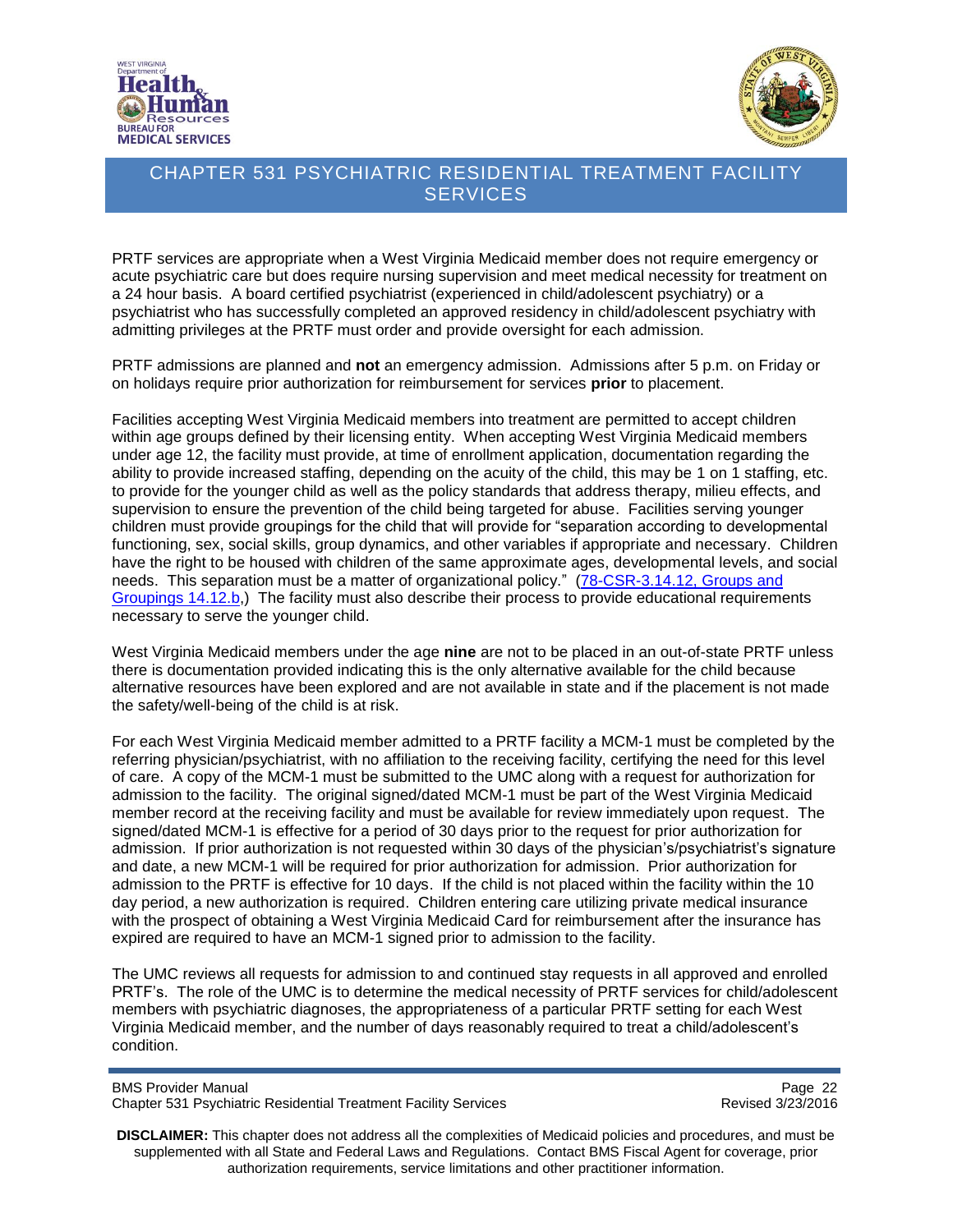



The following information must be included in the admission packet:

- a. Immunization records (See also *Section 531.4.3 on [Physical Health Services](#page-29-1)*);
- b. Court order(s) if applicable;
- c. Birth Certificate;
- d. Social Security card;
- e. Insurance information/Copy of West Virginia Medicaid Card;
- f. MCM-1; and,
- g. School records, including special education records (where applicable).

### <span id="page-22-0"></span>**531.3.2 Admission Criteria**

Admission to a PRTF facility requires the West Virginia Medicaid member meet following criteria:

- 1. West Virginia Medicaid member is under the age of 21 and has a diagnosed DSM IV-TR mental health or a co-occurring mental health and substance abuse condition [\(42 CFR §456.180\)](http://www.ecfr.gov/cgi-bin/text-idx?SID=8fe5c82cfb27f48851974da9e665f9fe&node=se42.4.456_1180&rgn=div8). A diagnosis of substance abuse alone will not constitute medical necessity for an admission to a PRTF, **and,**
- 2. Severe to acute psychiatric symptoms manifested from the qualifying diagnosis or condition. The severity of these symptoms contraindicate treatment at a lower level of care safely occurring **and,**
- 3. Severe functional impairment due to psychiatric diagnosis, in three or more major life domains (school performance, family relationships, interpersonal relations, communication/thought processes, self-care, and community) is documented. Youth's impairments are determined in comparison to same age peers/developmental age, **and,**
- 4. Failure in less restrictive levels of care within the past six months, despite active participation in treatment based on clinical pathways addressing their qualifying condition, except as a planned step down from acute care. (Clinical pathways are standardized, evidenced-based, multidisciplinary management plans, which identify an appropriate sequence of clinical intervention, time frames, milestones and expected outcomes,) **and,**
- 5. Individual demonstrates the ability capacity to positively respond to treatment services. Child can participate and process information as evidenced by an appropriate IQ for the program to which they have been admitted unless there is substantial evidence that the IQ score is suppressed due to psychiatric illness.

When an admission is denied by the PRTF, the facility must notify the referral source of the reason(s) for the denial within 72 hours. The PRTF must keep a log of all denial notifications for review by UMC. If placement is denied because medical necessity is not established, the UMC will notify the referral source, the facility, and the parent/guardian of the denial and the appeal process rights. Refer to *[Chapter 100,](http://www.dhhr.wv.gov/bms/Pages/Manuals.aspx)  [General Administration and Information](http://www.dhhr.wv.gov/bms/Pages/Manuals.aspx)*, for additional information on the appeals process.

#### <span id="page-22-1"></span>**531.3.3 Resident Rights and Responsibilities**

Upon admission to the PRTF, staff must provide the West Virginia Medicaid member and parent/guardian with a statement of rights and responsibilities which must cover at a minimum:

Page 23<br>Chapter 531 Psychiatric Residential Treatment Facility Services<br>Revised 3/23/2016 Chapter 531 Psychiatric Residential Treatment Facility Services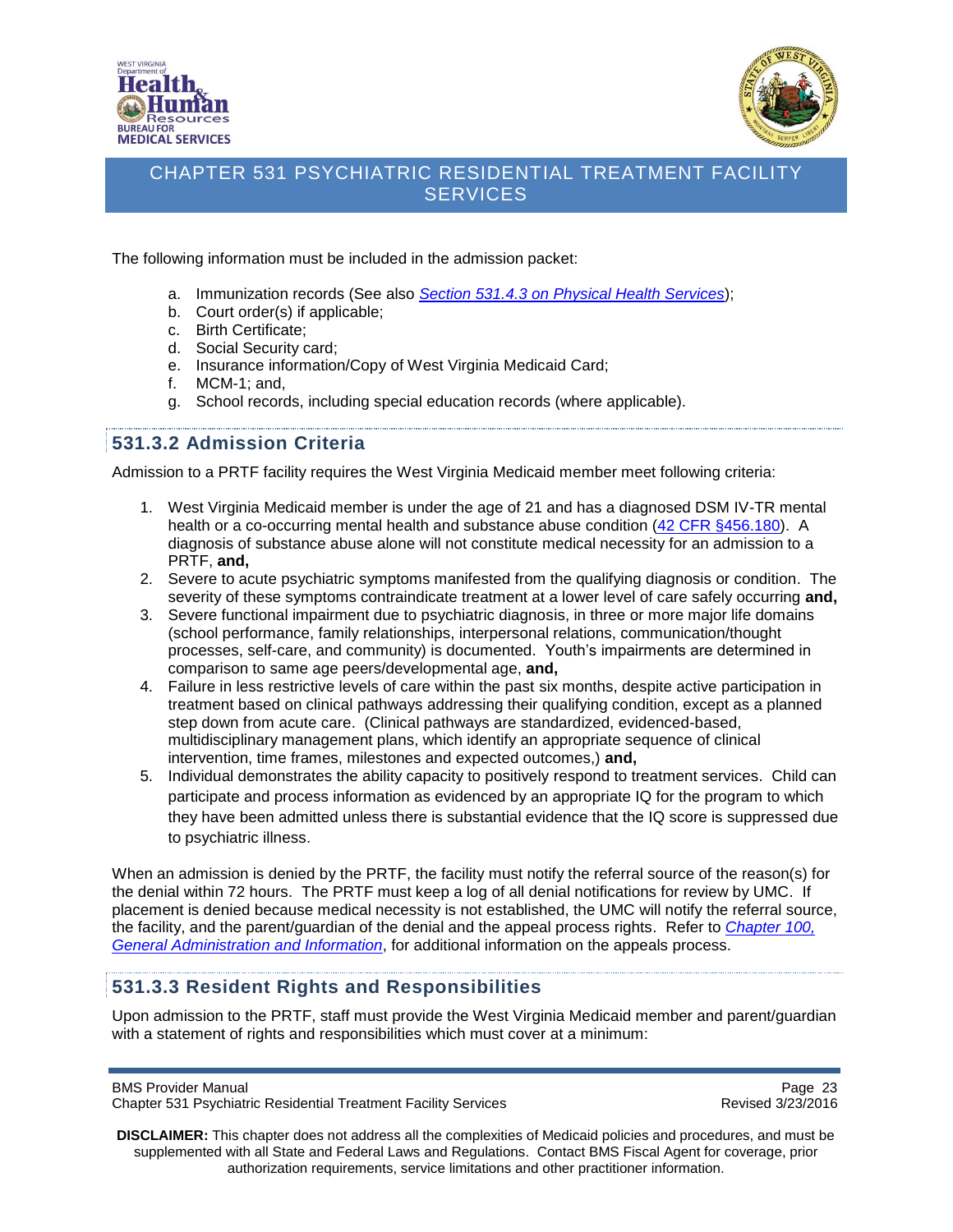



- The member's right to access treatment regardless of race, religion, or ethnicity;
- The member's right to recognition and respect of personal dignity in the provision of treatment;
- The member's right to be provided treatment and care in the least restrictive environment possible;
- The member's right to an individualized treatment plan;
- The member and family's right to participate in planning for treatment;
- A description of care, procedures, and treatment the member will receive;
- The member's right to informed consent related to the risks, side effects, and benefits of all medications and treatment procedures used; and
- The right, to the extent permitted by law, to refuse the specific medications or treatment procedures and the responsibility of the facility if the member refuses treatment.

Discipline measures must be fully explained to each West Virginia Medicaid member and the member's parent/guardian. PRTF's must prohibit all cruel and unusual disciplinary measures including the following:

- Corporal punishment;
- Forced physical exercise;
- Forced fixed body positions;
- Group punishment for individual actions;
- Verbal abuse, ridicule, or humiliation:
- Denial of three balanced meals per day;
- Denial of clothing, shelter, bedding, or personal hygiene needs;
- Denial of access to educational services;
- Denial of visitation, mail, or phone privileges for punishment;
- Exclusion of the West Virginia Medicaid member from his/her assigned living area; and
- The use of restraint or seclusion as a punishment or implemented for the convenience of staff.

### <span id="page-23-0"></span>**531.3.4 Interstate Compact on the Placement of Children (ICPC)**

**All** approved admissions to out-of-state facilities require the completion of Interstate Compact on the Placement of Children (ICPC) **prior** to the placement. In every state, the Compact office and personnel are located in an office that is part of the department of public welfare or the state's equivalent agency. In West Virginia, the Compact Administrator is the Commissioner of BCF. **All** out-of-state placements (DHHR custody and non-custodial placements) into PRTF's require approval prior to placement. Noncustodial placements require a signed/dated Statement of Assurance indicating the parent/guardian retains legal and financial responsibility for the child while in placement. The Statement of Assurance is kept by the ICPC office as part of the ICPC record.

### <span id="page-23-1"></span>**531.3.5 Assessment**

The initial assessment contains information concerning the child's initial treatment needs. Information will come from referral packets, intake information, family members, previous placements, and information forwarded in the referral packet.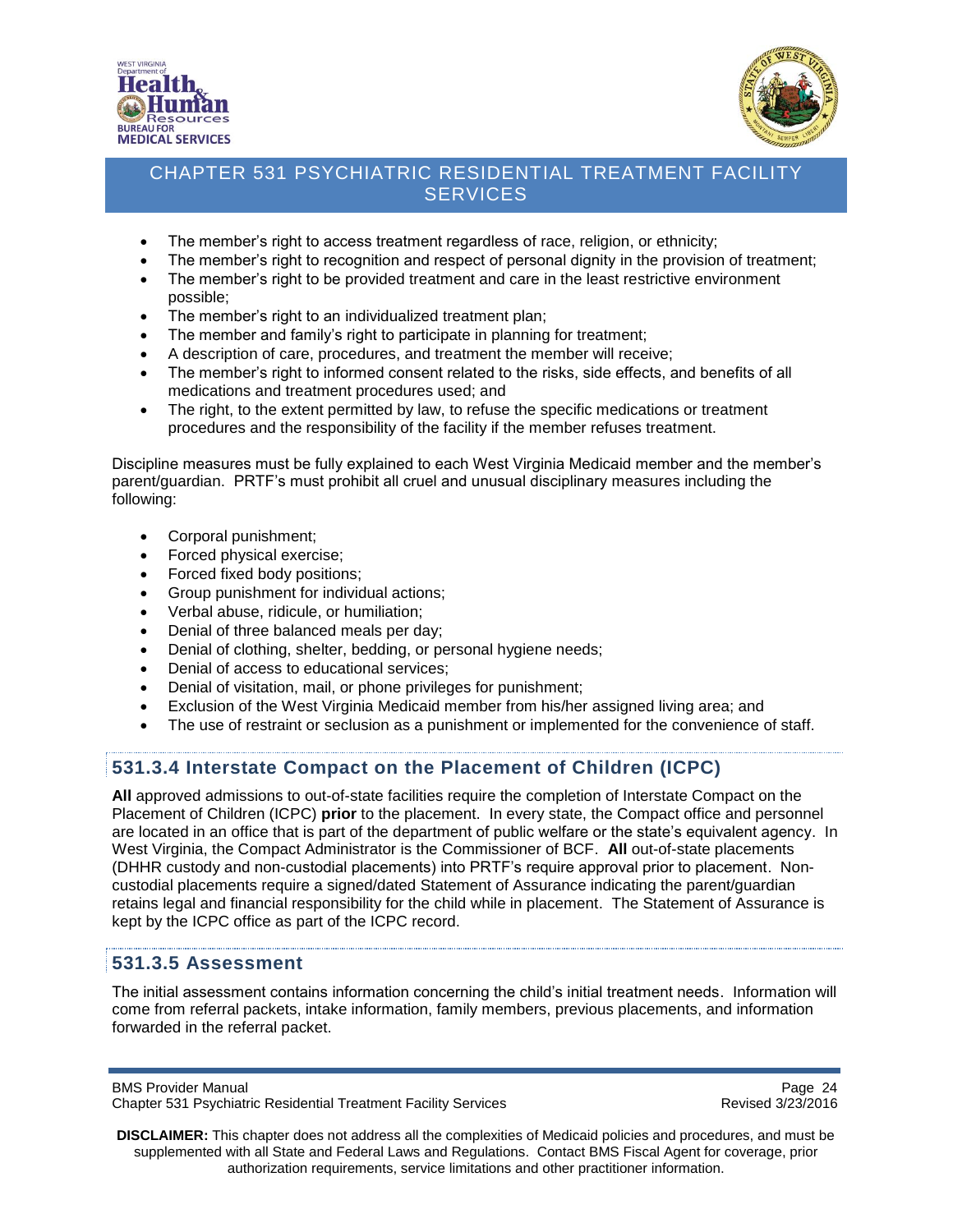



The assessment process must be initiated within 24 hours of admission. The initial treatment plan completed within 72 hours of admission and will document minimally one primary treatment goal/problem listed on the MCM-1. A more comprehensive treatment plan in the first 14 days after admission to a PRTF must document the need for the PRTF level of care by the Multidisciplinary Team (42 CFR [§441.155\(b\)\(1\)\).](http://www.ecfr.gov/cgi-bin/text-idx?SID=8fe5c82cfb27f48851974da9e665f9fe&node=se42.4.441_1155&rgn=div8) The assessment process must include, but is not limited to, the following:

- A psychiatric evaluation;
- A medical history and examination;
- A psychosocial assessment which includes a psychological profile, a developmental profile with a validity statement;
- A behavioral assessment;
- An assessment of the potential resources of the West Virginia member's family [\(42 CFR](http://www.ecfr.gov/cgi-bin/text-idx?SID=8fe5c82cfb27f48851974da9e665f9fe&node=se42.4.441_1156&rgn=div8)  [§441.156\(b\)\(2\)\)](http://www.ecfr.gov/cgi-bin/text-idx?SID=8fe5c82cfb27f48851974da9e665f9fe&node=se42.4.441_1156&rgn=div8);
- A Child and Adolescent Needs and Strengths (CANS) assessment, or other nationally recognized functional assessment;
- An educational evaluation:
- A nursing assessment;
- A nutritional assessment; and,
- An occupational/physical/speech assessment as indicated.

The facility will maintain a policy to ensure the transfer of educational records, information, and individual support when a West Virginia member enters the PRTF within seven days of admission. The transfer of records from one school to another is vital to proper and prompt placement in a new school system. The facility will obtain and review previous educational records for each student prior to admission to the facility. West Virginia members who require special education services must be identified, and the facility must ensure that those services are provided according to the rules and regulations of the West Virginia Department of Education.

Upon admission, an academic assessment must be administered by a qualified instructor that measures (at a minimum) math, reading, and written expression skills. A nationally recognized vocational assessment must be administered to any student at least 14 years of age who has not been previously assessed.

#### <span id="page-24-0"></span>**531.3.6 Treatment Planning**

The treatment planning process is a collaborative process through which the members of various disciplines jointly develop a comprehensive, individualized plan for the treatment of each member. Providers must provide services in accordance with an individualized treatment plan under the direction of a physician/psychiatrist. The treatment plan charts a course designed to help the member move to a less restrictive level of care as quickly as possible. [\(42 CFR §441.154\(b\)\)](http://www.ecfr.gov/cgi-bin/text-idx?SID=8fe5c82cfb27f48851974da9e665f9fe&node=se42.4.441_1154&rgn=div8) The activities included in the service must be intended to achieve identified treatment plan goals and objectives and be designed to achieve the beneficiary's discharge from inpatient status at the earliest possible time. Services to be provided must be in accordance with [42 CFR Sections §441.154 through §441.156.](http://www.ecfr.gov/cgi-bin/text-idx?SID=8fe5c82cfb27f48851974da9e665f9fe&tpl=/ecfrbrowse/Title42/42cfr441_main_02.tpl)

BMS Provider Manual Page 25<br>Chapter 531 Psychiatric Residential Treatment Facility Services Chapter 531 Psychiatric Residential Treatment Facility Services Chapter 531 Psychiatric Residential Treatment Facility Services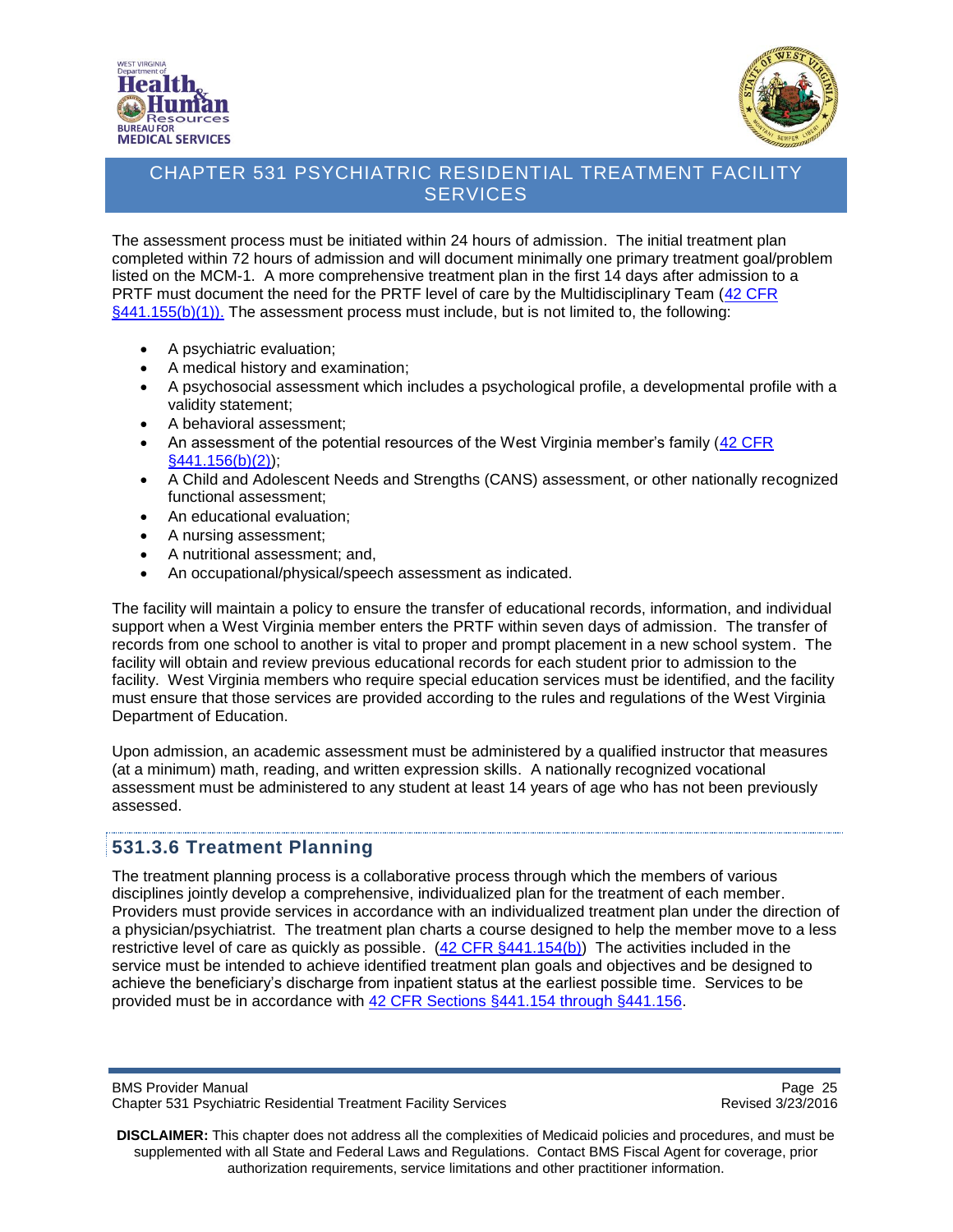



The treatment plan process begins within 24 hours of admission with implementation of the initial assessments/interviews defined above. A preliminary treatment plan must be completed within 72 hours of admission and will document minimally one primary treatment goal/problem, the member's treatment schedule, and preliminary treatment goal objectives. A more formalized initial treatment plan must be in developed and implemented no later than 14 days after admission to the facility. The treatment plan document must contain evidence of the member's and his/her parent/guardian's active participation in the treatment planning/review/revision process. The multidisciplinary treatment team will meet to staff each member and review/revise his/her treatment plan as often as necessary to provide optimum treatment but at least once during the first 14 days following admission and monthly (30 days) thereafter. The West Virginia Medicaid member will participate to the maximum extent feasible in the development of the treatment plan. Participation (or lack of participation) by the member and the family in the treatment planning process must be documented in the member's record. Repeated failure to participate after attempts to engage must be documented in the member record.

### <span id="page-25-0"></span>**531.3.7 Treatment Team Composition**

The individual plan of care under [\(42 CFR §441.155\)](http://www.ecfr.gov/cgi-bin/text-idx?SID=8fe5c82cfb27f48851974da9e665f9fe&node=se42.4.441_1155&rgn=div8) must be developed by the multidisciplinary team of physicians/psychiatrists and other personnel who are employed by, contracted by, or provide services to member's, in the facility.

Based on education and experience, including competence in child psychiatry, the team must be capable of [\(42 CFR §441.156\(b\)\)](http://www.ecfr.gov/cgi-bin/text-idx?SID=8fe5c82cfb27f48851974da9e665f9fe&node=se42.4.441_1156&rgn=div8):

- Assessing the member's immediate and long-range therapeutic needs, developmental priorities, and personal strengths and liabilities;
- Assessing the potential resources of the member's family;
- Setting treatment objectives; and,
- Prescribing therapeutic modalities to achieve the planned objectives.

The mental health treatment team must include at a minimum the following:

- A Board-eligible or Board-certified Psychiatrist (experienced in child/adolescent psychiatry);
- A Licensed Psychologist (as indicated by needs of child);
- A Registered Nurse(s);
- A Psychiatric social worker(s), LPC;
- A Certified Teacher(s); and,
- An Occupational/Physical/Speech Therapist (as indicated by needs of child).

#### <span id="page-25-1"></span>**531.3.8 Treatment Team Development**

The treatment plan delineates all aspects of the West Virginia Medicaid member's treatment and includes, at a minimum:  $(42$  CFR  $§441.156$ ):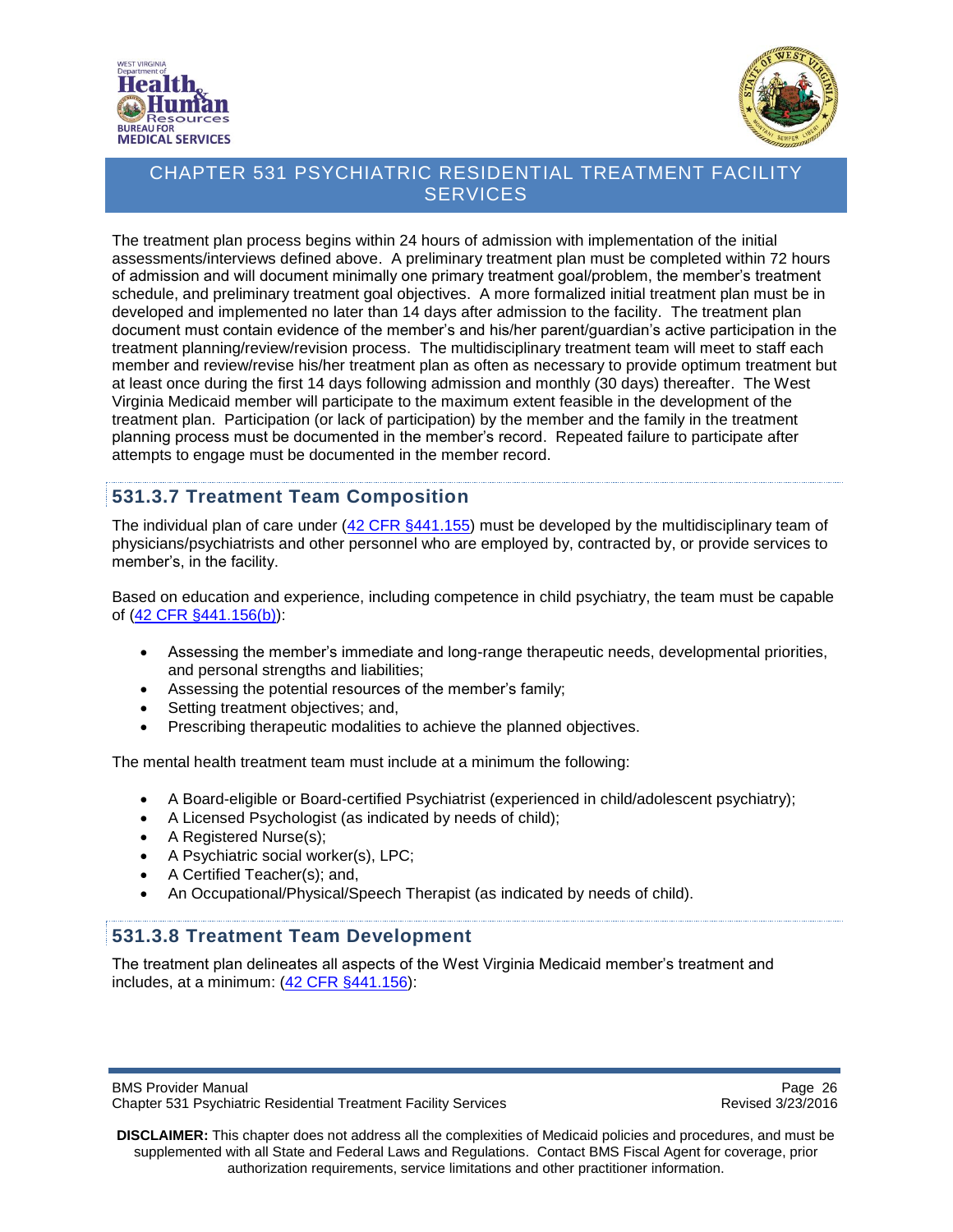



- A current Diagnostic and Statistical Manual (DSM) of the American Psychiatric Association; and/or the current International Classification of Disease and Related Health Problems (ICD) behavioral/mental health diagnosis;
- An assessment of the member's immediate therapeutic needs;
- An assessment of the member's long-range therapeutic needs;
- An assessment of the members' personal strengths and liabilities;
- Identification of the clinical problems that are to be the focus of treatment;
- Measurable and realistic treatment goals for each identified problem;
- Observable, measurable treatment objectives that represent incremental progress towards goals, coupled with target dates for their achievement;
- Specific treatment modalities and/or strategies that will be employed to reach each objective, e.g. psychotherapy (individual, family, group), medication, behavior modification programs, etc.;
- Special procedures (i.e. those providing for the seclusion or restraint of a West Virginia Medicaid member) must **not** be included in the treatment plan unless justified by evidence (current or historical) of aggressive behavior which cannot be controlled by less restrictive interventions. If special procedures become necessary, the treatment plan must be amended or modified within one working day of the first incident to reflect the use of the least restrictive necessary measures;
- The clinician identified as responsible for each aspect of treatment;
- Identification of goals, objectives and treatment strategies for the family as well as the member, and identification of the clinician responsible for treatment;
- When a continued stay at the facility is needed, it is the responsibility of the member's Multidisciplinary Treatment Team and the Clinical Director to establish that the requirements for a continued stay have been met;
- An individualized discharge plan that includes:
	- o Discharge criteria, indicating specific goals to be met, and
	- o An estimated discharge target date.
- Prior to discharge the discharge plan must also include an aftercare plan that addresses coordination of family, school/vocational and community resources to provide the greatest possible continuity of care for the member. ("at an appropriate time")  $(42 \text{ CFR } \frac{5441.155(b)(5))}{6})$ .

The member's treatment plan must include a specific strength-based family integration/reintegration treatment plan when appropriate. It must also include guidelines for family participation while the member is at the facility. These family participant guidelines must contain frequency of family visits, whether visits are supervised, and location of visitations. Family counseling and family visits must not be contingent on the West Virginia Medicaid member's behavior.

#### <span id="page-26-0"></span>**531.3.9 Treatment Plan Review and Revision**

The treatment team reviews and revises the treatment plan for each West Virginia Medicaid member as often as necessary to provide optimum treatment but must meet at least once during the first 14 days following admission and monthly (every 30 days) thereafter. [\(42 CFR section §441.155\(c\)\)](http://www.ecfr.gov/cgi-bin/text-idx?SID=8fe5c82cfb27f48851974da9e665f9fe&node=se42.4.441_1155&rgn=div8)

The treatment review team will assess the member's progress in treatment by:

BMS Provider Manual Page 27<br>Chapter 531 Psychiatric Residential Treatment Facility Services Chapter 1999 Revised 3/23/2016 Chapter 531 Psychiatric Residential Treatment Facility Services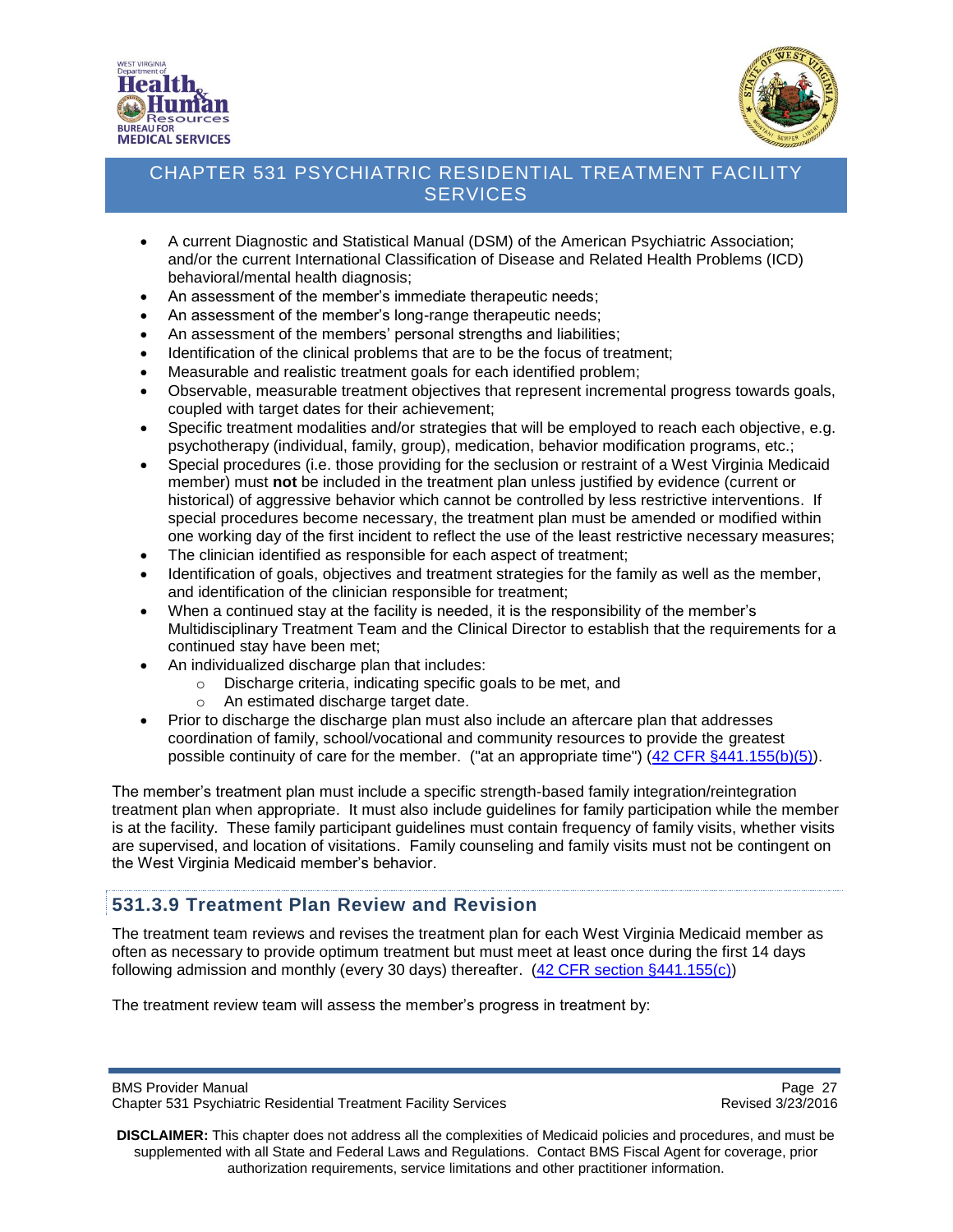



- Documentation of treatment successes/failures (which objectives and/or goals have been achieved and when) and explaining treatment outcomes;
- Documenting changes in the treatment plan as needed;
- Documentation of the re-assessment of the member's need for continued residential care, as opposed to less restrictive treatment, and;
- Documentation of the member's measurable progress towards discharge, reviewing/revising the discharge criteria and/or target date as needed.

## <span id="page-27-0"></span>531.4 ACTIVE TREATMENT

Inpatient psychiatric services must involve "active treatment," [\(42 CFR §441.154\),](http://www.ecfr.gov/cgi-bin/text-idx?SID=8fe5c82cfb27f48851974da9e665f9fe&node=se42.4.441_1154&rgn=div8) which means implementation of a professionally developed and supervised individual plan of care, described in [42 CFR](http://www.ecfr.gov/cgi-bin/text-idx?SID=8fe5c82cfb27f48851974da9e665f9fe&node=se42.4.441_1155&rgn=div8http://www.ecfr.gov/cgi-bin/text-idx?SID=8fe5c82cfb27f48851974da9e665f9fe&node=se42.4.441_1155&rgn=div8)  [§441.155](http://www.ecfr.gov/cgi-bin/text-idx?SID=8fe5c82cfb27f48851974da9e665f9fe&node=se42.4.441_1155&rgn=div8http://www.ecfr.gov/cgi-bin/text-idx?SID=8fe5c82cfb27f48851974da9e665f9fe&node=se42.4.441_1155&rgn=div8) that is;

- a) Developed and implemented no later than 14 days after admission; **and**
- b) Designed to achieve the member's discharge from inpatient status at the earliest possible time.

Active treatment: The use of the term "treatment" in this manual refers to the active treatment of the West Virginia Medicaid member. Active treatment is a process comprising:

- Multi-disciplinary diagnostic assessment;
- Interdisciplinary treatment planning;
- Therapeutic intervention;
- Treatment evaluation/revision;
- Discharge/aftercare planning, and;
- Provision of Educational services in an on grounds school.

#### <span id="page-27-1"></span>**531.4.1 Mental Health Services**

Psychotherapy is defined as the intentional, face to face interaction (verbal and/or non-verbal encounters) between a mental health professional and a client (an individual, family, or group) in which a therapeutic relationship is established to help resolve symptoms of the member's mental and/or emotional disturbance. It is required that all individual therapy, family therapy and group therapy must be provided by master's level therapists.

- **Individual therapy** is defined as psychotherapy that takes place between a mental health therapist and a member. A minimum of one hour of individual therapy must be provided each week unless its contraindication is documented in the treatment plan. It is required that providers of individual therapy must be a master's level therapist.
- **Family therapy** is defined as psychotherapy that takes place between a mental health therapist and a member's family or guardian, with or without the presence of the member. If a member is in the custody of the Department of Health and Human Services (DHHR), family therapy may also include, DHHR representatives, foster family members acting *in loco parentis*.

BMS Provider Manual Page 28<br>Chapter 531 Psychiatric Residential Treatment Facility Services Chapter 531 Psychiatric Residential Treatment Facility Services Chapter 531 Psychiatric Residential Treatment Facility Services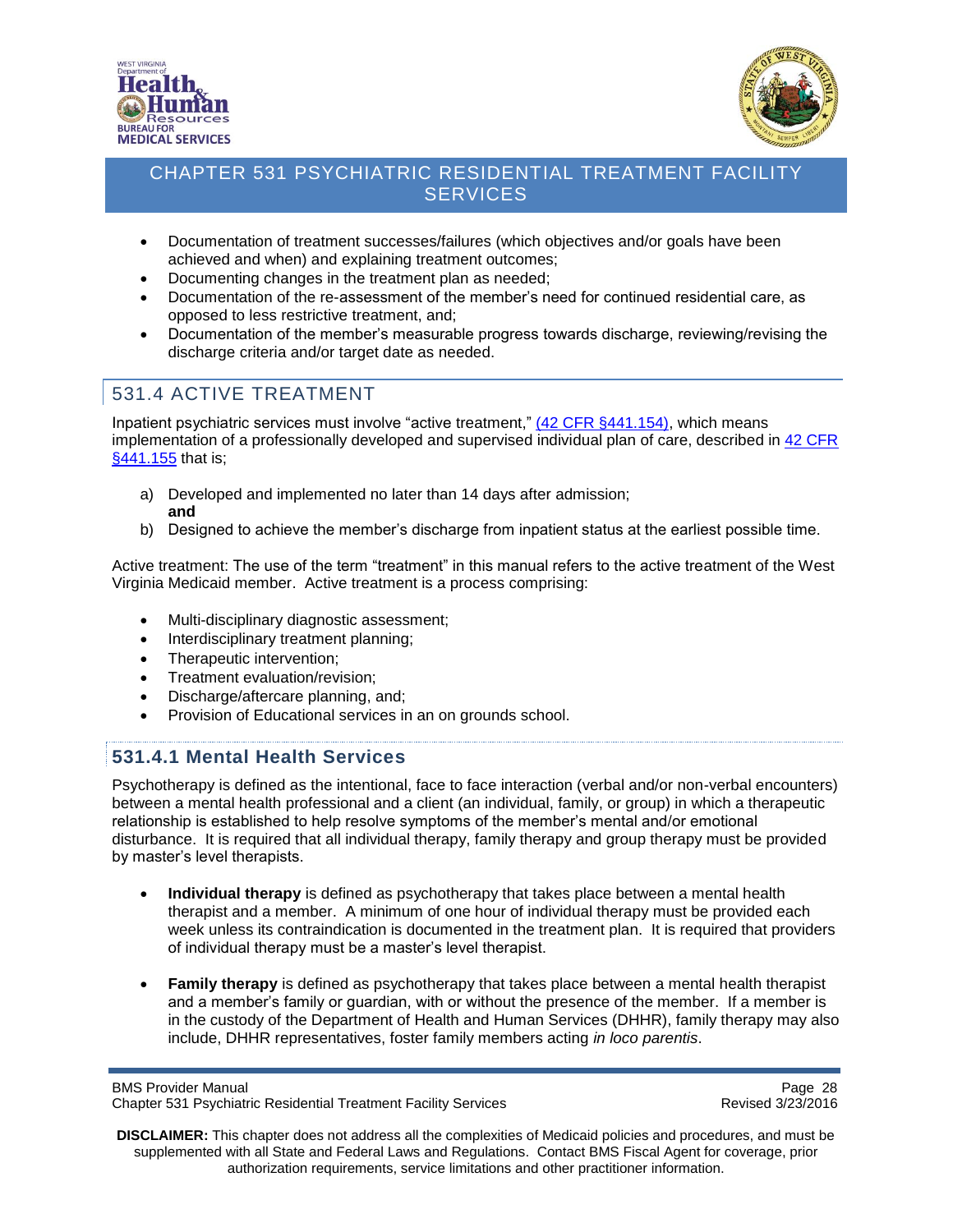



Each member's family, guardian, or person acting *in loco parentis* must participate in family therapy at least twice a month unless its contraindication is documented in the treatment plan. If the Medicaid member's family is more than a two hour drive from the PRTF, one face-to-face family therapy session and one therapeutic conference call will be acceptable. Both of these contacts must be therapeutic in nature, (i.e. to discuss the member's functioning, treatment progress, goals and objectives). Social visits or phone calls are not considered family therapy.

Members who are in the custody of the Department of Health and Human Services (DHHR) should complete one face-to-face family therapy session at the PRTF facility and complete the second family therapy session via telephone. In the case of non-custody placements, the facility is required to make every effort to accommodate the member's family in therapy sessions. Documentation of attempts and the family's ability to participate or noncompliance with attempts to involve the family must be recorded in the member's record and available for review.

It is required that providers of family therapy will be master's level therapists.

 **Group therapy** is defined as psychotherapy that takes place between a mental health therapist and at least two but not more than twelve members at the same time. Groups of more than 12 participants are allowed if the primary therapist for the group is assisted by a co-leader. Group co-leaders are not required to be master's level therapists. Possibilities for groups include, but are not limited to, those which focus on relaxation training, anger management and/or conflict resolution, social skills training, self-esteem enhancement, etc.

Each member must participate in a minimum of three hours, each week unless contraindication is documented in the treatment plan. The manner in which services are delivered (length, frequency, and timing of sessions) should be determined by what is developmentally appropriate for each member. It is required that providers of group therapy must be master's level therapists although larger groups (more than 12 participants) may be co-led by a person with a lesser level of training.

 **Milieu therapy** is defined as residential psychiatric treatment that occurs in the total environment of the closed setting, also referred to as the "therapeutic community." Emphasis is placed on clear, healthy, respectful communication between member/member, staff/staff, and staff/member, and on shared problem-solving and decision-making. The entire environment, not just the limited time spent with an identified therapist, is considered vital to the treatment process.

One essential component of milieu therapy is the community meeting. This is a time when all members and most, if not all, professional and direct care staff meet together to discuss and solve problems that arise in community living, make community decisions (i.e. planning recreational activities for the group, etc.), set goals, and resolve conflicts. More than on community meeting may be held during the day. As a group function, participation and outcomes of the group must be documented.

Milieu therapy must be available.

BMS Provider Manual Page 29<br>Chapter 531 Psychiatric Residential Treatment Facility Services Chapter 531 Psychiatric Residential Treatment Facility Services Chapter 531 Psychiatric Residential Treatment Facility Services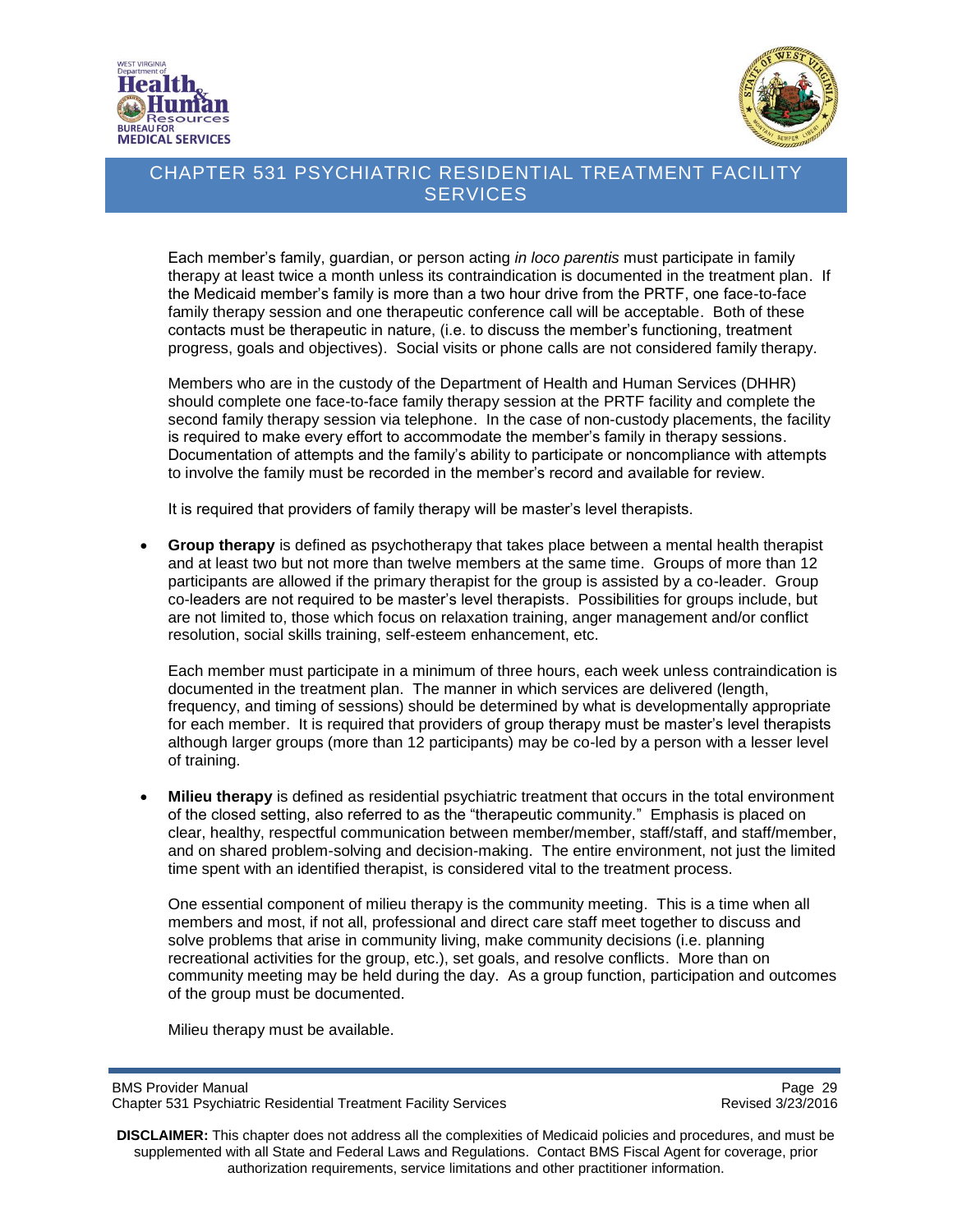



 **Occupational/Physical/Speech Therapy** is defined as the use of purposeful activity, designed and guided by a qualified professional, to help the member achieve functional outcomes that promote the highest possible level of independence. Occupational therapy must be provided by an Occupational Therapist Registered (OTR).

### <span id="page-29-0"></span>**531.4.2 Therapeutic Behavior Management**

Behavioral Management Services are specific activities that have been planned and tailored to eliminate inappropriate (maladaptive) behaviors and to increase or develop desired adaptive behaviors for an individual member. These services result from areas of need identified on the member's service plan. Behavior management is a time-limited service that must end when the desired outcomes have been achieved (i.e., targeted behaviors have been acquired or eliminated).

The use of behavior management interventions, (e.g. time out, behavioral contracts, point systems, logical and natural consequences, incentive programs, level systems, positive behavioral reports, etc.) with members must be guided by policies and procedures developed by the facility. Policies must indicate the intent to maintain a safe, nurturing, and therapeutic environment that protects the rights of all members and that respects the ethnic, religious, and identified treatment parameters for each individual member in care. Policies must comply with DHHR licensing rules and applicable state/federal statutes and generally accepted best practice standards promulgated by national accreditation organizations.

Therapeutic Behavioral Services - Development includes four major components:

- Behavior Assessment
- Plan Development
- Implementation Training
- Data Analysis and Review of the Behavior Management Plan after implementation

Therapeutic Behavioral Services - Implementation is an integral component of Behavior Management services (refer to *[Chapter 503, Behavioral Health Rehabilitation Services.](http://www.dhhr.wv.gov/bms/Pages/Manuals.aspx)*)

#### <span id="page-29-1"></span>**531.4.3 Physical Health Services**

PRTF facilities must provide physical health services as part of their treatment of West Virginia Medicaid members. Physical health services may be provided directly by the facility or may be provided by a vendor outside the facility. Physical health services must be addressed on the member treatment plan and must include:

- Assessments and evaluations as required in  $(42 \text{ CFR } \frac{6441.155(b)(1)}{1}).$
- Diagnosis, treatment, and consultation for acute or chronic illnesses occurring during the West Virginia Medicaid member's stay at the facility or for problems identified during an evaluation.
- Preventative health care services to include periodic assessments in accordance with the periodicity schedule established by the American Academy of Pediatrics.
- Completion of immunizations if a West Virginia Medicaid member's immunization is not complete.
- Routine medical care for all West Virginia Medicaid members (i.e. care during outbreaks of flu, non-complicated lacerations, scrapes, burns, etc.)

BMS Provider Manual Page 30<br>Chapter 531 Psychiatric Residential Treatment Facility Services Chapter 531 Psychiatric Residential Treatment Facility Services Chapter 531 Psychiatric Residential Treatment Facility Services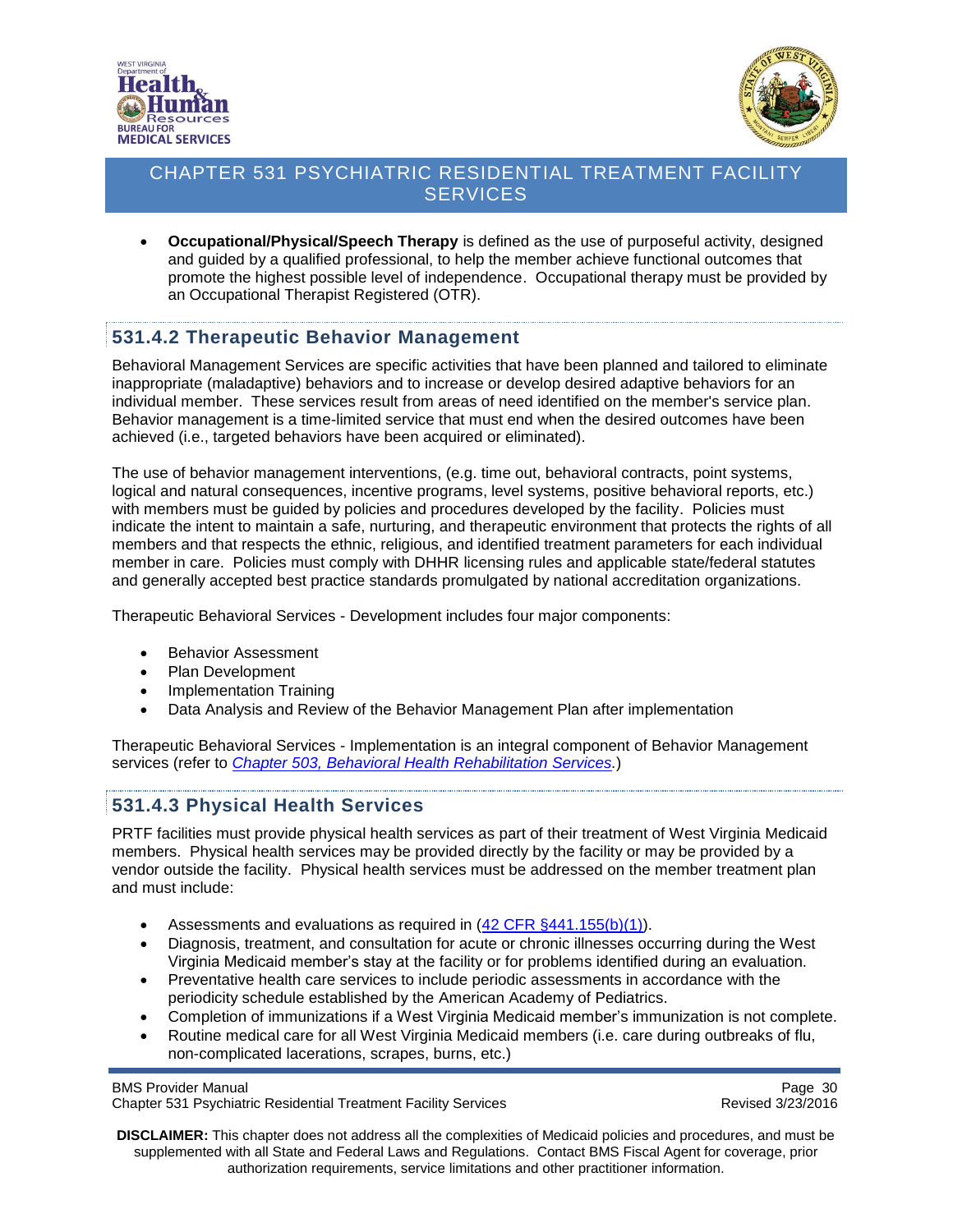



- Dental examination within six months of admission with periodic screenings. If the West Virginia Medicaid member has dental work that is ongoing (i.e. braces) the treatment plan must include plans to ensure the necessary follow-up dental care/exams are completed as needed.
- Speech, language and hearing services to meet the identified needs of the West Virginia Medicaid members.
- Vision screening and follow-up as indicated.

If physical health services are provided outside the PRTF, the facility must track:

- The referral of West Virginia Medicaid members;
- Qualifications of staff providing services;
- Exchange of clinical information must be provided.

### <span id="page-30-0"></span>**531.4.4 Pharmacy Services**

Medication is an important cornerstone of psychiatric treatment. Documents pertaining to this aspect of treatment (patient/family education and consent, medication orders, administration, monitoring) must be accurate, readily located and available for review. When medication is a prescribed intervention for a problem identified in the member's treatment plan, it must be noted as such in the treatment plan. When medication changes are made, they should be made during treatment planning meetings whenever possible. When circumstances preclude this, the changes must be reviewed for all team members' updated at the next available staffing opportunity.

Psychotropic medication must be used only as one component of a total therapeutic program, and the diagnosis and projected/targeted behaviors must be included in a written treatment plan. Psychotropic medication must not, under any circumstances, be prescribed or administered for the purposes of program management control, for discipline or punishment reasons, for convenience of staff, or for experimentation or research purposes.

A facility director or designee must provide pharmaceutical services as outlined in [\(42 CFR §483.60\)](http://www.gpo.gov/fdsys/pkg/CFR-2011-title42-vol5/pdf/CFR-2011-title42-vol5-part483.pdf) to accurately and safely provide or obtain pharmaceutical services, which include the provision of routine and emergency medications and biologicals and consultation of a licensed pharmacist, in order to meet the needs of its members. The facility director or designee shall ensure the development and implementation of written procedures based on policies approved, signed and dated, by the governing body, related to the provision of pharmaceutical services, including procedures that assure the accurate acquisition, labeling, receipt, dispensing and administration of all medications and biologicals. The facility director or designee shall assure that pharmaceutical services are provided in accordance with this rule and all other applicable federal, state and local laws and the rules of the states' Board of Pharmacy. The facility director or designee must employ or contract the services of a Licensed Pharmacist who is licensed to practice in the state in which the facility is located and is currently registered as a consultant pharmacist with the states' Board of Pharmacy. A pharmacist providing pharmacy consulting services in a PRTF must comply with all applicable federal, state and local laws and the rules of the state's Board of Pharmacy. In review of best practice, the consultant pharmacist must not be an employee of the pharmacy servicing the facility and operate independently as a consultant.

The consultant pharmacist must review the medication regimen of each member once a month or more frequently based on the member's needs. The consultant pharmacist must document the results of each

BMS Provider Manual Page 31<br>Chapter 531 Psychiatric Residential Treatment Facility Services Chapter 531 Psychiatric Residential Treatment Facility Services Chapter 531 Psychiatric Residential Treatment Facility Services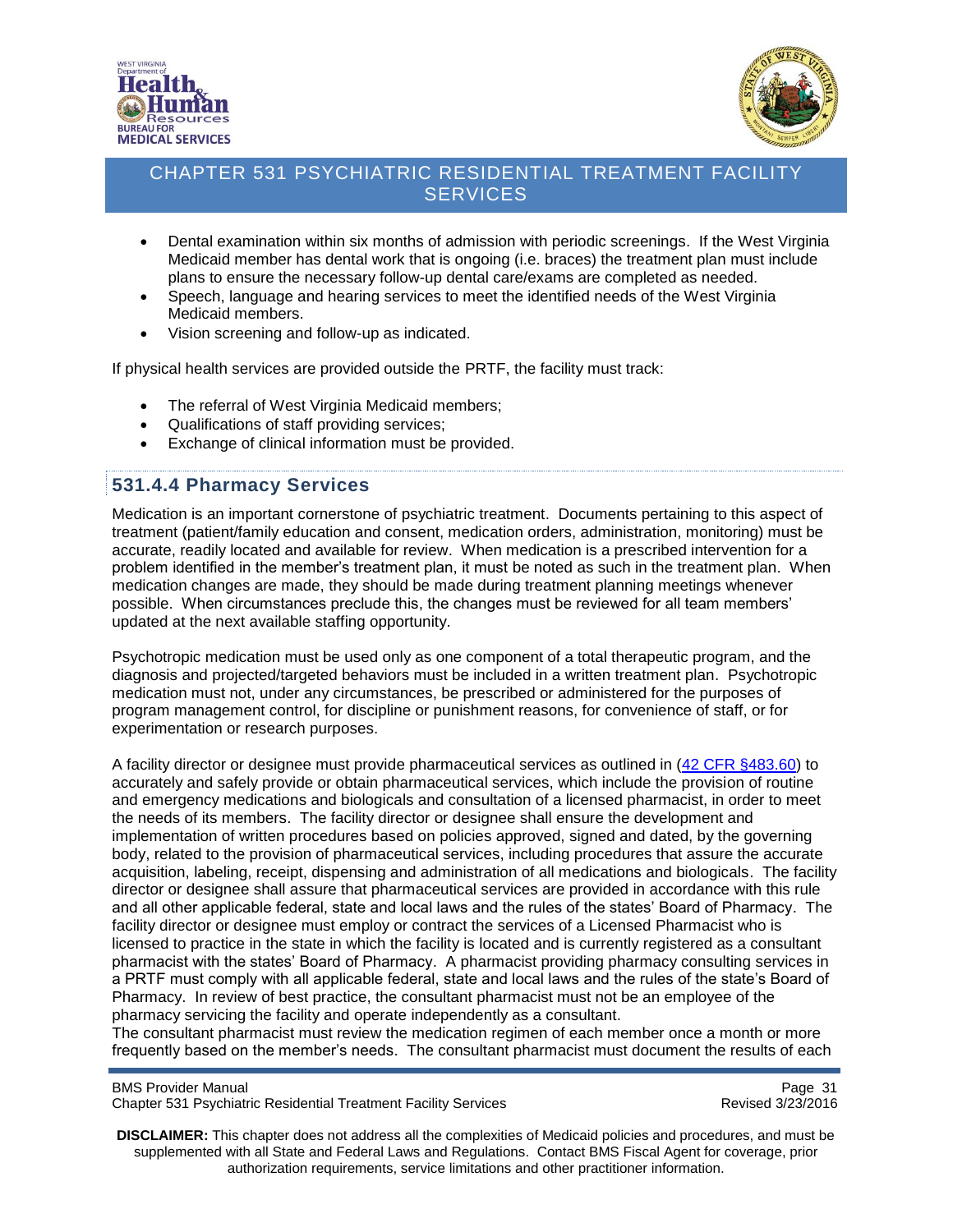



member's medication regimen review in the member's medical record. The medication regimen review must include substances that are regarded as herbal products or dietary supplements. The consultant pharmacist must report any irregularities in the medication regimen review along with documented recommendations to the clinical director and the psychiatrist. The PRTF's pharmacist consultant must be available to advise the PRTF staff regarding questions or concerns. The consultant pharmacist recommendations must be reviewed within seven days by the psychiatrist with changes made in the medication regimen. If the decision is not to follow the recommendations, the psychiatrist must document the decline on the same form as the recommendations with signature and date of decision.

Drugs and biologicals used in the PRTF must be labeled in accordance with the requirements of federal, state and local laws, rules and regulations. The labels must include the appropriate accessory and cautionary instructions with the expiration date and time to be administered per physician's/psychiatrist's order. All over the counter medications must have the date opened and initiated by the employee administering the medication.

In accordance with state and federal laws, the facility director or designee must store all drugs and biologicals in locked compartments under proper temperature controls and permit only authorized personnel to have access to the keys. The facility director or designee must provide separately doublelocked, permanently affixed compartments for the storage of drugs subject to abuse and controlled drugs as identified by federal regulations. The PRTF may also use single unit package drug distribution systems in which the quantity stored is minimal and a missing dose can be readily detected.

The facility director or designee and the dispensing pharmacy must maintain prescription records in accordance with state and federal laws, and provide such prescription records upon request by the West Virginia Medicaid agency or its representatives.

#### <span id="page-31-0"></span>**531.4.5 Consent for Medication**

When medications are prescribed or changed, a member of the professional staff will review with each member's parent/guardian and document in the medical record the following information:

- The name/class of medication:
- The method of administration (oral, injection, etc.);
- The symptom(s) targeted/expected outcomes;
- Possible side effects of the medication;
- Possible long-term effects of the medication;
- Treatment alternatives;
- Likely outcomes of using/not using the medication.
- The minimum and maximum dose to be administered.

When a face-to-face encounter cannot be held with a parent/guardian prior to starting a medication regimen, the "informed consent" conference may be held by telephone, with the parent/guardian's responses noted and dated. This form must be signed by the parent/guardian within 30 days after the telephone consent is obtained. The PRTF professional staff must document this telephone consent obtained with one witness signature/date on the form after talking with the parent/guardian. Documentation regarding the parent's verbal consent must be located in the member record.

BMS Provider Manual Page 32<br>Chapter 531 Psychiatric Residential Treatment Facility Services Chapter 531 Psychiatric Residential Treatment Facility Services Chapter 531 Psychiatric Residential Treatment Facility Services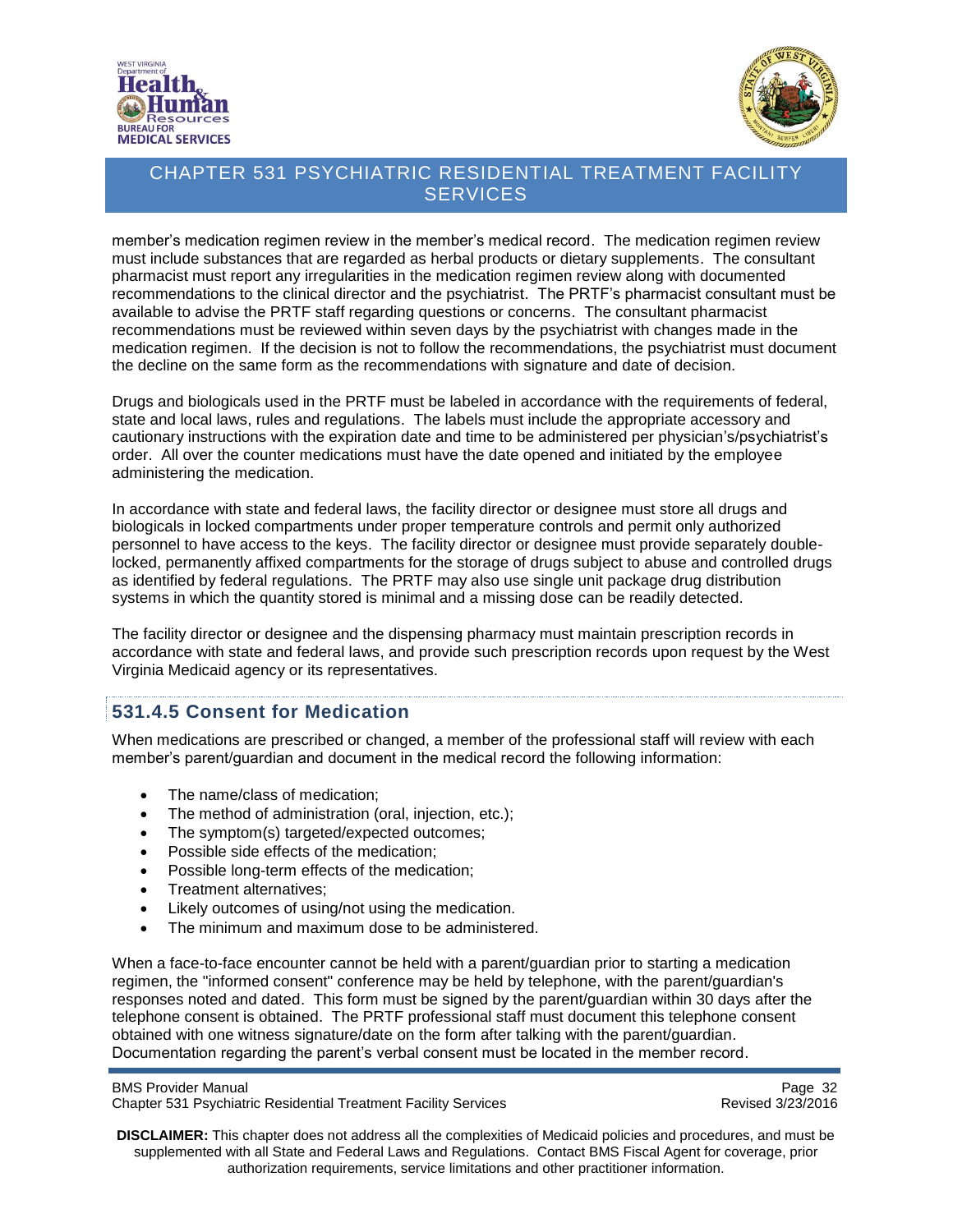



Documentation of efforts to obtain the above signature must also be contained in the member record if the parent fails to return the form within the 30 day period.

Documentation that the education was presented and consent to proceed must be provided when parents/guardians are informed of all drugs being prescribed off-label (diagnosis not approved by the FDA, dosage outside the FDA guidelines, or if the drug has not been approved for the age of the West Virginia member). Decline in consent by the parent/guardian must be documented along with physician/psychiatrist notification.

#### <span id="page-32-0"></span>**531.4.6 Administration of Medication**

Only licensed professionals may administer medications to WV Medicaid members. Examples of licensed staff include physicians, physician assistants, nurse practitioners, registered nurses and licensed practical nurses. No unlicensed or certified individual may administer medications to West Virginia Medicaid members in a PRTF facility, regardless of whether they are certified to do so by the state where the PRTF facility is located or are supervised by a professional staff member when administering medications.

Documentation must substantiate that medications have been accurately administered in accordance with the physician's or other licensed practitioner's orders. Any variances must be justified in the record by licensed medical staff. A Medication Administration Record (MAR) for monitoring medication side effects must be identified and includes all medications that are routinely administered to each member who is prescribed medication and will have documentation review by the psychiatrist upon admission, as medically necessary and at least every 30 days during his/her stay, and again at discharge.

"**Standing Order PRN medications" are not permitted.** Over the counter medications (PRN's), for each member must be prescribed for the member by a physician with prescribing privileges, with clear indications for use and start and stop dates for each medication prescribed.

### <span id="page-32-1"></span>**531.4.7 Medication Errors**

Medication errors will be tracked and quantified as part of the continuous quality improvement program of BMS to ensure that children in DHHR custody and non-custodial placements are receiving the best care possible.

Medication errors will be analyzed in terms of the type of error (e.g., wrong dose, omission, wrong time, etc.) and the severity of the error. All documentation related to medication errors will be readily available upon request by BMS.

The physician/psychiatrist must be notified immediately of a medication error and the physician/psychiatrist order (if any) be obtained by nursing personnel or the physician/psychiatrist themselves.

BMS Provider Manual Page 33<br>Chapter 531 Psychiatric Residential Treatment Facility Services Chapter 531 Psychiatric Residential Treatment Facility Services Chapter 531 Psychiatric Residential Treatment Facility Services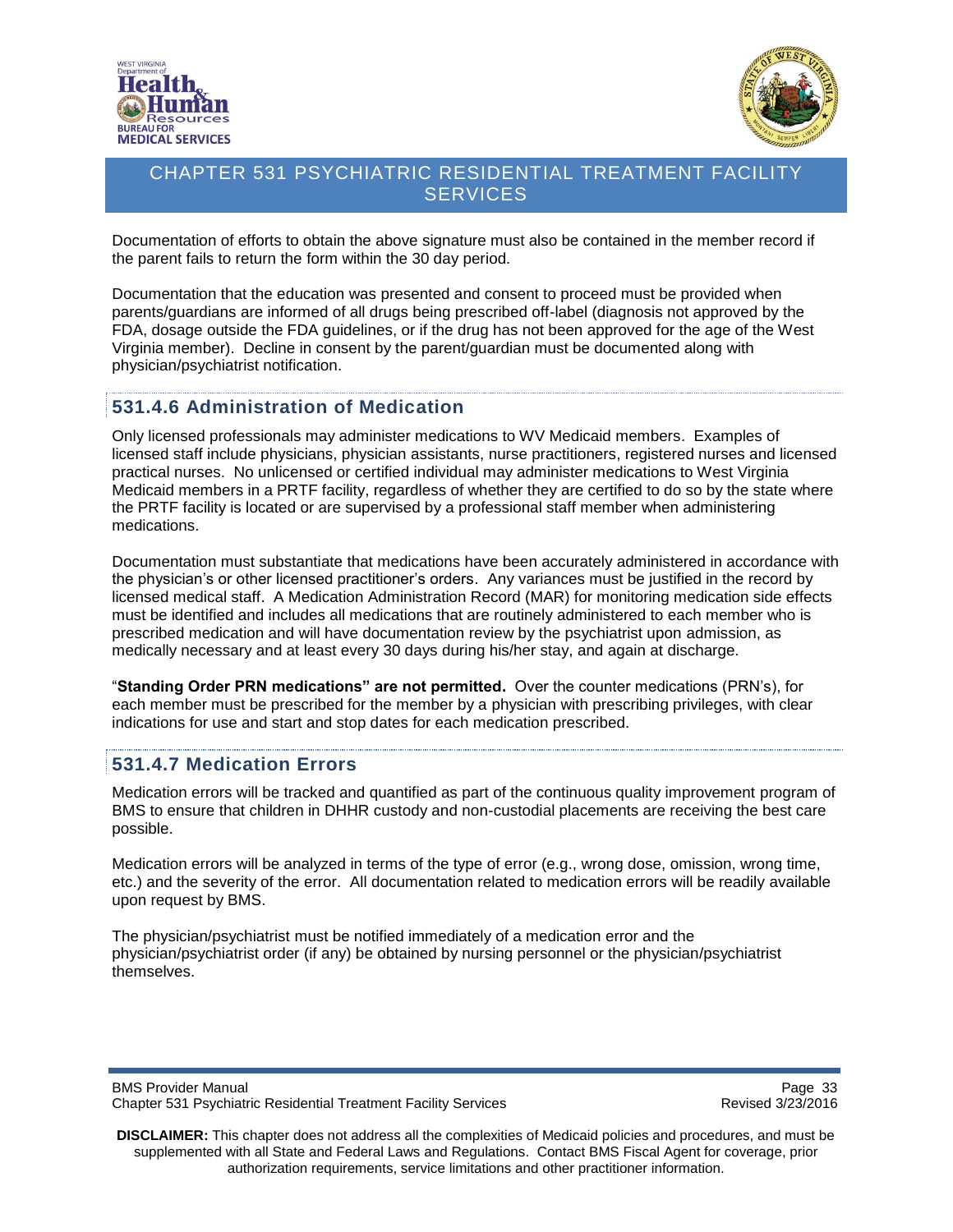



## <span id="page-33-0"></span>**531.4.8 Dietary Services**

The PRTF must have written policies and procedures approved by the governing body for the provision of dietetic services for members. Adequate staff, space, equipment, and supplies must be provided for safe sanitary operation of the dietetic services, the safe and sanitary handling and distribution of food, the care and cleaning of equipment and kitchen area, and the washing of dishes. Nutritional aspects of member's care will be planned, reviewed, and periodically evaluated by a qualified dietician. Food must be served to members and staff in a common eating place and:

- Must account for the special food needs and tastes of members;
- Must not be withheld as punishment, and;
- Must provide for the special dietary needs of each member.

At least three meals per day must be served with no more than a 15 hour span between the substantial evening meal and breakfast. The facility must arrange for and make provision for between-meal and unscheduled snacks.

# <span id="page-33-1"></span>**531.4.9 Visitation with Parents and Extended Family**

Visitation arrangements must be agreed upon as soon as possible after placement of the child and documented in the member's record. These arrangements must be made in agreement with the family/guardian, the residential facility and the member's DHHR caseworker. Any restrictions on visitation arrangements by the DHHR caseworker or the court must be noted in the member's treatment plan. All visits will be coordinated through consultation with the parent/guardian and the member's DHHR caseworker.

The facility must design and implement services in a manner that supports and strengthens family relationships and empowers and enables parents and family members to assume their roles. When a member's presenting problem affects or is affected by a member's family, the facility will provide coordination of social services to children, adults, and families that may be necessary to achieve family reunification, stabilize family ties, or obtain a permanent family for a member receiving out-of-home care. The family of a member in out-of-home care is expected to participate in making case plans, is kept advised of ongoing progress, and is invited to case conferences. When a member is in out-of-home care, the agency fully involves the family or individuals identified in the permanency plan as permanency options with a focus on timely permanency as the primary goal. The facility cannot deny visits, telephone calls, or mail contacts with a DHHR approved family. The facility is responsible for coordinating visitation with the member's family including provision of transportation as available to enable the visitation to occur.

In instances of non-custodial placement, transportation arrangements must be made with the facility, and the parent involved to ensure that the visitation does take place. Non-Emergency Medical Transportation (NEMT) **cannot** be used to transport the child to a facility located out of- state. The use of NEMT to transport a parent to the facility for visitation with the child is **not** a covered service.

BMS Provider Manual Page 34<br>Chapter 531 Psychiatric Residential Treatment Facility Services Chapter 531 Psychiatric Residential Treatment Facility Services Chapter 531 Psychiatric Residential Treatment Facility Services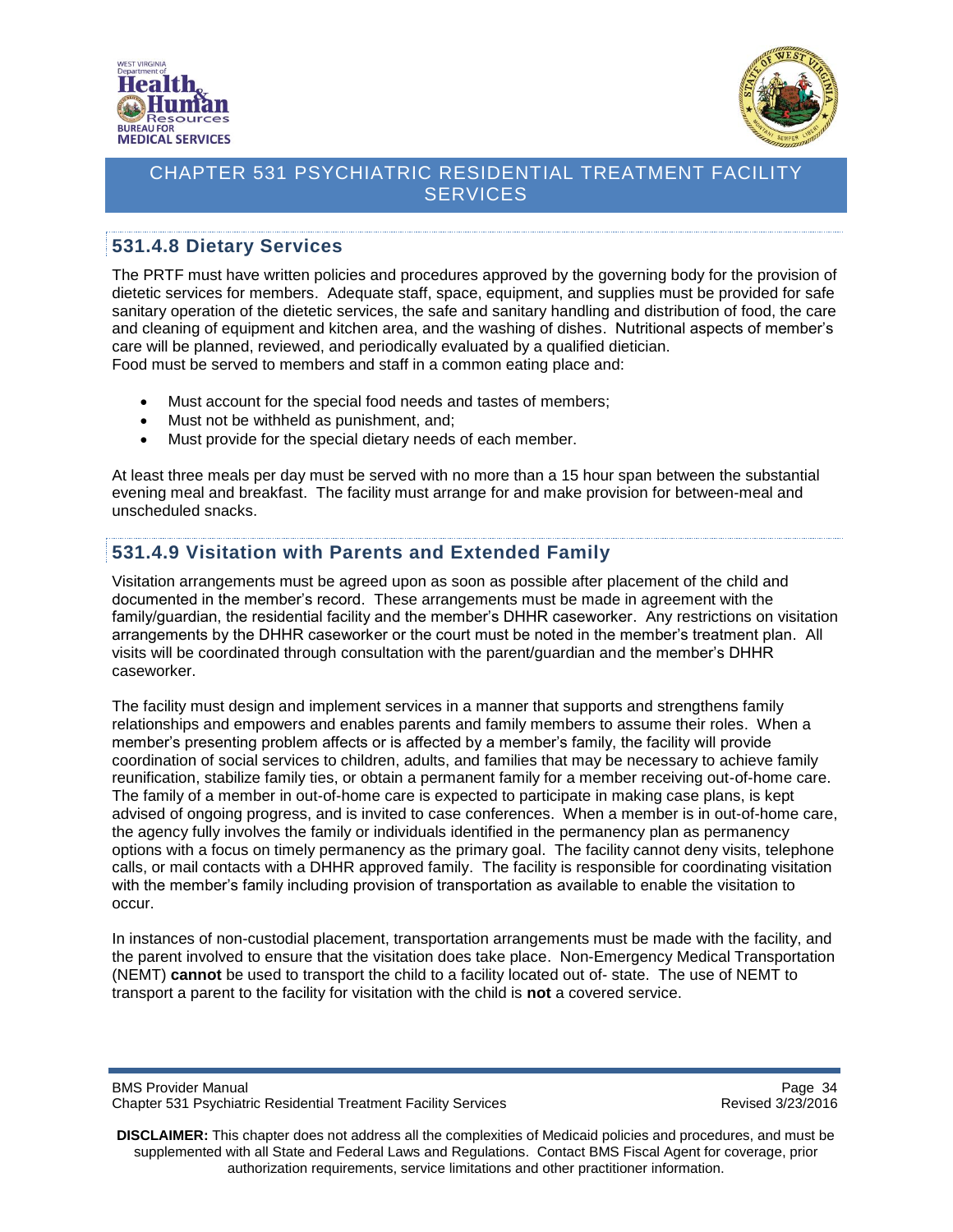



## <span id="page-34-0"></span>**531.4.10 Life Skills**

Facilities providing care to members has the responsibility to help them develop into self-sufficient adults. In addition, all facilities and individuals who provide substitute parental care for members are charged with helping to ensure that their social, emotional, and intellectual development is achieved to each member's highest potential.

The facility must ensure that all adults entrusted with the care of West Virginia children and youth demonstrate appropriate social behavior; respond properly to stressful situations; and promote good physical, emotional, and intellectual well-being. It is through the observation of positive adult behavior and through interaction with positive adult role models that children and youth develop and demonstrate positive attributes.

### <span id="page-34-1"></span>**531.4.11 Therapeutic Leave**

Therapeutic leaves are a necessary and integral part of a member's treatment. Therapeutic leaves allow for an evaluation period to determine the member's ability to adjust to the transition back into the home setting and/or to a lesser level of care facility. Therapeutic leaves of absence would occur when clinically appropriate, particularly toward the end of a member's placement to ensure adequate transition into the family/foster family home. A therapeutic leave day is defined as a day of absence when the member spends a night away from the PRTF without support from direct staff. The maximum allowable and reimbursable therapeutic leave days (absences) per PRTF shall be limited to eight (8) days per calendar year.

The medical record must contain a physician's/psychiatrist's order for therapeutic leave, the date and time of the beginning of the therapeutic leave, and the date and time the member returns to the PRTF. For therapeutic leave, the date the member leaves the PRTF is counted as a leave day and the day the resident returns to the facility shall not be counted as a leave day.

#### **Documentation must include:**

- The date/time of check-out
- The required time of return
- The name(s) of the person(s) with whom the leave will be spent
- The member's physical/emotional condition at the time of departure (including vital signs)
- The types/amounts of medication being provided and instructions (in lay terms) for taking them
- Therapeutic goals for the leave. Goals must relate to the goals established in the treatment plan.
- The name and signature of the person with whom the member is leaving
- The signature of the staff person checking the member out.

#### **Documentation upon return must include:**

- The date/time of check in
- The member's physical/emotional condition at the time of return (including vital signs and notation of any physical injury or complaint)

BMS Provider Manual Page 35<br>Chapter 531 Psychiatric Residential Treatment Facility Services Chapter 531 Psychiatric Residential Treatment Facility Services Chapter 531 Psychiatric Residential Treatment Facility Services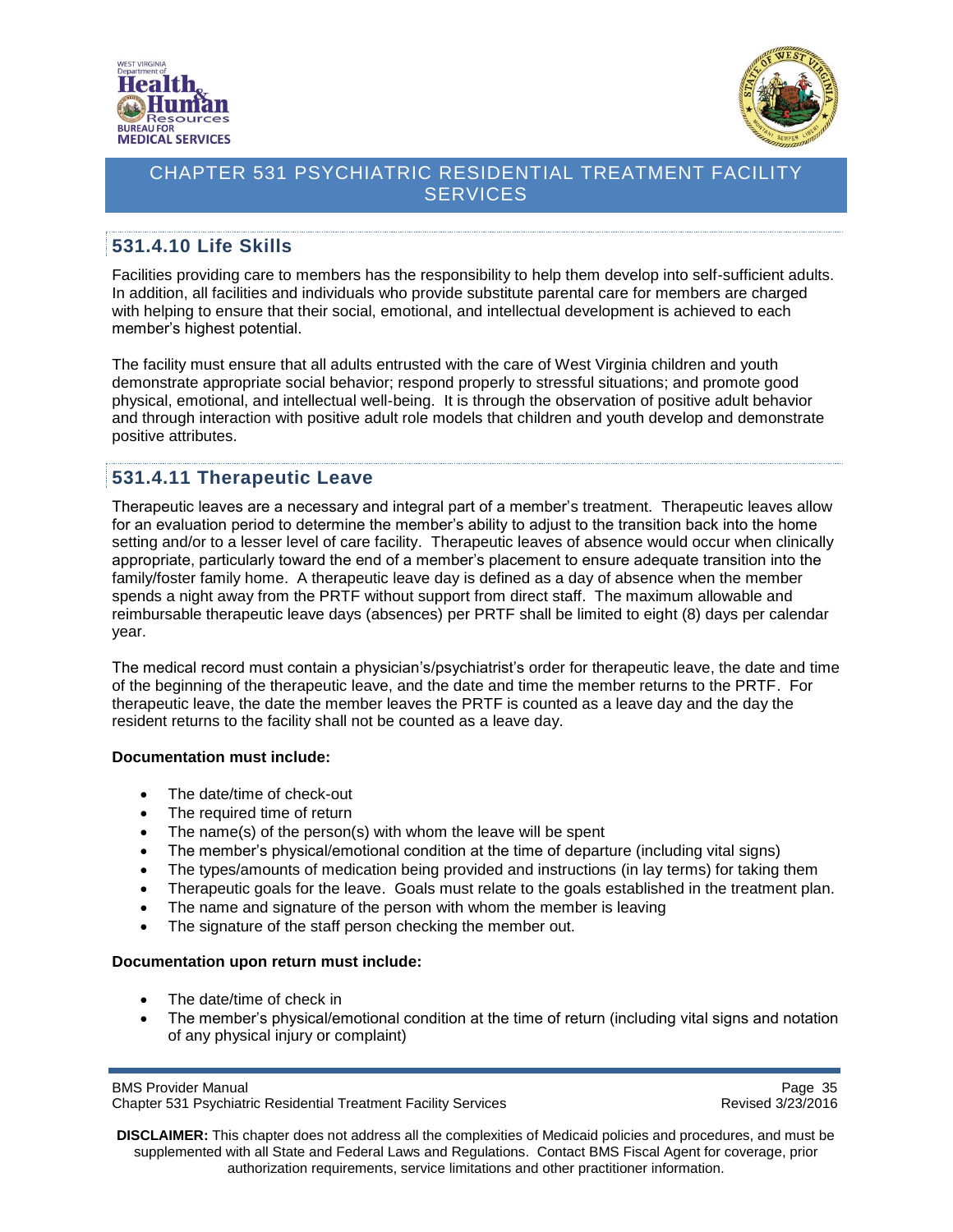



- Whether or not any contraband was found
- The types/amounts of medication being returned, if any, and explanation of any missed does
- An explanation of any early return from leave
- A brief report on the outcome of the leave by the parent or guardian (were therapeutic goals achieved? Was the member's behavior appropriate?
- The name and signature of the person returning the member to the facility
- The signature of the staff person checking the member in
- An assessment of the outcome of the leave must be documented by the member's therapist within 72 hours of the member's return from leave.

#### <span id="page-35-0"></span>**531.4.12 Billing and Reimbursement for Therapeutic Leave**

The following revenue codes are to be utilized to bill Therapeutic Level:

| <b>REVENUE CODE</b> | <b>CODE DESCRIPTION</b> |
|---------------------|-------------------------|
|                     |                         |

| 0183 | Leave of Absence - Therapeutic     |
|------|------------------------------------|
| 0185 | Leave of Absence - Hospitalization |

# <span id="page-35-1"></span>531.5 CONTINUING STAY CRITERIA

When West Virginia Medicaid members are prior authorized for PRTF admission by the UMC, they are authorized a limited number of days for that admission. It is the PRTF's responsibility to help the member accomplish treatment goals within that time frame or to justify to the UMC why a longer stay should be prior authorized. When a continued stay is needed, it is the responsibility of the member's Multidisciplinary Treatment Team and the Clinical Director to establish that the requirements for a continued stay have been met.

No later than seven days prior to the end of a member's authorized stay, the treatment team must have;

developed a detailed discharge/aftercare plan for the member;

**or**

applied to the UMC for additional treatment time.

In reviewing requests for extended treatment, the UMC reviews the appropriateness and quality of the member's ongoing treatment as planned, provided, evaluated, revised and documented by the treatment team.

The following criteria must be met in order for a continued stay prior authorization:

• Individual is still under the age of 21 and has a confirmed DSM IV-TR mental health or cooccurring mental health and substance abuse diagnosis,

**and**

 Psychiatric symptoms manifested by the qualifying diagnosis or conditions continue to be severe and/or complex and the severity of the symptoms contraindicate treatment occurring safely at a lower level of care. The treatment plan has been modified to address barriers to achieving goals,

BMS Provider Manual Page 36<br>Chapter 531 Psychiatric Residential Treatment Facility Services Chapter 531 Psychiatric Residential Treatment Facility Services Chapter 531 Psychiatric Residential Treatment Facility Services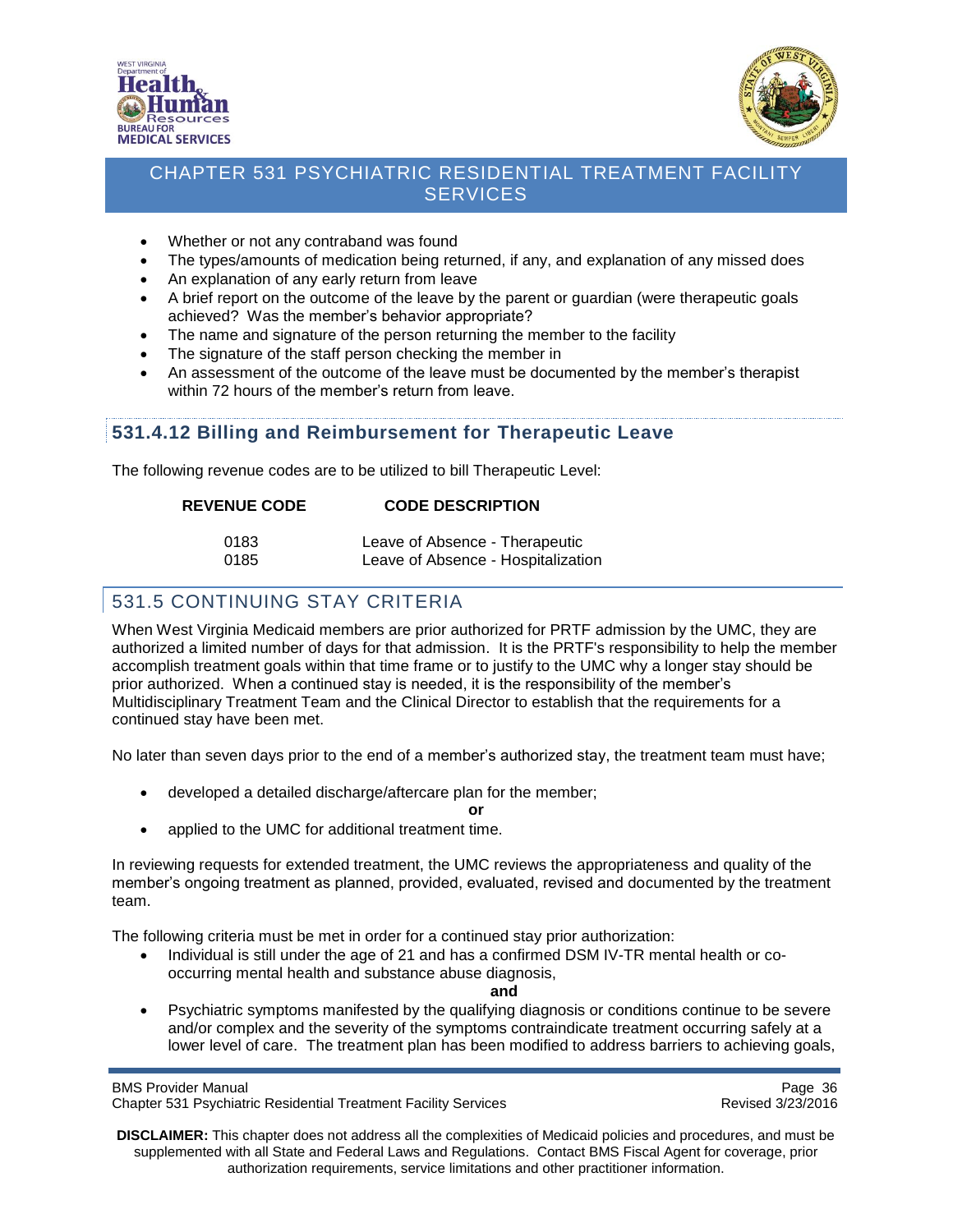



**or**

 New symptoms have emerged or previously unidentified symptoms have manifested that require continued treatment and the severity of symptoms contraindicate treatment occurring safely at a lower level of care,

#### **and**

 Multiple symptoms and functional impairments due to psychiatric diagnosis continue to be present despite progress being documented,

**and**

• Individual and/or family continues to be actively engaged and participating in the care plan.

When discharge problems arise because of the lack of an appropriate placement for the member (ex: unsuitable family environment, foster home unavailability, no group home vacancies), it is the responsibility of the PRTF, together with the party having legal responsibility of the member, to locate and/or arrange an appropriate placement. **The lack of post-discharge options alone will not be considered a valid basis for continued PRTF stay.** The discharge process begins on the day of admission and must be finalized at a minimum of seven days prior to discharge.

## <span id="page-36-0"></span>531.6 DISCHARGE

Discharge planning begins during the intake and placement process, for the member. When plans for the member are being developed with the member and the family, discharge plans are made, and continue as part of ongoing discussion throughout placement. After determining a tentative date for discharge, the multi/interdisciplinary treatment team is responsible for developing and implementing the discharge plan within the projected time frame. This may involve preparing the family for reunification, preparing a foster/adoptive family for the placement, coordinating the member's enrollment in the appropriate education program, keeping the group care facility informed of the plan, informing the member of the plan, or helping the member prepare for emancipation.

Discharge criteria would indicate that the symptoms and functioning have improved and a lower level of care can be safely provided or that a higher level of care is required to meet the member's needs.

Discharge planning is also initiated when the member's treatment plan goals and objectives have been substantially met and the discharge plan with appropriate, realistic and timely follow-up care is in place. When the care being provided at the facility no longer meets medical necessity, the member is discharged.

Discharging also occurs when the member is not making progress toward treatment goals despite persistent efforts to engage him/her and there is no reasonable expectation of progress at this level of care related to their psychiatric condition nor is it required to maintain the current level of functioning. The discharge plan must also include an aftercare plan that addresses coordination of family/legal representative, school/vocational and community resources to provide the greatest possible continuity of care for the member "at an appropriate time."  $(42 \text{ CFR } \frac{6441.155(b)(5)}{2}$  The plan's content will include, but not be limited to:

- The planned discharge date:
- The date of the member's admission and discharge;

BMS Provider Manual Page 37<br>Chapter 531 Psychiatric Residential Treatment Facility Services Chapter 531 Psychiatric Residential Treatment Facility Services Chapter 531 Psychiatric Residential Treatment Facility Services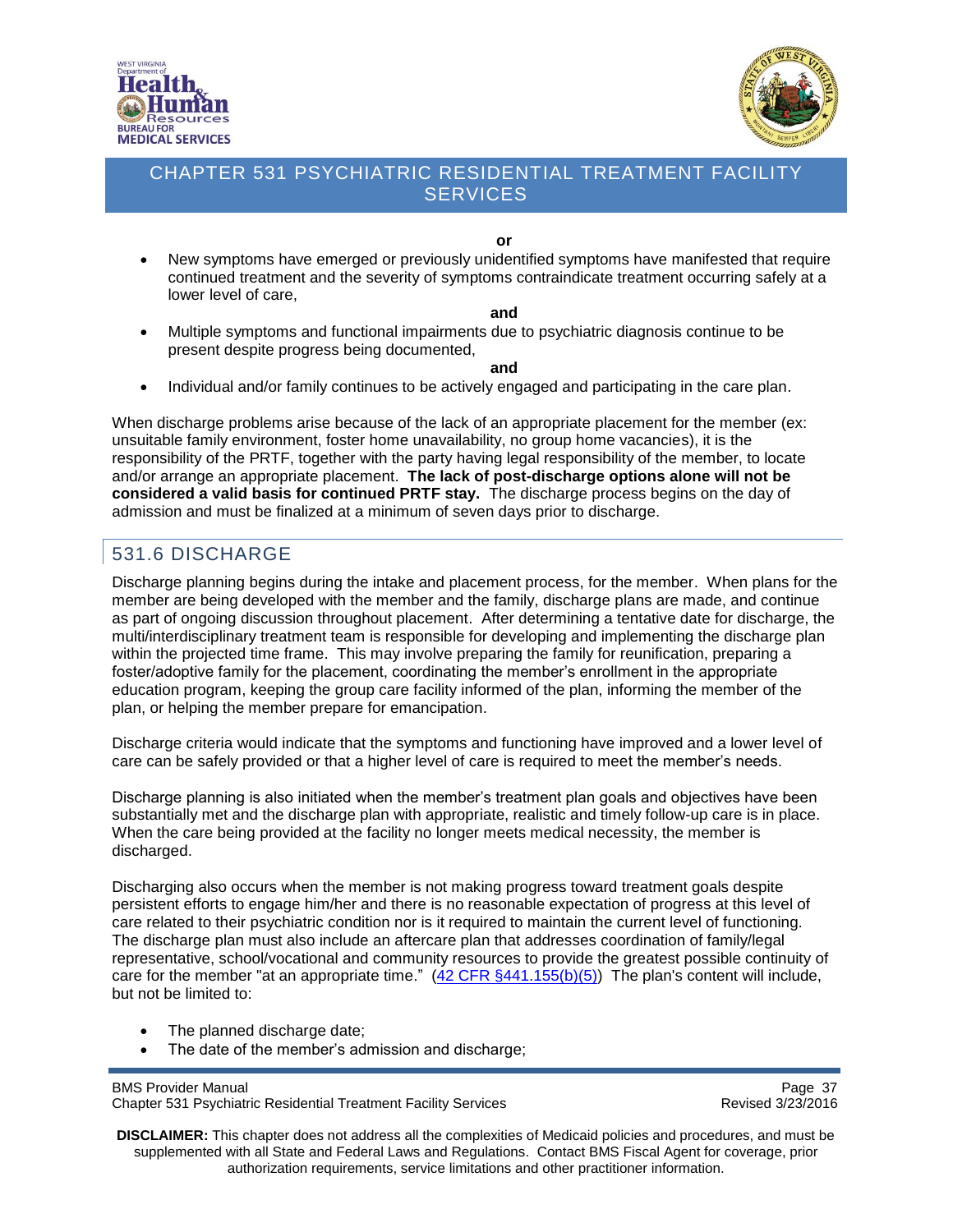



- The name of the person/agency expected to assume care and custody of the member;
- The physical location/address where the member is expected to reside; and,
- A list of the member's psychiatric diagnoses.

At the time of the member's discharge from the facility, the PRTF will provide the parent/guardian with:

- A written copy of the final aftercare plan;
- A supply of all current medications prescribed for the member, equal to the amount already stocked for that member by the PRTF but not less than a seven day supply; (When dispensing to a Long Term Care Facility, if the medications are not in the hands of the patient, they have reduced labeling requirements. If they are to be able to be taken home, the pharmacy would have to do full labeling. That would have to be spelled out for the pharmacy ahead of time so they can make sure any unit dosing system or unit of use system they are using to dispense would be able to do full labeling on the packaging, etc. if the patient is only to be gone one or two doses (That are unit dose packed) the nurse might give to caregiver with time instructions. Otherwise pharmacy must re-label to contain instructions for use.):
- Prescriptions for a 30 day supply of all medications prescribed for the member; and,
- Documentation of communication between the facility physician/psychiatrist and the community physician/psychiatrist assuming responsibility for the ongoing treatment to discuss the member's treatment plans while in the facility as well as the discharge plan.

The PRTF will seek the parent's/guardian's consent to release copies of the member's educational summary and recommendations to the member's school. When this consent is obtained, the educational information must be mailed to the member's school within one week following the member's discharge.

The PRTF must not send the member's complete aftercare plan, but must provide only information pertaining to education.

The PRTF will seek the parent/guardian's consent to release copies of the member's aftercare plan and discharge summary to the providers of follow-up mental health services. When this consent is obtained, copies of the aftercare plan and discharge summary must be mailed to the mental health aftercare provider within two weeks following the West Virginia member's discharge.

#### <span id="page-37-0"></span>**531.6.1 Emergency Discharge**

Occasionally an emergency discharge/exit from a PRTF that are not in accordance with the West Virginia Medicaid member's case plan, are unavoidable. The facility must provide the West Virginia Medicaid member's caseworker with at least 72 hours' notice of discharge; parent/legal guardian notification must occur immediately when the decision is made. Upon receipt of such notice, the worker will begin locating and developing an alternative placement that is appropriate for the West Virginia Medicaid member's current and immediate situation and needs. The facility must work with the parent/guardian to ensure a safe and appropriate discharge is available to the non-custodial West Virginia Medicaid member and the member's family.

If the member is discharged for medical reasons (i.e., medical needs not provided by the facility such as surgery, etc.), the parent/guardian must obtain a new MCM-1 and make a request for prior authorization

BMS Provider Manual Page 38<br>Chapter 531 Psychiatric Residential Treatment Facility Services Chapter 531 Psychiatric Residential Treatment Facility Services Chapter 531 Psychiatric Residential Treatment Facility Services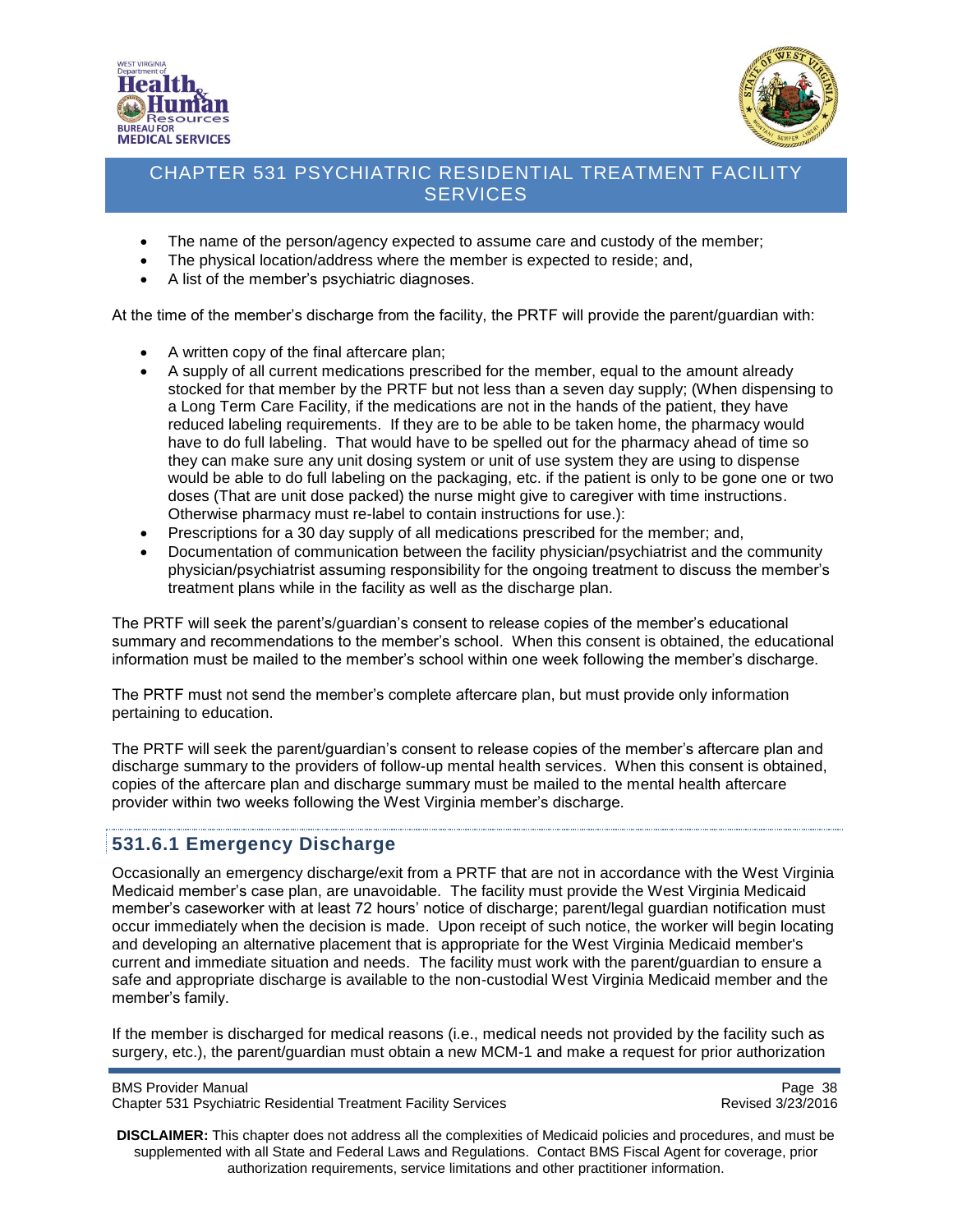



for services prior to re-admission to the facility. The child must meet all other admission criteria set forth for PRTF level of care (see admission criteria).

There must **not** be any instance when a West Virginia Medicaid member is discharged immediately for his safety or the safety of others while the member is placed in a PRTF. The facility is required to provide sufficient staffing 1:1 if necessary to allow for a safe and appropriate discharge.

#### <span id="page-38-0"></span>**531.6.2 Elopements/Run Away**

A member is considered in elopement/run-away status if the West Virginia Medicaid member leaves without authority/supervision. If the member is under the age of 12 or is a member with mental or physical issues that, without supervision may pose a child safety or community safety risk, the elopement/run-away incident is reported immediately. As soon as staff determines that a member has eloped/run-away from the facility that person will immediately call the local law enforcement agency and law enforcement may choose to enter the member into the National Crime Information Center (NCIC) data base. Members in custody as a status offender or with child abuse/neglect issues may be listed by local law enforcement as a Missing Person. The facility will notify the parent/guardian immediately. A member charged with juvenile delinquency must be reported to local law enforcement. Members in custody as an adjudicated juvenile delinquent may be listed by local law enforcement as a Wanted Person. A complete incident report form must be initiated to include the time of discovery along with all processes implemented to assist with locating and returning of the member to the facility and the outcome.

Reimbursement is not available when a child has eloped or is missing and is not in residence at the facility for more than 24 hours.

In cases of elopement/run-away incidents where the member has a history of "repeat run-away incidents," the facility must develop a safety plan for the member in their treatment plan. Consideration should be given to the member's history of running away, safety concerns (for both the member and the community), need for additional supervision, and/or need for a more secure facility placement.

Upon the return of a West Virginia Medicaid member from an elopement/run-away incident, the facility will notify the parent/guardian and law enforcement of the return so any alerts can be cancelled and documented. The incident report must have attached all written accounts of all processes implemented to assist with locating and returning the member to the facility. The documentation must contain the written account as well as written statements, names and times of all persons involved including the physician/psychiatrist.

If a West Virginia Medicaid member has been on elopement/run-away status and has missed his/her medication(s) for 48 hours or longer, the physician/psychiatrist must be notified for instructions/orders before restarting the medication(s) on the member's return to the facility.

### <span id="page-38-1"></span>531.7 DOCUMENTATION REQUIREMENTS

Documentation and record retention requirements governing the provision of all WV Medicaid services will apply pursuant to *[Chapter 100, General Administration and Information](http://www.dhhr.wv.gov/bms/Pages/Manuals.aspx)* and *[Chapter 300, Provider](http://www.dhhr.wv.gov/bms/Pages/Manuals.aspx)* 

BMS Provider Manual Page 39<br>Chapter 531 Psychiatric Residential Treatment Facility Services Chapter 531 Psychiatric Residential Treatment Facility Services Chapter 531 Psychiatric Residential Treatment Facility Services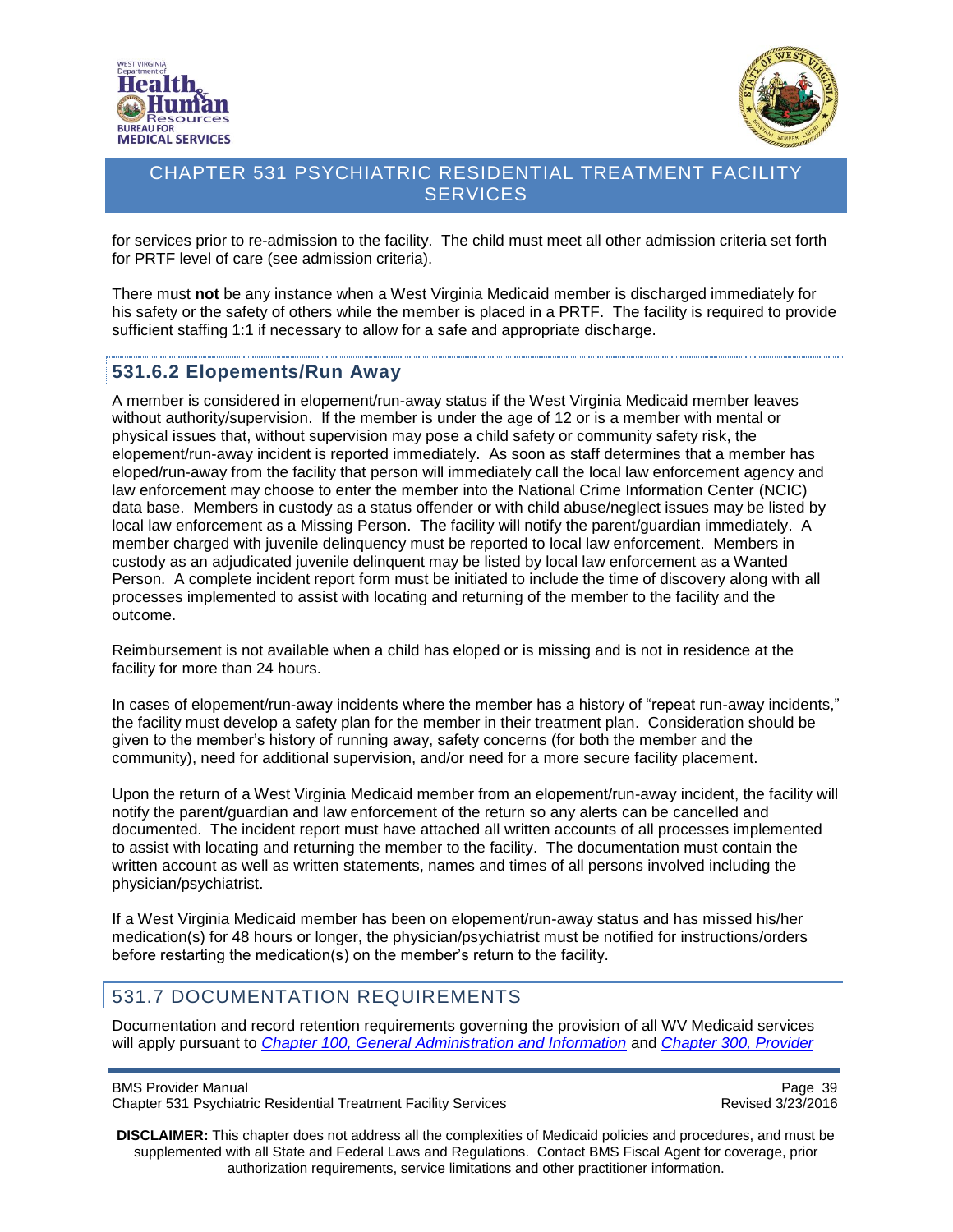



*[Participation Requirements](http://www.dhhr.wv.gov/bms/Pages/Manuals.aspx)* of the BMS Provider Manual.

Documentation must also include a physician/psychiatrist's order for admission, the results of the evaluation which establishes medical necessity for this level of service and the West Virginia Medicaid MCM-1. A permanent clinical record maintained in a manner consistent with applicable state and federal licensing regulations and agency record keeping policies. The clinical record is an essential tool in treatment. It is the central repository of all pertinent information about each member. It provides an accurate chronological accounting of the treatment process: assessment, planning, intervention, evaluation, revision, and discharge. Clinical records must be complete, accurate, accessible, legible, and organized. Records must contain five broad categories of information; Administrative, Assessments, Treatment Planning, Therapeutic Interventions, and Medications. The following sections identify the information that must be located in the record for each of these categories.

### <span id="page-39-0"></span>**531.7.1 Administrative**

This portion of the record contains all information related to the West Virginia Medicaid member's identification. It must include, at a minimum, a copy of the member's birth certificate and/or social security card, a recent photograph of the member, a copy of any legal documents verifying custody or guardianship of the member when the responsible party is anyone other than the members' legal parent(s). The name, address and phone number of the party bearing legal responsibility for the member must be clearly identified, along with his/her relationship to the child, e.g. "mother", or "paternal aunt, legal guardian". If the member is in the custody of the West Virginia Department of Health & Human Resources (DHHR), the county of custody must be specified and the caseworker identified as an agent of DHHR. The original MCM-1, with physician/psychiatrist signature/date and supporting documentation that establishes medical necessity for this level of service must be contained in this section of the record and available for review.

#### <span id="page-39-1"></span>**531.7.2 Documentation of Assessments**

This portion of the record contains information gathered through history taking, observation, testing and examination of the member. It must include, at a minimum, all assessments identified as necessary in *Section 531.3.5, [Assessment](#page-23-1) of this chapter*. Assessments must be updated as needed to provide current and continued treatment planning and provision of therapeutic services.

### <span id="page-39-2"></span>**531.7.3 Treatment Planning**

This portion of the record contains the individualized multi/interdisciplinary treatment plan, as well as all reviews and revisions. It must be noted that the treatment planning process is intended to take place in a multi/interdisciplinary forum where many points of view may be expressed and consensus reached, rather than through a process of serial communication among professionals. Treatment planning documents must reflect the collaborative nature of the process. The treatment team will meet to staff each member and review/revise his/her treatment plan as often as necessary to provide optimum treatment but at least once during the first 14 days following admission, again prior to the conclusion of the first month of stay, and monthly thereafter.

BMS Provider Manual Page 40<br>Chapter 531 Psychiatric Residential Treatment Facility Services Chapter 531 Psychiatric Residential Treatment Facility Services Chapter 531 Psychiatric Residential Treatment Facility Services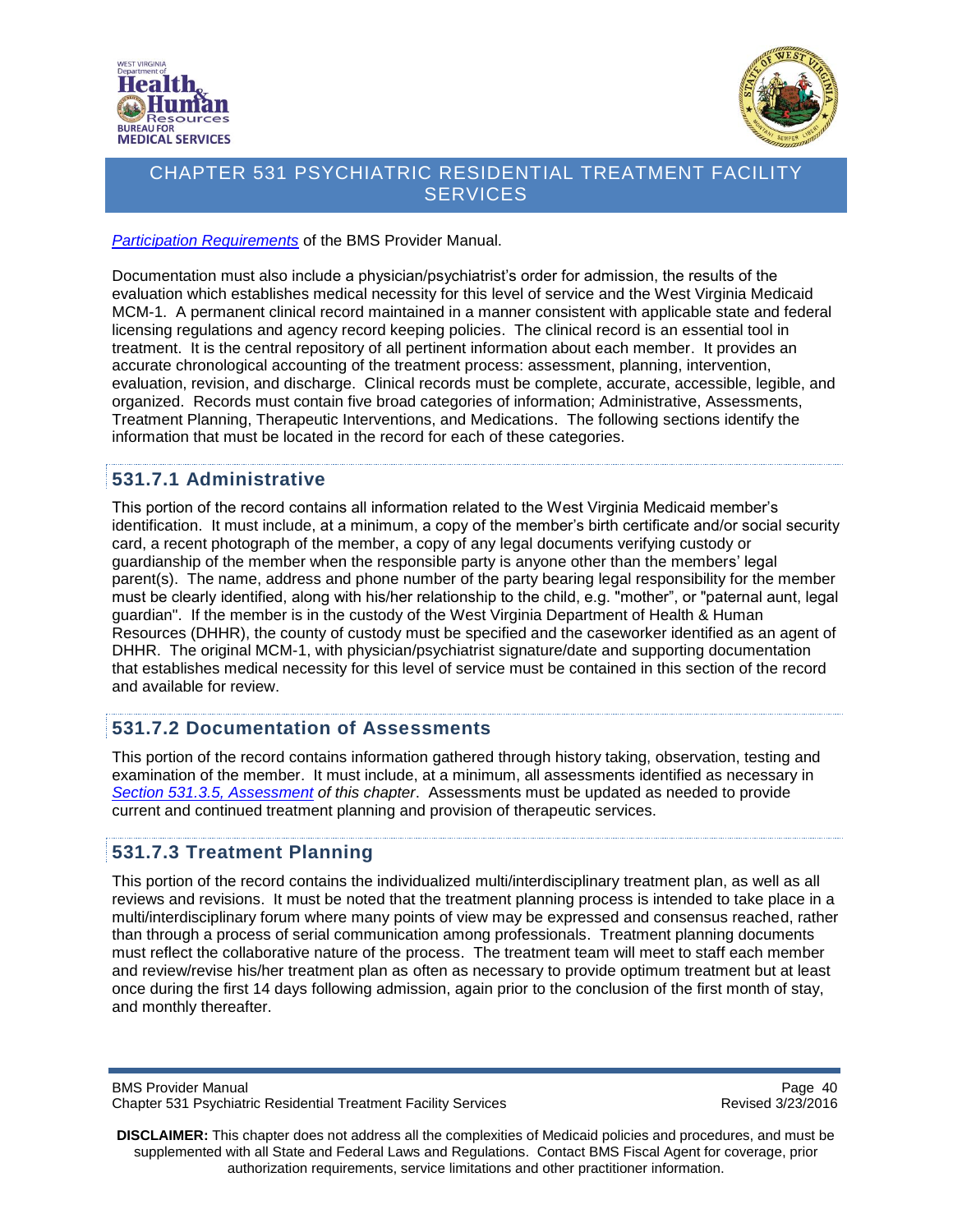



### <span id="page-40-0"></span>**531.7.4 Therapeutic Interventions**

All interventions attempted/provided during the course of the West Virginia Medicaid member's treatment must be appropriately, accurately, and legibly documented. Documentation for individual services must include at a minimum:

#### **A. Psychotherapy Notes**

Essential elements that must be documented for each therapy session are as follows:

- The date and time of the session (time in and time out);
- The type of therapy (individual, family or group);
- The person(s) participating in the session;
- The length of the session;
- The goals of the session with the member;
- Clinical observations about the member (demeanor, mood, affect, mental alertness, thought processes, risks, etc.);
- The content of the session;
- Therapeutic interventions attempted and the member's response to the intervention(s);
- The member's response to any significant others who may be present in the session;

The outcome of the session;

- A statement summarizing the member's degree of progress toward the treatment goals;
- Periodic (at least monthly) reference to the member's progress in relation to the discharge criteria; and the estimated discharge date; and,
- The signature (and printed name, if needed for clarity) of the therapist.

Monthly summaries are not acceptable in lieu of psychotherapy session notes.

#### **B. Milieu Therapy Notes**

Milieu notes must present a clear picture of the member's participation and interactions in the therapeutic community. Milieu notes for each day should describe the West Virginia member's actions, staff interventions, and the West Virginia member's response to those interventions. Milieu notes are completed by direct care staff. If a checklist is used, it must be accompanied by a brief narrative. Milieu notes must be behaviorally focused. Behavior and events must be described rather than labeled. For example:

- Behavior labeled: member was oppositional;
- Behavior described: member refused to make up bed when asked.

Milieu notes must be maintained in a professional manner and must accurately document any communication between staff and the member. The notes should emphasize the member's level of involvement and collaboration in his/her own treatment.

#### **C. Community Meeting Notes**

Participation in community meetings must be documented for each member and a brief narrative maintained for each community meeting describing the goals and achievement.

Page 41<br>Chapter 531 Psychiatric Residential Treatment Facility Services<br>Revised 3/23/2016 Chapter 531 Psychiatric Residential Treatment Facility Services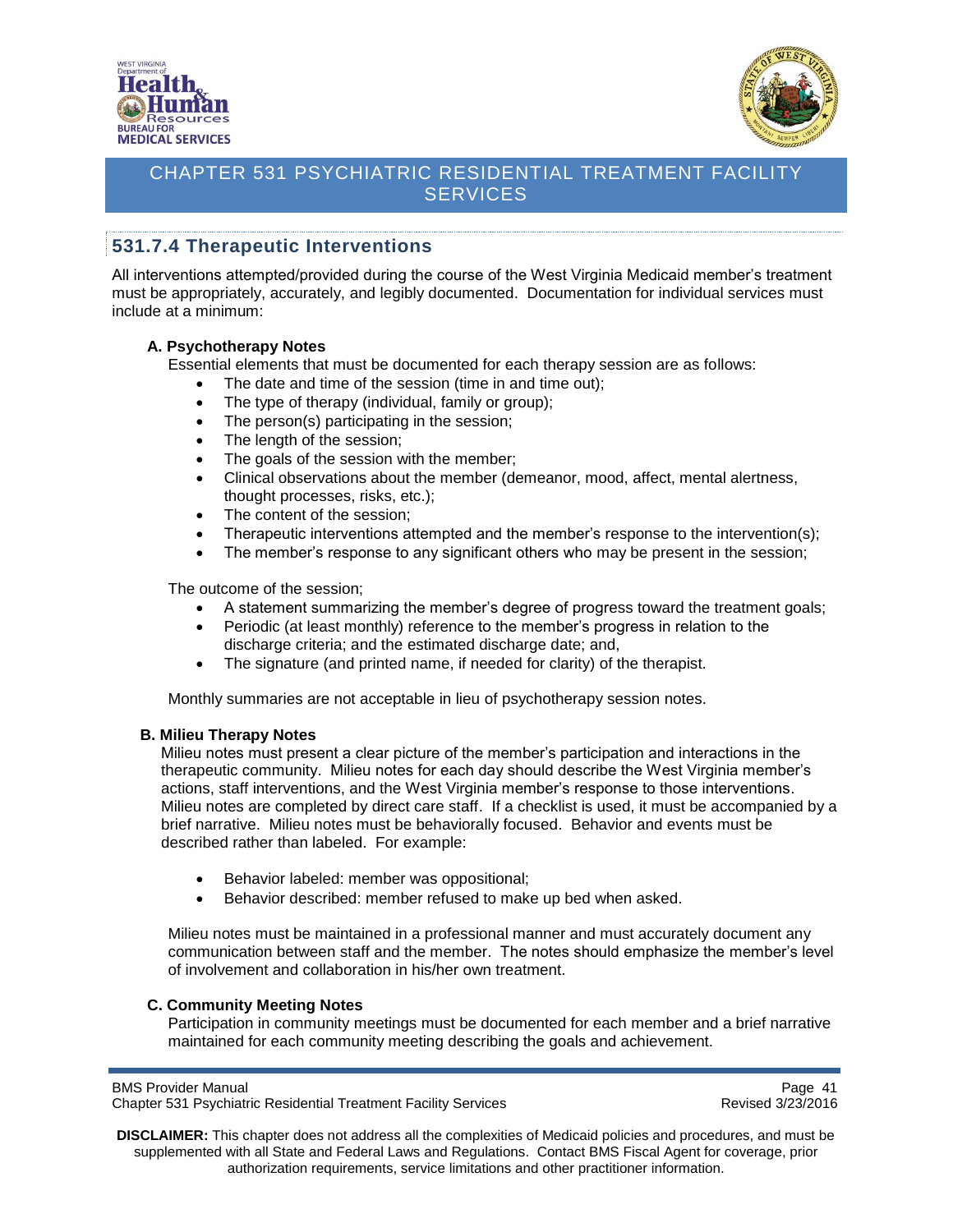



# <span id="page-41-0"></span>531.8 RECORDS MAINTENANCE

Clinical records must be maintained for a period of five years from the date of discharge. The facility must ensure that the clinical record is not lost, destroyed, or put to unauthorized use. The facility must ensure the confidentiality of all information contained in the member's record except when its release is authorized by the member's parent/legal guardian or required by State or federal law.

## <span id="page-41-1"></span>531.9 SPECIALIZED PROCEDURES/SECLUSION/RESTRAINT

Special procedures, **seclusion and restraint**, must be used as an immediate response only in emergency safety situations [\(42 CFR §483.356\)](http://www.ecfr.gov/cgi-bin/text-idx?SID=8fe5c82cfb27f48851974da9e665f9fe&node=se42.5.483_1356&rgn=div8) when needed to help a member regain control of his/her behavior. At all times, the least restrictive effective intervention must be used. Documentation indicates that the more restrictive techniques, while relieving stress for the adults in charge, usually increase stress for the youths with whom they are applied. The potential therapeutic effects (prevention of self- and other-injury and reinforcement of behavioral boundaries) must be weighed against the countertherapeutic effects which include loss of dignity, increased feelings of impotence/helplessness, increased resentment/rage towards authority figures, and, for member's in recovery from physical/sexual abuse, the subjective experience of re-enacting their victimization.

## <span id="page-41-2"></span>**531.9.1 Staff Training**

When a facility provides for the use of seclusion/restraint, all staff who have direct member contact must have prior education, training, and demonstration of knowledge of the proper and safe use of seclusion/restraint **and** alternative techniques/methods for handling the behavior, symptoms, and situations that traditionally have been treated through seclusion and restraint. Training in the application of physical restraint must be a professionally recognized method which does not involve restraining a member in a face-down or spread-eagle (legs apart) position.

#### <span id="page-41-3"></span>**531.9.2 Member/Parent Notification**

When a facility provides for the use of seclusion/restraint, the facility must inform, with documentation evidence, the prospective member, and the parent/guardian at the time of admission of the circumstances under which these special procedures are employed. In the event that a member requires either seclusion or restraint, the PRTF must notify the parent/guardian as soon as possible, but no later than 24 hours after the initiation of the procedure. Documentation must include notification was provided with date and time of notification and the name of the staff person providing the notification. (42 CFR [§483.366\(a\)\)](http://www.ecfr.gov/cgi-bin/retrieveECFR?gp=&SID=c1da1d51305008df1261558646f79cc4&n=sp42.5.483.g&r=SUBPART&ty=HTML#se42.5.483_1366)

### <span id="page-41-4"></span>**531.9.3 Types of Seclusion and Restraints**

**Seclusion** is the involuntary confinement of a member in an area, including rooms without locks or doors, from which they are physically prevented from leaving. It is used to ensure the physical safety of the member or others and to prevent the destruction of property or serious disruption of the milieu.

BMS Provider Manual **Page 42** Chapter 531 Psychiatric Residential Treatment Facility Services Revised 3/23/2016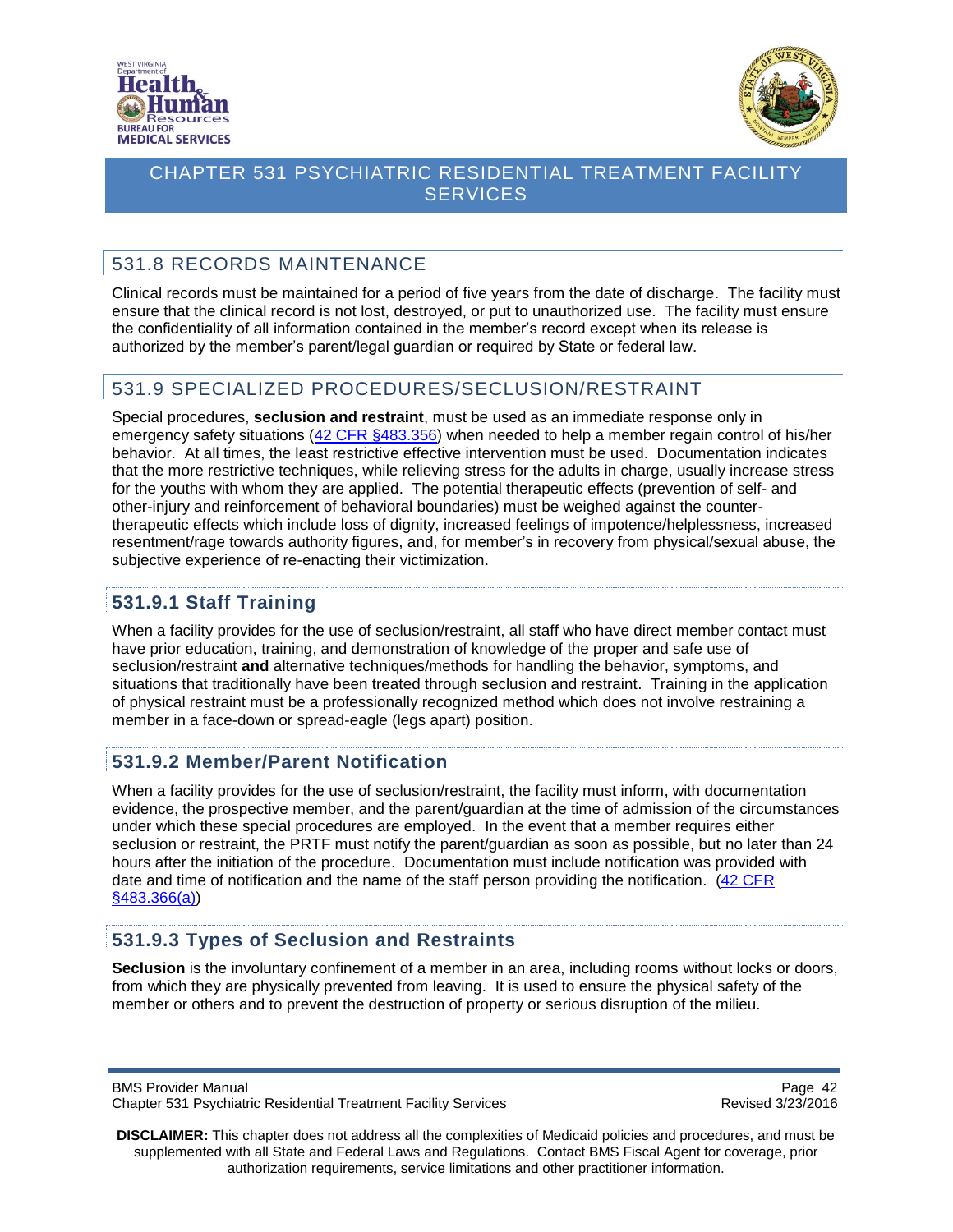



**Restraint** is the restriction of a member's freedom of movement or normal access to their body through physical, mechanical, or pharmacological means, in order from the least to the most restrictive method. It is used to ensure the member's physical safety.

- **Personal/Physical Restraint** is the restriction of a member through human physical action using a standard technique or method designed and approved for such use. It is used to prevent a member from causing harm to self or others or to prevent destruction of property.
- **Mechanical Restraint** is the restriction of a member through the use of any physical or mechanical device, material, or equipment attached or adjacent to the member's body that they cannot easily remove.
- **Pharmacological Restraint** is the limited use of a medication, which is not a standard part of the member's treatment regimen, to control or alter the member's mood or behavior or to restrict freedom of movement on a short term basis. Pharmacological restraint is used to ensure the safety of the member or others through a period of extreme agitation when less restrictive measures have not been effective. Pharmacological restraint may be initiated only by medical staff acting on a physician's/psychiatrist's orders. At the time of the order, the physician/psychiatrist must identify a specific time when the procedure is expected to end (i.e., the expected duration of the medication's effects).

**Medication Adjustment** refers to the process of medication reduction attempts including anti-psychotics, hypnotics, anti-depressants, narcotics, sedatives, and all schedule II drugs. Medication adjustment is not considered to be a special procedure. When an additional physician/psychiatrist order is provided to increase a member's routine medication in a *non-routine way* to help the member through a period of heightened stress or agitation, e.g., ordering the administration of an extra dose (usually in a lower amount) of the same (or similar, from the same class) medication that is already part of the member's treatment program, or ordering that the regular medication be administered sooner than the routine time, without making a permanent change in the member's treatment plan. When physician/psychiatrist orders for medication increase due to a period of heightened stress or agitation up to three times in a 30 day period, the physician/psychiatrist must determine if the increase in medication needs to become a change in the member's medication regime. If this does not occur then the medication must be considered a pharmacological restraint and the treatment plan must be updated. Unlike medications administered for the purpose of pharmacological restraint, medication adjustments are not sedating, are only administered orally, and must be taken voluntarily by the member (and in some cases may be requested by the member).

#### <span id="page-42-0"></span>**531.9.4 Appropriate Use**

Seclusion or restraint must be used only in situations where less restrictive interventions have been attempted and determined to be ineffective. Documentation in the record must reflect the attempted use of less restrictive interventions date/time/signature of staff responsible for use of the interventions. Neither procedure may be used as a method of coercion, discipline, or retaliation as compensation for lack of staff presence or competency, for the convenience of staff in controlling a member's behavior, or as a substitute for individualized treatment. [\(42 CFR §482.356\(a\)\(1\)\)](http://www.ecfr.gov/cgi-bin/text-idx?SID=8fe5c82cfb27f48851974da9e665f9fe&node=se42.5.483_1356&rgn=div8) Any use of seclusion or restraint must be:

Page 43<br>Chapter 531 Psychiatric Residential Treatment Facility Services<br>Revised 3/23/2016 Chapter 531 Psychiatric Residential Treatment Facility Services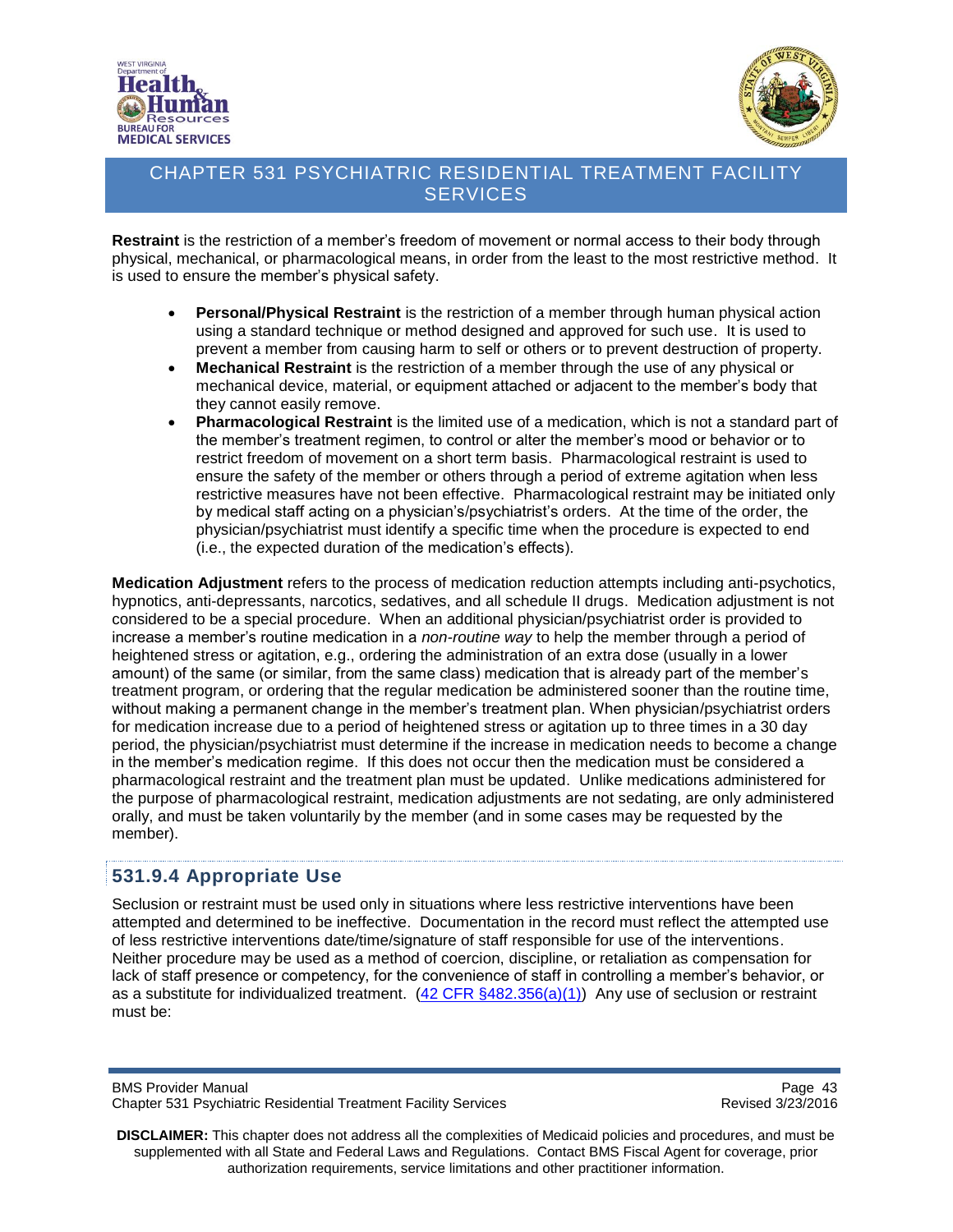



- In accordance with the member's treatment plan (if the treatment plan does not provide for the use of seclusion/restraint prior to its use, the plan must be modified within one working day of the first occurrence)
- In accordance with the policy and procedures restraint/seclusion may only be applied by staff who have been trained and approved to use such techniques [\(42 CFR §482.356\(a\)\(3\)\)](http://www.ecfr.gov/cgi-bin/text-idx?SID=8fe5c82cfb27f48851974da9e665f9fe&node=se42.5.483_1356&rgn=div8);
- Implemented in the least restrictive manner possible [\(CFR §483.364\(b\)\(2\)\)](http://www.ecfr.gov/cgi-bin/text-idx?SID=8fe5c82cfb27f48851974da9e665f9fe&node=se42.5.483_1364&rgn=div8);
- In a room where the member will be constantly viewed and monitored, that is safe and sanitary, with adequate lighting, ventilation and temperature control;
- All vital signs must be obtained every hour, times 12 hours unless documentation by licensed physician/psychiatrist indicates this can be modified;
- Access to fluids and toilet facilities must be offered and provided hourly with clear documentation of fluids ingested;
- Evaluated on a continual basis and ended at the earliest possible time based on the assessment and evaluation of the member's condition [\(42 CFR §483.356\(a\)\(3\)\(ii\)\)](http://www.ecfr.gov/cgi-bin/text-idx?SID=8fe5c82cfb27f48851974da9e665f9fe&node=se42.5.483_1356&rgn=div8).

### <span id="page-43-0"></span>**531.9.5 Prohibited Practices**

Restraint and seclusion must not be used simultaneously. [\(42 CFR §482.356\(a\)\(4\)\)](http://www.ecfr.gov/cgi-bin/text-idx?SID=8fe5c82cfb27f48851974da9e665f9fe&node=se42.5.483_1356&rgn=div8)

- Any personal or mechanical restraint of a member in a face-down position is prohibited;
- Any personal or mechanical restraint of a member in a "spread-eagle" (legs and arms apart) position is prohibited;
- Standing or "as needed" (PRN) orders for seclusion or restraint are prohibited. [\(42 CFR](http://www.ecfr.gov/cgi-bin/text-idx?SID=8fe5c82cfb27f48851974da9e665f9fe&node=se42.5.483_1356&rgn=div8)  [§483.356\(a\)\(2\)\)](http://www.ecfr.gov/cgi-bin/text-idx?SID=8fe5c82cfb27f48851974da9e665f9fe&node=se42.5.483_1356&rgn=div8)

#### <span id="page-43-1"></span>**531.9.6 Procedural Requirements**

The following actions are required and must be documented for **any form of special procedure** with the exceptions as noted below. [\(42 CFR §483.358\(a\)\)](http://www.ecfr.gov/cgi-bin/text-idx?SID=a7d8fb972c2bf5822a9057076f9b38c9&node=se42.5.483_1358&rgn=div8)

- Orders for restraint or seclusion must be by a physician/psychiatrist, or other licensed practitioner permitted by the State Law and the facility to order restraint and seclusion and trained in the use of emergency safety interventions.
- If seclusion or personal/mechanical restraint is initiated verbally by order from a physician/psychiatrist or other licensed practitioner, a verbal or telephone order must be obtained from the physician/psychiatrist or other licensed practitioner and documented in the chart as soon as possible, but no later than one hour after the start of the procedure. If the physician's/psychiatrist's or other licensed practitioner's order cannot be obtained within the one hour, the procedure must be discontinued.

The physician's/psychiatrist's or other licensed practitioner's order for seclusion or personal/mechanical restraint may under **no** circumstance exceed one hour for members younger than nine years of age, or two hours for members nine to 17 years of age and four hours for members ages 18 to 21.

Page 44<br>Chapter 531 Psychiatric Residential Treatment Facility Services<br>Revised 3/23/2016 Chapter 531 Psychiatric Residential Treatment Facility Services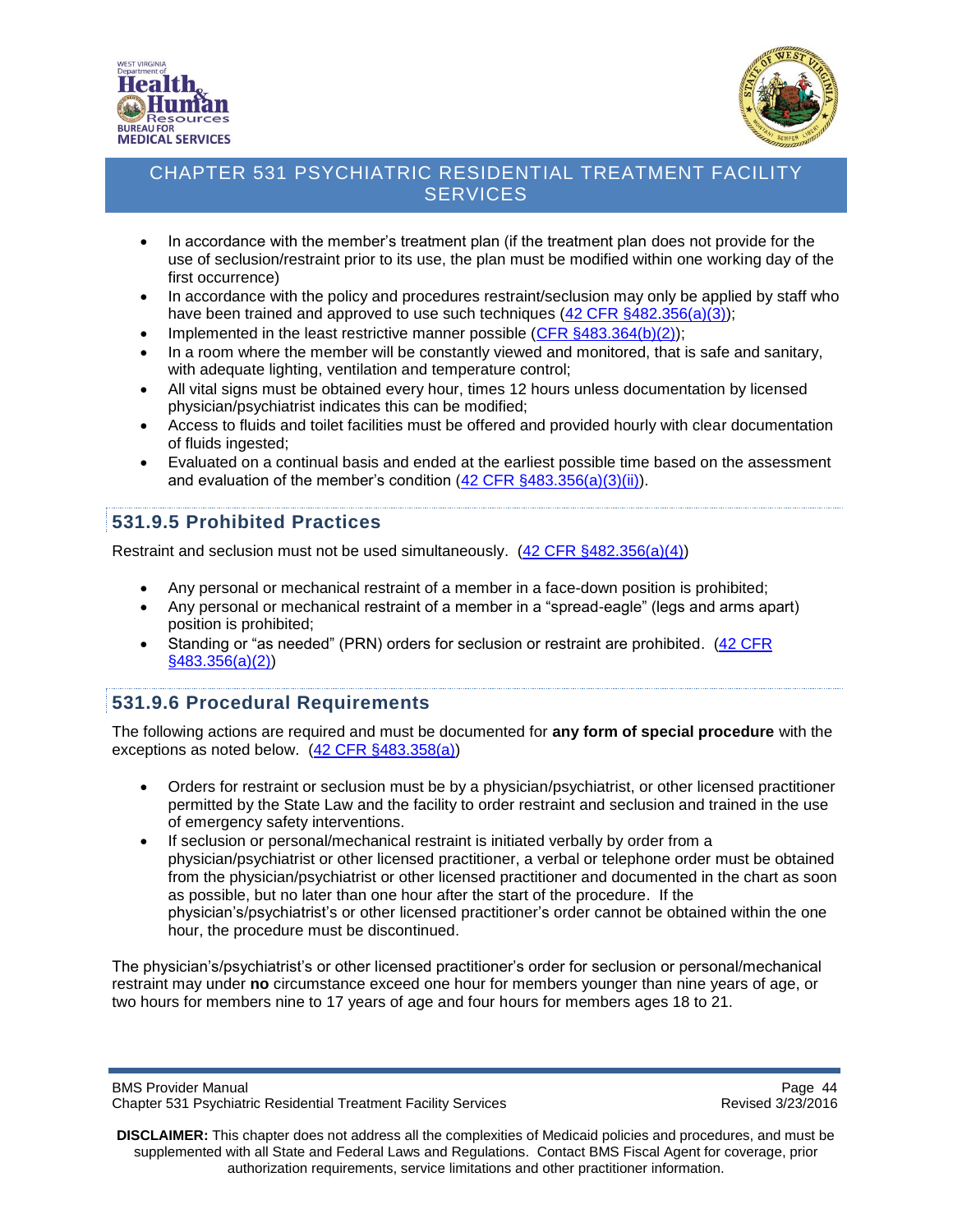



The staff person responsible for terminating seclusion must be physically present in or immediately outside the seclusion room throughout the duration of the procedure. [\(42 CFR §483.364\(a\)\)](http://www.ecfr.gov/cgi-bin/text-idx?SID=df3488064bd4379b6de5fae85a89d6de&node=se42.5.483_1364&rgn=div8)

Clinical staff trained in the use of emergency safety interventions must be physically present, continually assessing and monitoring the physical and psychological well-being of the member, and the safe use of restraint throughout the duration of the emergency safety intervention. [\(42 CFR §483.362\(a\)\)](http://www.ecfr.gov/cgi-bin/text-idx?SID=df3488064bd4379b6de5fae85a89d6de&node=se42.5.483_1362&rgn=div8)

Within one hour of the initiation of the emergency safety intervention, a physician/psychiatrist or other licensed practitioner must conduct a face-to-face assessment of the physical and psychological wellbeing of the member, to include but not be limited to the following:

- The member's physical and psychological status,
- The member's behavior,
- The appropriateness of the intervention measures, and any complication resulting from the intervention. [\(42 CFR §483.358\(f\)\)](http://www.ecfr.gov/cgi-bin/text-idx?SID=df3488064bd4379b6de5fae85a89d6de&node=se42.5.483_1358&rgn=div8)

Even if the intervention is terminated in less than one hour, the face-to-face assessment must be conducted within 60 minutes of its initiation.

The health and comfort of the member must be assessed every 15 minutes by direct observation, and staff must record their findings at the time of observation.

There must be a policy and procedure for ending the special procedure (except for pharmacological restraint, which has an end-time identified by the physician/psychiatrist or other licensed practitioner), and the member must be made aware of them when the procedure is initiated and at follow-up intervals as appropriate. A physician/psychiatrist or other licensed practitioner must evaluate and document the member's well-being immediately after the seclusion or restraint is terminated. [\(42 CFR §483.362\(c\)\)](http://www.ecfr.gov/cgi-bin/text-idx?SID=df3488064bd4379b6de5fae85a89d6de&node=se42.5.483_1362&rgn=div8)

No later than 24 hours following the conclusion of the special procedure, the member must be given the opportunity to discuss with all staff involved in the procedure the antecedents, emotional triggers, and consequences of his/her behavior and any learning that occurred as a result of the intervention. [\(42 CFR](http://www.ecfr.gov/cgi-bin/text-idx?SID=df3488064bd4379b6de5fae85a89d6de&node=se42.5.483_1370&rgn=div8)   $\S$ 483.370(a)) The goal is to enable the member to understand the precursors to loss of control and to rehearse acceptable means of handling frustration and emotional distress.

Within 24 hours after the use of restraint or seclusion, documentation must indicate that all staff involved in the emergency safety intervention, and appropriate supervisory and administrative staff, conducted a debriefing session that included, at a minimum, a review and discussion of the emergency safety situation that required the intervention, including discussion of the precipitating factors that led up to the intervention, alternative techniques that might have prevented the use of the restraint or seclusion, the procedures, if any, that staff are to implement to prevent any recurrence of the use of restraint or seclusion; and the outcome of the intervention, including any injuries that may have resulted from the use of restraint or seclusion. [\(42 CFR §483.370\(b\)\)](http://www.ecfr.gov/cgi-bin/text-idx?SID=df3488064bd4379b6de5fae85a89d6de&node=se42.5.483_1370&rgn=div8)

The Registered Nurse or other licensed personnel in the PRTF must notify with documentation of the same, the member's parent/guardian as soon as possible, but no later than 24 hours after the initiation of

BMS Provider Manual Page 45<br>Chapter 531 Psychiatric Residential Treatment Facility Services Chapter 531 Psychiatric Residential Treatment Facility Services Chapter 531 Psychiatric Residential Treatment Facility Services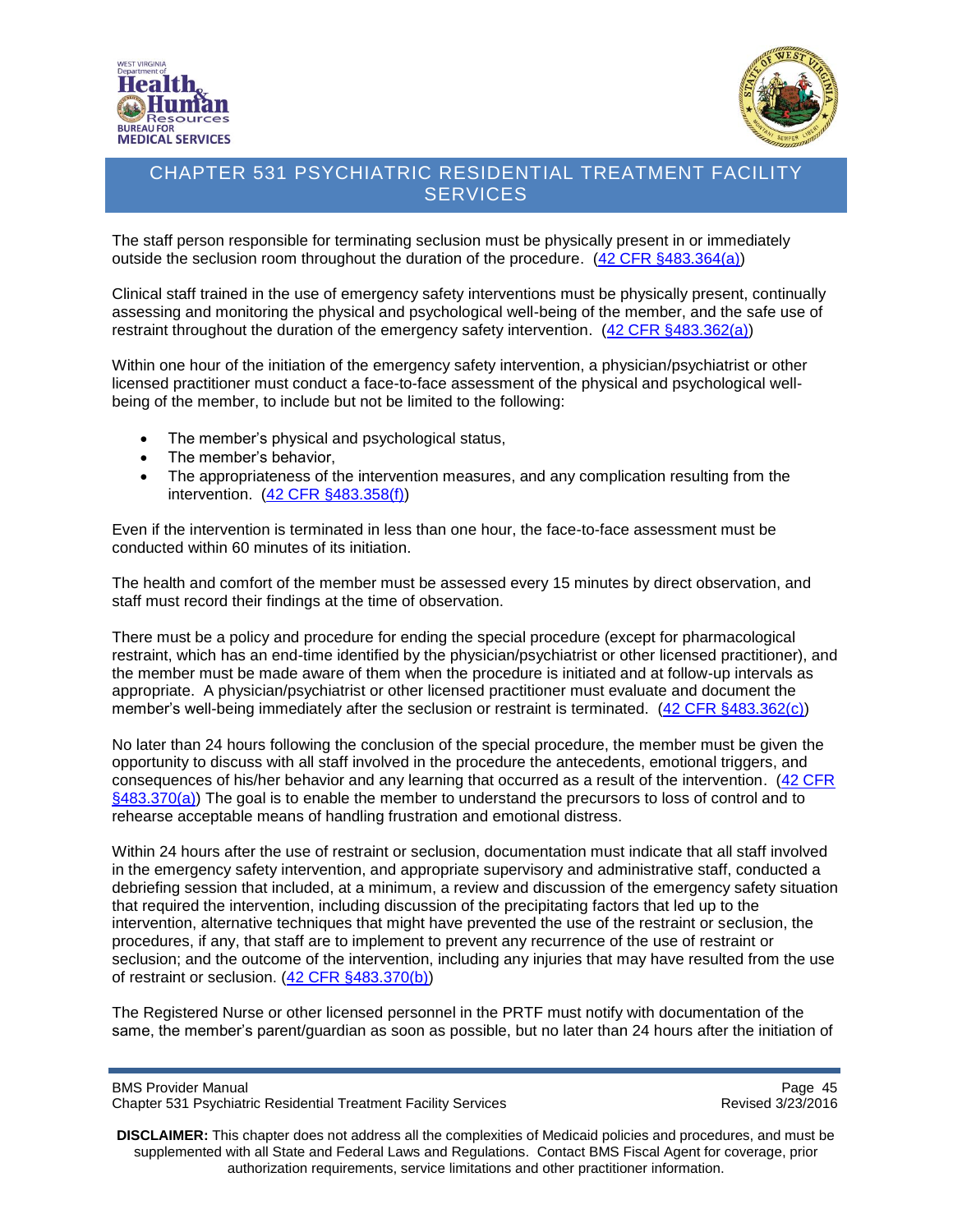



any special procedure. The documentation will include the name/date/time the parent/guardian was contacted and the content of the conversation.

If the member's treatment plan does not already provide for the use of seclusion/restraint, then it must be amended or modified within 24 hours following the first use of any special procedure to reflect the use of that method as a part of the member's treatment.

### <span id="page-45-0"></span>**531.9.7 Documentation of Seclusion/Restraint**

Documentation of each incident of seclusion or restraint (personal, mechanical, and pharmacological restraint) will include, but not be limited to, the following information: [\(42 CFR §483.358\)](http://www.ecfr.gov/cgi-bin/text-idx?SID=df3488064bd4379b6de5fae85a89d6de&node=se42.5.483_1358&rgn=div8)

- The date/time the procedure started and ended;
- The name of the physician/psychiatrist or other licensed practitioner who authorized it, the name(s) of staff who initiated the procedure, were involved in applying or monitoring, and were responsible for terminating;
- The reason the procedure was initiated;
- Which less restrictive options were attempted, and how they failed;
- Criteria for ending the procedure (except for pharmacological restraint, when the end time is identified by the physician/psychiatrist or other licensed practitioner);
- The results of a face-to-face assessment conducted by a physician/psychiatrist or other licensed practitioner within one hour after initiation of the procedure to include:
	- 1. the member's physical and psychological status,
	- 2. the member's behavior,
	- 3. the appropriateness of the intervention measures and
	- 4. any complications resulting from the intervention;
- The member's condition at the time of each 15 minute reassessment and at the end of the procedure;
- The signature/date of the person documenting the incident;
- A record/documentation of both debriefing sessions (staff/member and staff only) which are required to take place within 24 hours of the use of seclusion/restraint, to include the names of staff who were present for or excused from the debriefing and any changes to the member's treatment plan that resulted from the debriefings.  $(42$  CFR  $§483.370(c)$ ; and,
- The facility must provide notification of the member's parent/guardian within 24 hours of the initiation of each incident, including the date and time of notification and the name of the staff person providing the notification. [\(42 CFR §483.366\(b\)\)](http://www.ecfr.gov/cgi-bin/text-idx?SID=df3488064bd4379b6de5fae85a89d6de&node=se42.5.483_1366&rgn=div8).

This documentation must be part of the West Virginia member's permanent record.

A separate log documenting all episodes of seclusion/restraint in the PRTF must be maintained. [\(42 CFR](http://www.ecfr.gov/cgi-bin/text-idx?SID=df3488064bd4379b6de5fae85a89d6de&node=se42.5.483_1358&rgn=div8)  [§483.358\(i\)\)](http://www.ecfr.gov/cgi-bin/text-idx?SID=df3488064bd4379b6de5fae85a89d6de&node=se42.5.483_1358&rgn=div8) A multidisciplinary team must review the seclusion/restraint log monthly and must maintain documentation of such meetings in the form of minutes signed and dated by the participants.

Information regarding the number of times seclusion or restraint have been employed by a facility must be included **monthly** as part of the facility's census report.

BMS Provider Manual Page 46<br>Chapter 531 Psychiatric Residential Treatment Facility Services Chapter 531 Psychiatric Residential Treatment Facility Services Chapter 531 Psychiatric Residential Treatment Facility Services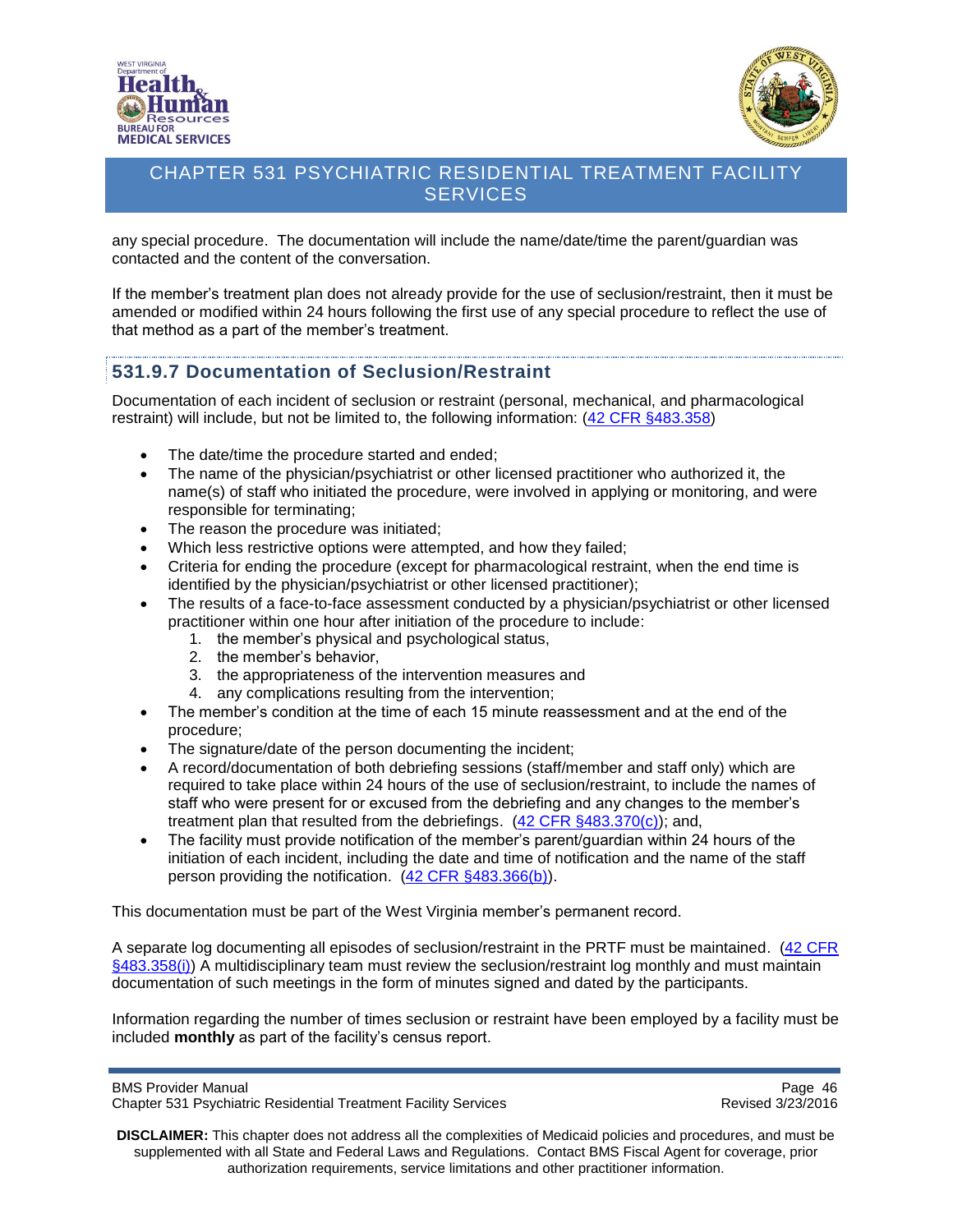



# <span id="page-46-0"></span>531.10 EDUCATION

When caring for children in out-of-home placement it is necessary to provide services outside those identified as meeting medical necessity. These services are considered necessary for the health and safety of the member. Provision of education is a necessary component for all out-of-home placements. DHHR is committed to ensure all members receive educational services and continue educational goals. It is the responsibility of all involved parties to support each member's school placement and educational plan. The West Virginia Department of Education oversees the provision of educational services for West Virginia members.

For information regarding educational standards for West Virginia members, the West Virginia Department of Education can be reached at:

> **West Virginia Department of Education Office of Assessment and Accountability State Capitol Complex Building 6, Room 330 Charleston, West Virginia 25305 Telephone: (304) 558-7805** [http://wvde.state.wv.us](http://wvde.state.wv.us/)

# <span id="page-46-1"></span>531.11 TRANSPORTATION AND VEHICLE MAINTENANCE

Transportation of members to and from medical appointments, court appearances, emergency transportation and transportation to family visits is a requirement of the PRTF. It is considered included in the PRTF per diem rate and not separately reimbursable.

- All vehicles must be maintained and operated in a safe manner.
- The facility provides adequate passenger supervision, as mandated by level of care.
- All facility-owned and staff-owned vehicles used for transportation of members **must be adequately covered by vehicular liability and comprehensive insurance** for personal injury to all occupants of the vehicles in the maximum amount allowed recommended by the state in which the facility is located. Documentation of such insurance coverage must be maintained in the facility's records, updated yearly, and readily available for review upon request by DHHR or designee. Staff providing transportation must possess a valid driver's license. Documentation of the license must be maintained in the facility's records and must be validated annually.
- All facility-owned and staff-owned vehicles used for transportation of members have a current license, registration and inspection, as required by the county of residence.
- Age-appropriate safety restraints must be used as required by state and federal law.
- The facility maintains the responsibility for and must be willing to provide transportation to members in the program including transportation to and from all medical/dental appointments, court appearances, emergency transportation, and transportation to family visits.
- No member must access public transportation unless supervised by a staff person or designee of the facility.

BMS Provider Manual Page 47<br>Chapter 531 Psychiatric Residential Treatment Facility Services Chapter 531 Psychiatric Residential Treatment Facility Services Chapter 531 Psychiatric Residential Treatment Facility Services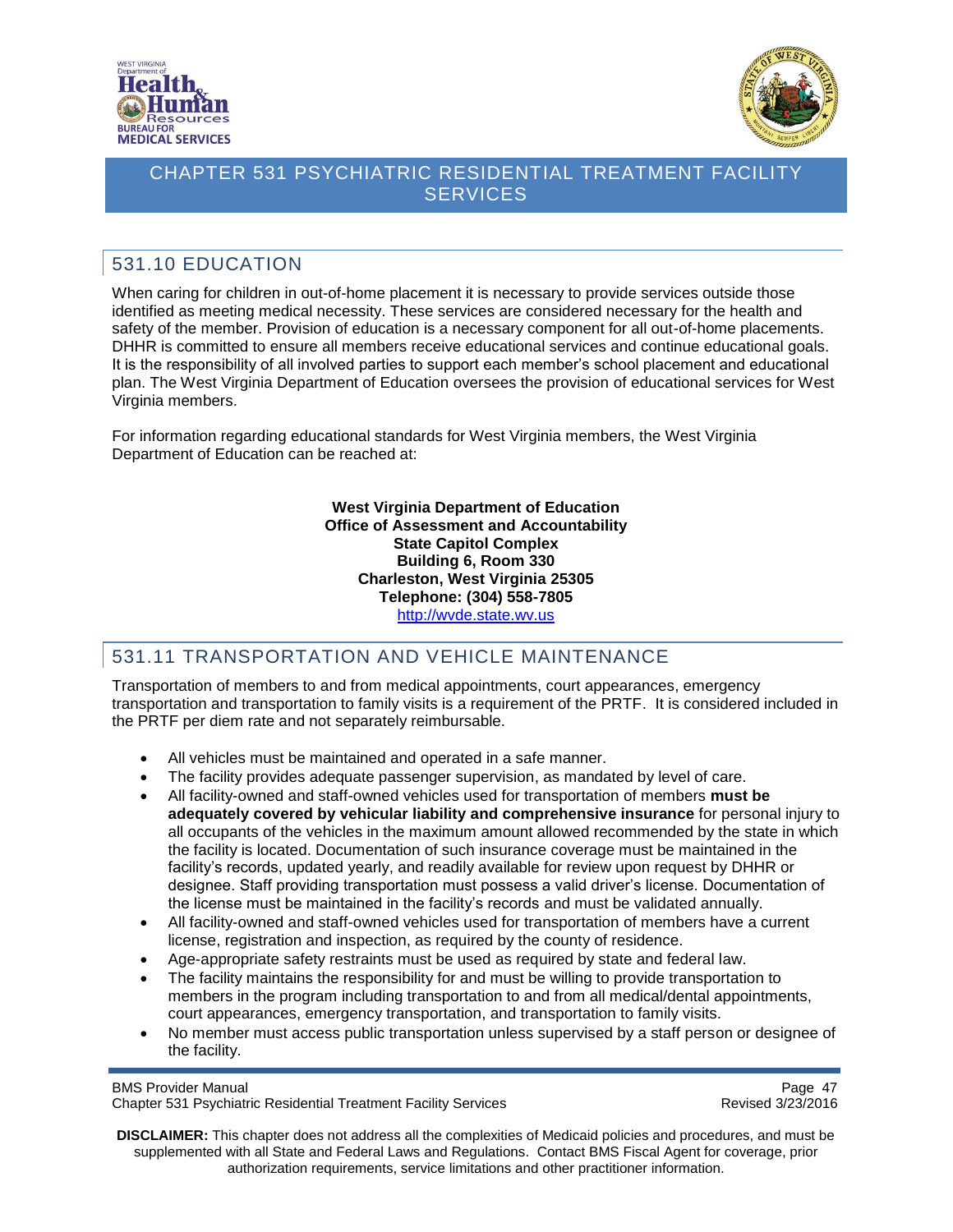![](_page_47_Picture_0.jpeg)

![](_page_47_Picture_1.jpeg)

In instances of non-custodial placement, the cost of transportation must be provided by the facility and/or the parent. NEMT cannot be used to transport the child to a facility located out-of-state. The use of NEMT to transport a parent to the facility for visitation with the child is **not** a covered service.

### <span id="page-47-0"></span>531.12 CLOTHING

Members in DHHR care enter custody through the judicial system, or through the actions or inactions of adults in their lives. Therefore, DHHR urges child care facilities, whenever possible, to afford members the freedom to dress in ways that preserve their dignity, their freedom of expression, and their cultural identity. At the very least, agencies are to refrain from using uniforms, outfits, or identifying visual markers according to the children's disabilities, diagnoses, or referral behaviors. To do so classifies and stereotypes members in ways that add to the stigma associated with being in the custody of the DHHR. Wearing one's own clothing should not be held out as a reward but as a basic right. Additionally, any facility policy which requires uniform or identifying clothing when a member is in a community setting must be eliminated.

DHHR recognizes the need for facilities to utilize dress codes in order to maintain standards of hygiene and decency or to maintain accountability to the member at certain times. If dress code policy exists, it must be explained to the member and the parent/guardian at the time of admission to the facility. DHHR challenges facilities to involve members as much as possible in decisions about reasonable limits of clothing or dress codes.

The facility must supply any special clothing required for the member to participate in a certain program (i.e. camping, hiking, equine therapy, etc.)

The facility is responsible for program and normal age-related personal incidental costs for members in the program such as bedding, diapers for infants, toiletries, and personal feminine hygiene items for females, etc.

### <span id="page-47-1"></span>531.13 REIMBURSEMENT METHODOLOGIES

BMS will reimburse PRTFs according to the WV Medicaid State Plan, Attachment 4.19-A-2, *Payment for Medical and Remedial Care and Services*.

*"Reimbursement will be based on a cost-based retrospective reimbursement system determined by applying the standards, cost reporting periods, cost reimbursement principles, and method of cost apportionment used under Title XVIII of the Social Security Act, prior to the Social Security Amendments of 1983 (Section 601, Public Law 98-21).*

*At final settlement a provider's total interim reimbursement for the reporting period will be reconciled to total allowable WV Medicaid program cost to an assigned WV State agency. Allowable WV Medicaid program cost will be determined using tests of reasonableness, appropriateness, and medical necessity, as demonstrated in Medicare Regulations. Final settlements will be calculated based upon a provider's filed cost report, appropriate supporting financial documentation, including the State's processing and statistical claims reports. Each provider, which does not request or qualify for a low utilization exemption,* 

Page 48<br>Chapter 531 Psychiatric Residential Treatment Facility Services<br>Revised 3/23/2016 Chapter 531 Psychiatric Residential Treatment Facility Services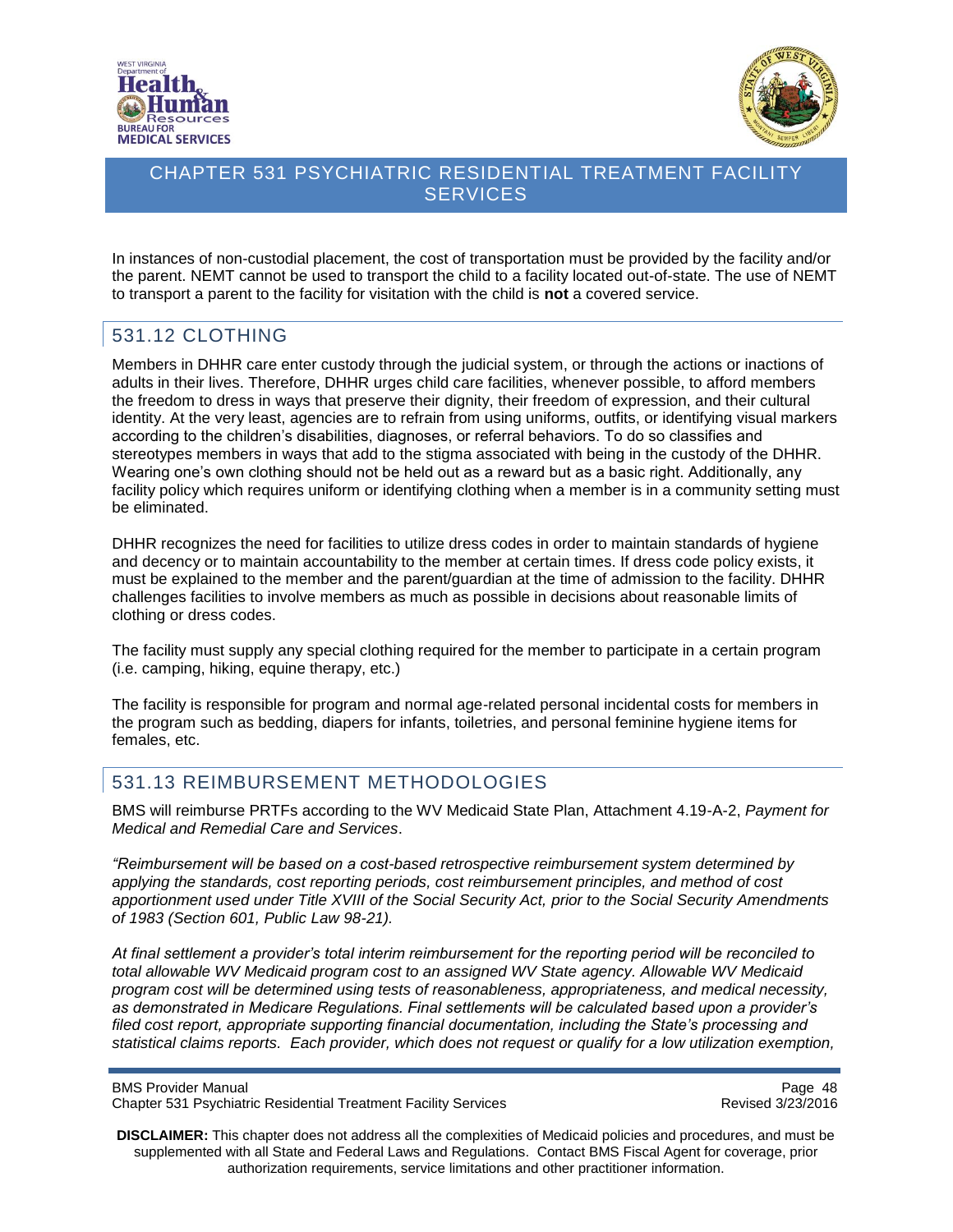![](_page_48_Picture_0.jpeg)

![](_page_48_Picture_1.jpeg)

*will be required to file a CMS 2552 cost report with the State. All filed cost reports will be subject to final settlement determinations utilizing internal desk review (un-audited) or full or partial financial audit procedures. Final payment determinations will not consider the incentive and cost sharing amounts provided for in the Tax Equity and Fiscal Responsibility Act (TEFRA) of 1982 (public Law 97-248).*

*Development of a facility's initial interim per diem payment rate may be based upon one of the following: a documented host states' Medicaid reimbursement rate, a pro forma cost report, a similarly sized facility within close proximity. For established providers, interim per diem rates may be based upon a provider's most recent settled cost report or host state's PRTF approved rate. For interim cost rate reviews and rate update requests, a provider must submit their most recent fiscal year cost report to WVDHHR-Office of Accountability & Management Reporting Division of Audit & Rate Setting. Providers are responsible for adherence to cost reporting requirements as established in [Chapter 300, Provider Participation](http://www.dhhr.wv.gov/bms/Pages/Manuals.aspx)  [Requirements.](http://www.dhhr.wv.gov/bms/Pages/Manuals.aspx)"*

#### <span id="page-48-0"></span>**531.13.1 PRTF Services Included in the Daily All Inclusive per Diem Rate**

The West Virginia Medicaid daily per diem rate provides reimbursement for all medically necessary services identified on the child's treatment plan during the child's placement at the facility.

The PRTF agrees to:

- File appropriate claims for reimbursement in accordance with established BMS procedures. The submission by or on behalf of the PRTF of any claim for payment under the Medicaid program shall constitute certification by the PRTF that the services or items for which payment is claimed were actually provided by the PRTF to the person identified as the West Virginia member;
- File claims that do not exceed the PRTF's daily per Diem rate.
- File claims for items provided to persons who are West Virginia Medicaid members only;
- File claims which are correctly coded in accordance with billing instructions prescribed by BMS and file them in a timely manner in accordance with federal and state regulations; and
- Submit all information, with or in support of the information, in a true, accurate and complete manner.

#### <span id="page-48-1"></span>**531.13.2 Prerequisites for Payment**

All PRTF's must have a current accurate signed and dated agreement with the Title XIX Medicaid Program on file with BMS' fiscal agent. The PRTF agrees to comply with all applicable rules, regulations, rates and fee schedules promulgated under Federal and West Virginia State laws. The PRTF represents and acknowledges that provider shall obtain a copy of those portions of the regulations and plans which bear on the providers of medical services of the type furnished by the PRTF. The PRTF further agrees to assure that all Medicaid services comply with Title VI of the Civil Rights Act of 1964; services shall be made available without discrimination due to race, religion, color, sex, national origin, age, ancestry, handicap or inability to pay; and all buildings and services shall comply as applicable, with Section 504 of the Rehabilitation Act of 1973 and the American With Disabilities Act (ADA).

BMS Provider Manual Page 49<br>Chapter 531 Psychiatric Residential Treatment Facility Services Chapter 531 Psychiatric Residential Treatment Facility Services Chapter 531 Psychiatric Residential Treatment Facility Services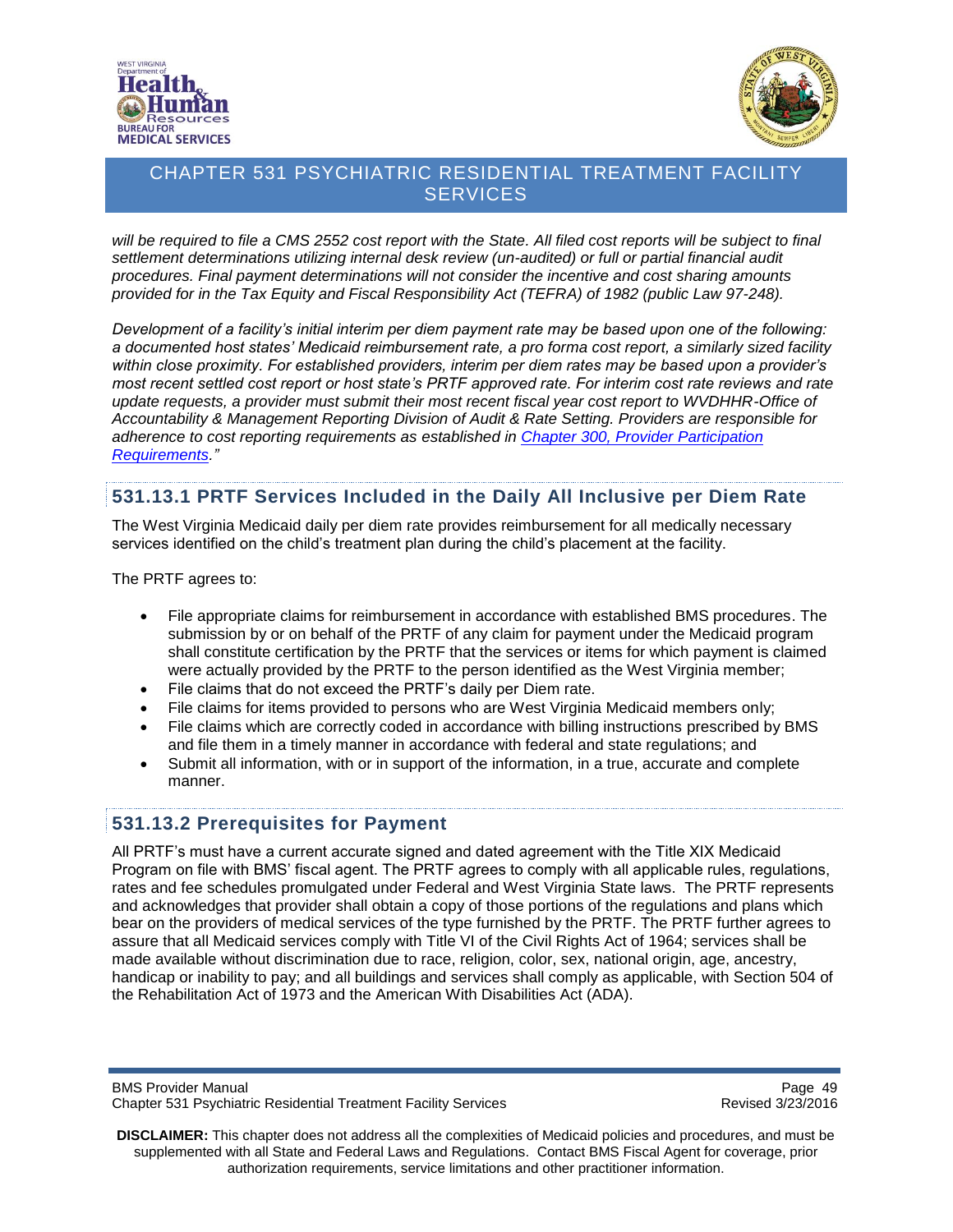![](_page_49_Picture_0.jpeg)

![](_page_49_Picture_1.jpeg)

The PRTF agrees to provide methods and procedures as required by Title XIX standards to safeguard against unnecessary or overutilization of care and services and assure that charges will be consistent with efficiency, economy and quality of care.

The PRTF agrees to maintain records in accordance with federal regulations for a period of five years, or three years after audits, with any and all exceptions having been declared resolved by the Department of Health and Human Resources. All supporting documentation for services provided to a member, including education, must be maintained in the individual members' cumulative record for a minimum of five years after discharge from the facility. Files must be stored in a secure manner. Appropriate measures must be taken to ensure the confidentiality of records, as well as safety from physical threats (e.g., fire, flood, etc.).

The PRTF agrees to make all records and documentation available upon request to DHHR, and/or the United States Department of Health and Human Services (HHS). Such records and documentation shall include, but not be limited to:

- Financial Records;
- West Virginia Medicaid member Information;
- Description of Medical Services Implementation;
- Identification of Service Sites;
- Dates of Service for Each Service Component by member, client records, personnel records; and,
- $\bullet$  MCM-1

The PRTF agrees, subject to appropriate procedural standards, to assume responsibility for repayments for state and/or federal funds which are subsequently disallowed or deferred by the state or federal government.

The PRTF agrees to participate in evaluations and audits authorized by the West Virginia DHHR and the United States HHS, the Comptroller General of the United States, or their duly authorized representatives relative to evaluation of the quality, appropriateness, and the timeliness of services pursuant to this agreement.

The PRTF agrees that payment and satisfaction of provider claims by BMS will be from federal and state funds, and that any false claims, statements or documents or concealment of material fact by a provider may be prosecuted by the Department under applicable federal or state law.

The PRTF agrees to permit regular medical reviews of each member, including a medical evaluation of the individual's need for PRTF services and to cooperate with state and federal personnel who make inspections, medical reviews and audits.

The PRTF must maintain in the member's medical record all information regarding the Interstate Compact Placement of Children (ICPC) and the 100-A form.

The PRTF's located out of state agree to inform BMS of all deficiencies received by that state's surveying licensing agency including annual and complaint investigations. The PRTF must have documentation of receipt that the member's parent/guardian(s), (non-custodial placement) and DHHR caseworker (custody placement) have received the results of the state surveying agency with deficiencies and complaint

BMS Provider Manual Page 50<br>Chapter 531 Psychiatric Residential Treatment Facility Services Chapter 531 Psychiatric Residential Treatment Facility Services Chapter 531 Psychiatric Residential Treatment Facility Services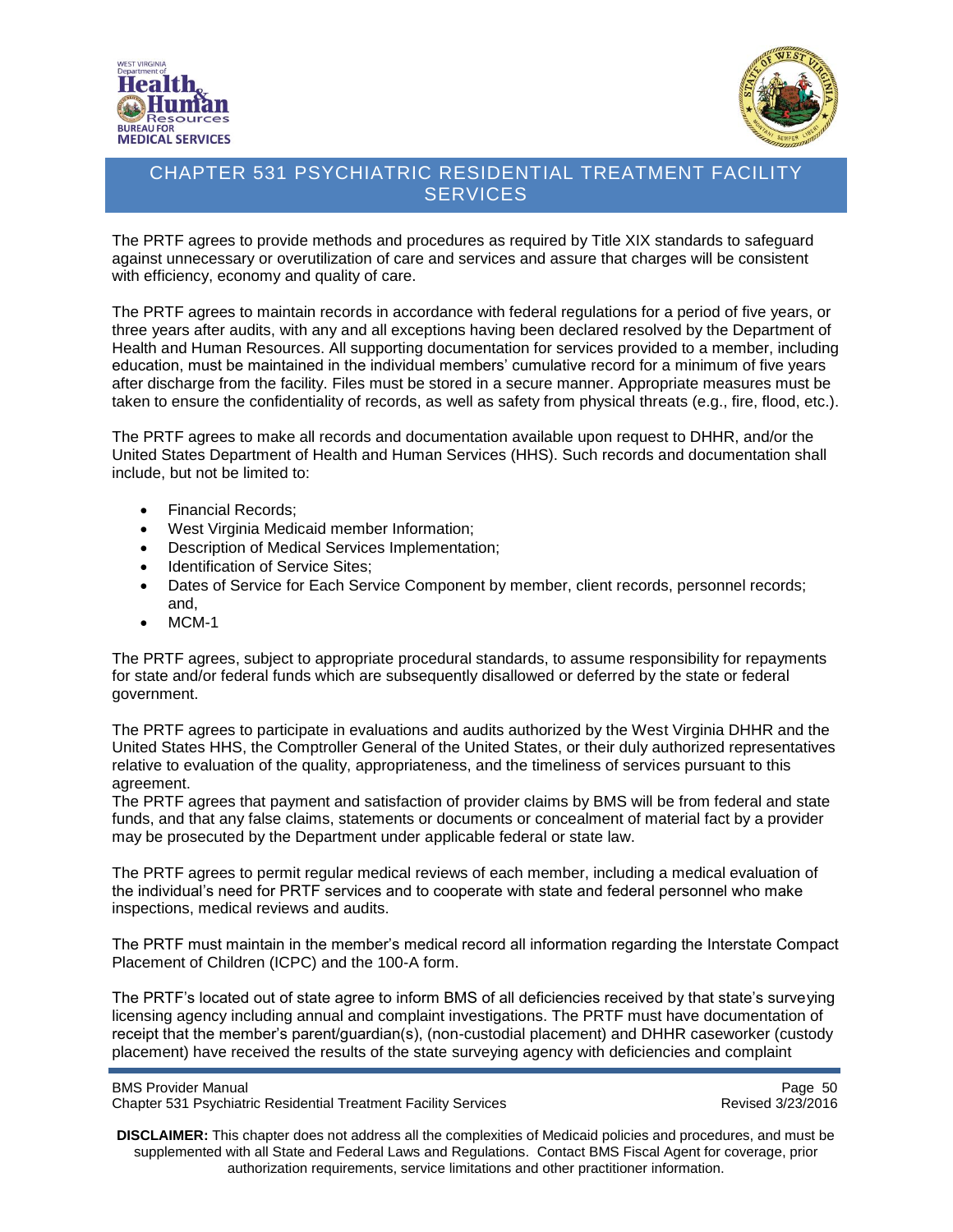![](_page_50_Picture_0.jpeg)

![](_page_50_Picture_1.jpeg)

investigations. The state surveying agency's results will be easily accessible for all DHHR caseworkers West Virginia members/parent/guardian(s), and state personnel at all times and must be kept current.

The PRTF will provide to BMS' fiscal agent the results of the new nationally recognized accreditation when completed/updated.

The PRTF agrees to keep current with BMS' fiscal agent a new signed and dated Attestation/Certification letter by the Facility Director for all programs/sites when changes occur from information previously supplied. A completed attestation statement must be submitted to BMS annually by July 21st.

### <span id="page-50-0"></span>*GLOSSARY*

Definitions in *[Chapter 200, Definitions and](http://www.dhhr.wv.gov/bms/Pages/Manuals.aspx) Acronyms* apply to all West Virginia Medicaid services, including those covered by this chapter. Definitions in this glossary are specific to this chapter.

**Child and Adolescent Needs and Strengths Assessment (CANS):** A multi-purpose tool developed to support care planning and level of care decision-making, to facilitate quality improvement initiatives, and to allow for the monitoring of outcomes of services.

**Child and Adolescent Functional Assessment Scale (CAFAS):** The CAFAS is the gold standard for assessing a youth's day-to-day functioning across critical life domains (subscales) AND for determining whether a youth's functioning improves over time The CAFAS is a professionally-rated measurement tool designed to assess the level of functioning in children and adolescents with emotional, behavioral, or substance use symptoms or disorders (Hodges, 1990).

**Clinical Pathways:** Standardized, evidenced-based, multidisciplinary management plans, which identify an appropriate sequence of clinical intervention, time frames, milestones and expected outcomes.

**Guardian:** A person who has temporary or ongoing legal responsibility to care for another person or to manage that person's property and affairs, in whole or in part. Courts appoint guardians to protect the interest of minors or legally incompetent adults.

**Individualized Education Program (IEP):** A written statement for an eligible student with an exceptionality that is developed, reviewed and revised in accordance with Policy 2419: Regulations for the Education of Students with Exceptionalities and IDEA 2004. The IEP is a product of collaboration between a parent or adult student and educators who, through full and equal participation, identify the unique needs of the student with a disability or giftedness and plan the special education and related services to meet those needs. It sets forth in writing a commitment of resources necessary to enable the student to receive needed special education and related services. In addition, the IEP is a management tool that is used to ensure that each eligible student is provided special education and related services appropriate to the student's special learning needs. It serves as an evaluation device for use in determining the extent of the student's progress toward meeting the projected outcomes. The IEP is a compliance/monitoring document that may be used by authorized monitoring personnel from each governmental level to determine whether an eligible student is actually receiving the free appropriate public education agreed to by the parents and the school.

BMS Provider Manual Page 51<br>Chapter 531 Psychiatric Residential Treatment Facility Services Chapter 531 Psychiatric Residential Treatment Facility Services Chapter 531 Psychiatric Residential Treatment Facility Services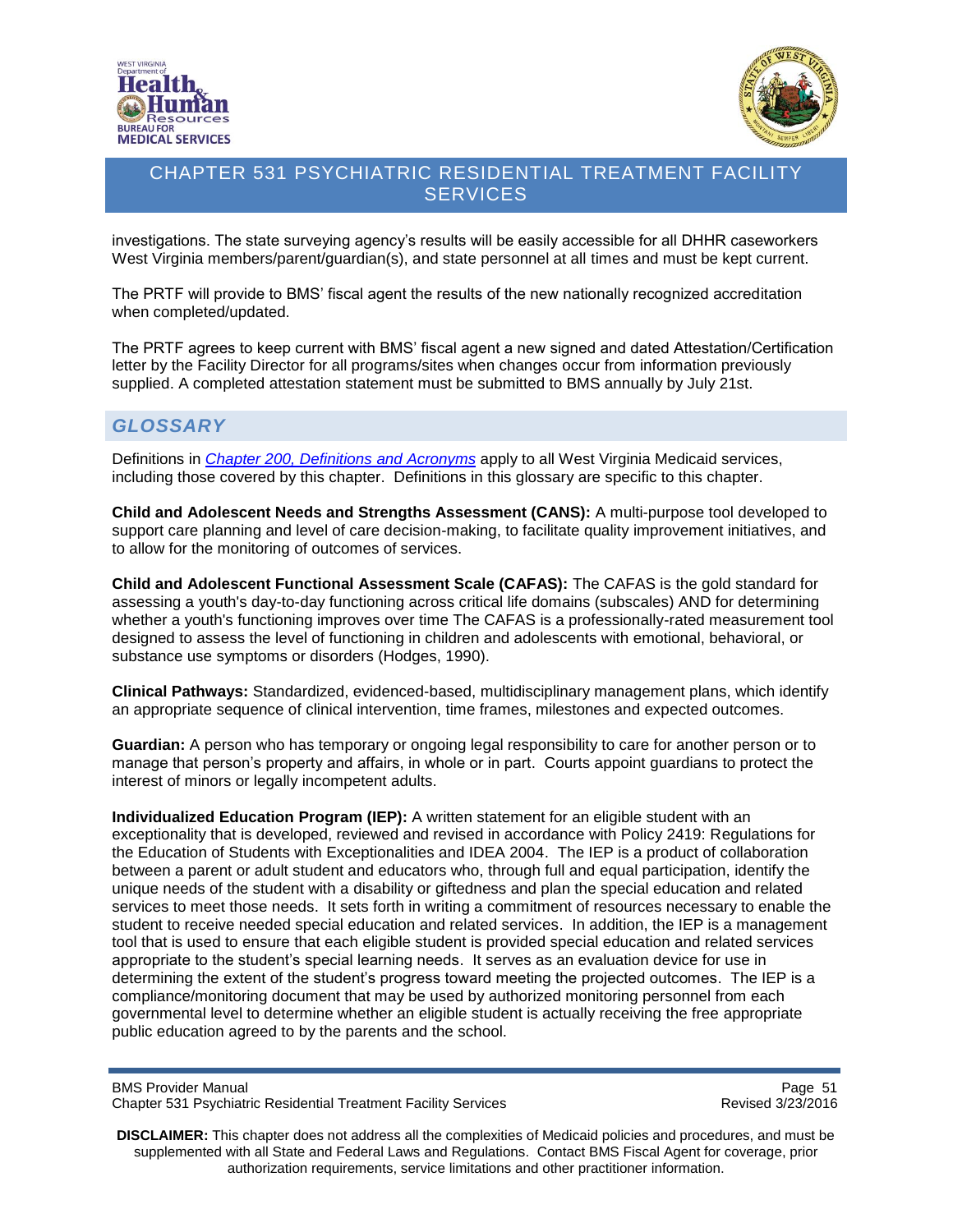![](_page_51_Picture_0.jpeg)

![](_page_51_Picture_1.jpeg)

**Interdisciplinary Team (IDT):** Team intervention or collaboration on behalf of a specific client or client system, which involves members of various professions or disciplines who develop an individualized plan for the treatment and discharge of each member. The treatment plan charts a course designed to help the member move to a less restrictive level of care as quickly as possible. Discharge planning begins on admission and is carried through on the initial treatment plan and each revision of the plan during the entire stay of the West Virginia Medicaid member.

**Interstate Compact on the Placement of Children (ICPC):** The Compact is a uniform law that has been enacted by all 50 states, the District of Columbia, and the U.S. Virgin Islands. It establishes orderly procedures for the interstate placement of children and fixes responsibility for those involved in placing the child. The Compact law contains 10 articles. They define the types of placements and placers subject to the law; the procedures to be followed in making an interstate placement; and the specific protections, services, and requirements brought by enactment of the law.

**Loco Parentis:** Latin word meaning, "in the place of a parent" or "instead of a parent." Refers to the legal responsibility of an adult or institution assuming the relationship toward an infant or minor of whom the adult is not a parent, but to whom the adult or institution owes the obligation of care and supervision of making legal decisions. It refers to an individual who assumes parental status and responsibilities for another individual, usually a young person, without formally adopting that person.

**Milieu Therapy:** A form of treatment and rehabilitation for people with social and mental disorders who usually live in institutional settings. Treatment is not restricted to individual hours with a professional therapist but also occurs in the total environment of this closed setting, which is also referred to as the "therapeutic community." Those being treated attend group sessions for everyone in the facility, elect their own leaders and provide one another with social and emotional support throughout the day. The entire environment is considered vital to the treatment process.

**Multidisciplinary Treatment Team (MDT):** A group of individuals from different disciplines who work together to:

- Access, plan and implement a comprehensive individualized service plan for a child involved in a court proceeding either because of abuse/neglect or status or juvenile delinquency proceedings
- Work with a child and family to develop a service plan and coordinate services.

Be the central point for decision making during the child's stay at the PRTF.

**MCM-1:** A form developed and used by the BMS to meet Federal Regulation (42 CFR) Subpart D, Inpatient Psychiatric Services for Individuals Under the Age of 21 in Psychiatric Facilities or Programs, 42CFR [§441.151.](http://www.ecfr.gov/cgi-bin/text-idx?SID=df3488064bd4379b6de5fae85a89d6de&node=se42.4.441_1151&rgn=div8) General Requirements, Inpatient psychiatric services for individuals under age 21, must be certified in writing to be necessary in the setting in which the services will be provided. The West Virginia Medicaid Program utilizes the MCM-1 to meet the requirements for certification of inpatient services in the Medicaid-approved psychiatric facility for individuals under the age of 21 years. The MCM-1 must be certified by an independent team that includes a physician/psychiatrist, has competence in diagnosis and treatment of mental illness, preferably in child psychiatry, and has knowledge of the individual's situation.

BMS Provider Manual Page 52<br>Chapter 531 Psychiatric Residential Treatment Facility Services Chapter 531 Psychiatric Residential Treatment Facility Services Chapter 531 Psychiatric Residential Treatment Facility Services